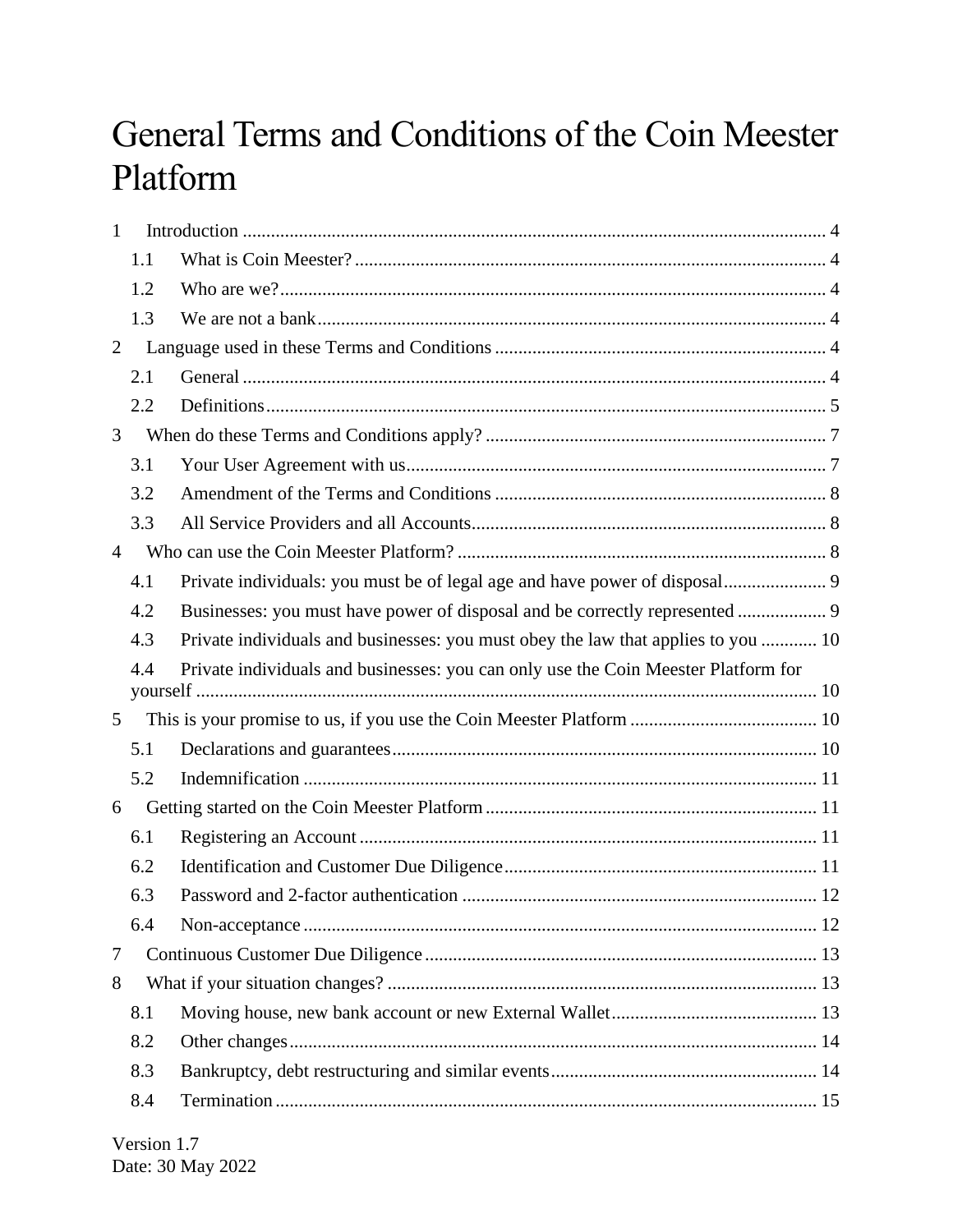| 9    |  |
|------|--|
| 9.1  |  |
| 9.2  |  |
| 9.3  |  |
| 9.4  |  |
| 9.5  |  |
| 9.6  |  |
| 9.7  |  |
| 9.8  |  |
| 9.9  |  |
| 10   |  |
| 10.1 |  |
| 10.2 |  |
| 10.3 |  |
| 10.4 |  |
| 11   |  |
| 11.1 |  |
| 11.2 |  |
| 11.3 |  |
| 11.4 |  |
| 11.5 |  |
| 11.6 |  |
| 12   |  |
| 12.1 |  |
| 12.2 |  |
| 12.3 |  |
| 12.4 |  |
| 13   |  |
| 14   |  |
| 14.1 |  |
| 14.2 |  |
| 14.3 |  |
| 15   |  |
| 16   |  |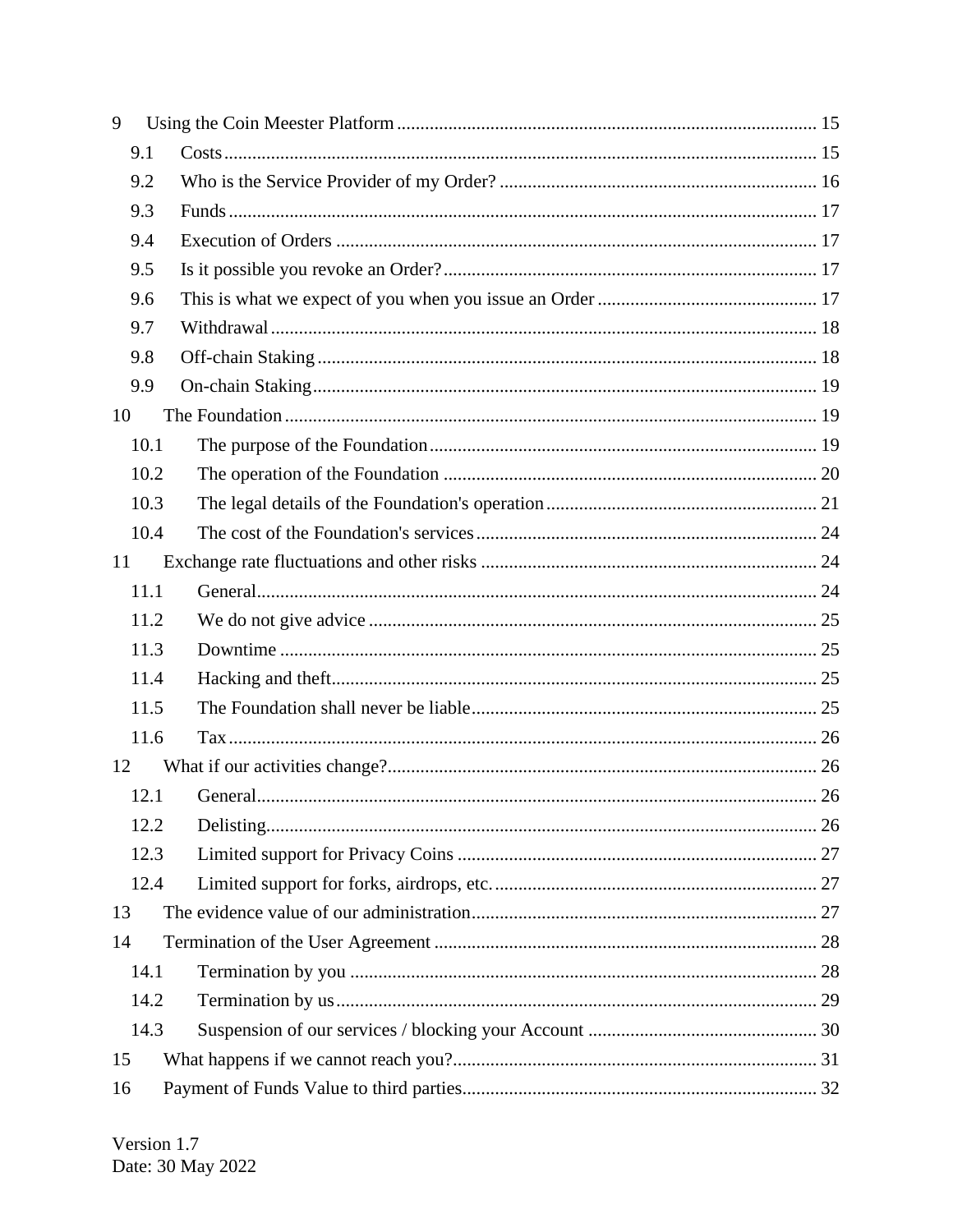| 16.1 |                                                                                       |
|------|---------------------------------------------------------------------------------------|
| 16.2 |                                                                                       |
| 16.3 |                                                                                       |
| 16.4 | Bankruptcy, suspension of payments, debt restructuring, (protective) guardianship. 33 |
| 16.5 |                                                                                       |
| 17   |                                                                                       |
| 17.1 |                                                                                       |
| 17.2 |                                                                                       |
| 17.3 |                                                                                       |
| 17.4 |                                                                                       |
| 17.5 |                                                                                       |
| 18   | Deviations and situations that are not covered by these Terms and Conditions 38       |
| 19   |                                                                                       |
| 20   |                                                                                       |
| 20.1 |                                                                                       |
| 20.2 |                                                                                       |
| 20.3 |                                                                                       |
| 21   |                                                                                       |
| 22   |                                                                                       |
| 22.1 |                                                                                       |
| 22.2 |                                                                                       |
| 23   |                                                                                       |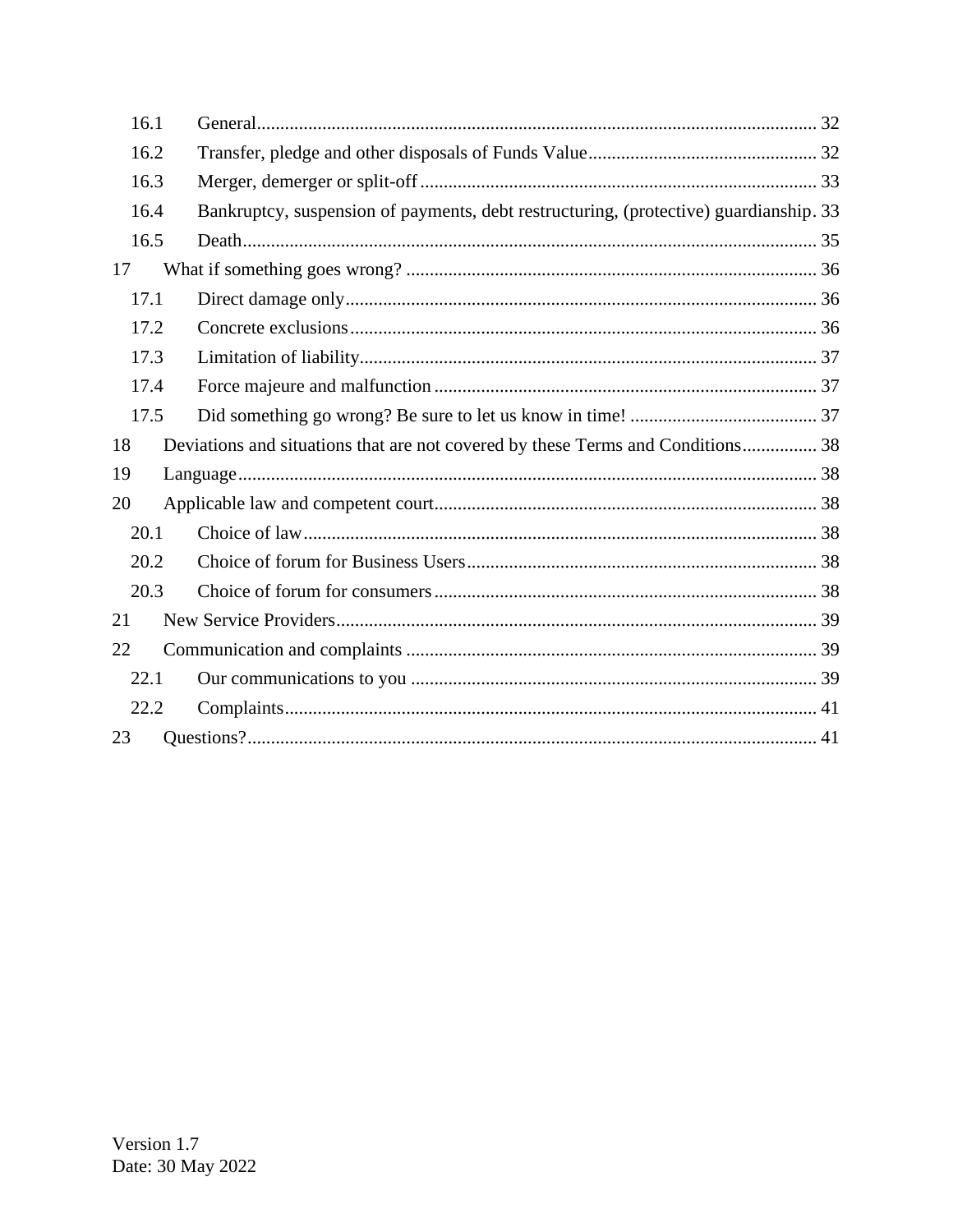### <span id="page-3-0"></span>**1 Introduction**

#### <span id="page-3-1"></span>**1.1 What is Coin Meester?**

Coin Meester is a Dutch platform where you can trade in various Digital Assets. You can trade on the Coin Meester Platform using our Website or our App. The App is available for both iOS and Android.

#### <span id="page-3-2"></span>**1.2 Who are we?**

The Coin Meester Platform is offered to you by Coin Meester B.V. from Aalsmeer, registered with the Chamber of Commerce under number 68955820.

Coin Meester B.V. offers several services pertaining to Digital Assets. For this reason, Coin Meester B.V. is obliged to register with DNB (the Dutch Central Bank). Coin Meester B.V. is registered with DNB under number R179378. Please note: this registration does *not* mean that DNB supervises the financial health of Coin Meester B.V.

Several companies offer their services on the Coin Meester Platform. At the moment, these companies are:

- Coin Meester B.V.
- Coin Meester Staking B.V.

The services on the Coin Meester Platform are supported by Stichting Beheer Derdengelden Coin Meester (in English: the Coin Meester Foundation for Holding Third-Party Funds). The Foundation helps to safeguard users' funds in case of bankruptcy.

#### <span id="page-3-3"></span>**1.3 We are not a bank**

The companies on the Coin Meester Platform and Stichting Beheer Derdengelden Coin Meester are not under the supervision of the Dutch Authority for the Financial Markets (AFM). We are neither a bank nor a credit institution. The Dutch deposit-guarantee scheme and the Dutch investor compensation scheme do not apply to the services offered through the Coin Meester Platform.

## <span id="page-3-4"></span>**2 Language used in these Terms and Conditions**

#### <span id="page-3-5"></span>**2.1 General**

We want our Terms and Conditions to be clear and easy to understand. For that reason, we try to use common words and short sentences. But our Terms and Conditions deal with legal topics. So we will have to use legal terms sometimes. If anything in these Terms and Conditions is unclear to you, you can call us, email us or chat with us. Our contact details are mentioned on our Website, in our App and at the bottom of this document.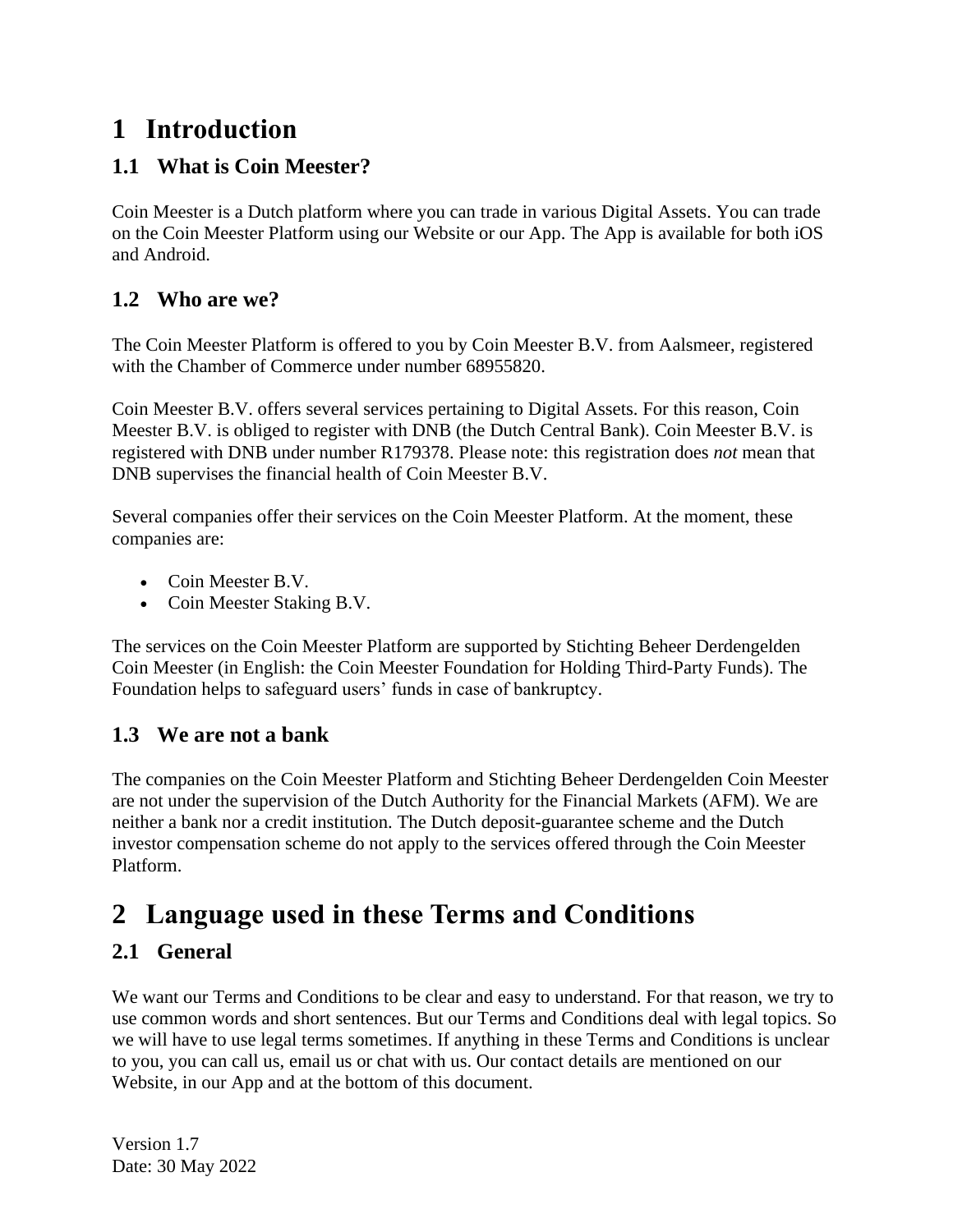#### <span id="page-4-0"></span>**2.2 Definitions**

Some words or abbreviations in these Terms and Conditions start with a capital letter, even if they are in the middle of a sentence. When that happens, it shows that the word has a very specific meaning in these Terms and Conditions. Below is a list of the specific meanings of the words that have a capital letter.

In this list, we also explain who we mean by "we" (or "us"/"our"). And we explain who we mean by "you" (or "your"/"yourself"). But these words do not get a capital letter in the rest of this document. The Terms and Conditions are easier to read if we keep these words in lower case.

- 1. **App**: the mobile application (not the Website) released by or with the permission of Coin Meester B.V. which enables the use of the Coin Meester Platform. There are two versions of the App: one for iOS and one for Android.
- 2. **Account**: the digital file in which the data regarding a User are administered by the Service Provider(s). The User can log into his/her Account to view and manage the data. After we have accepted a User as a customer, the User can also give Orders via the Account and make use of any other possibilities offered to Users by the Service Provider(s).
- 3. **AFM**: the Dutch Authority for the Financial Markets.
- 4. **Terms and Conditions**: the document you are reading now.
- 5. **Bank Account**: the bank account of a User, which is linked to his/her Account.
- 6. **Holding** or **to Hold**: the Order from a User to the Service Provider(s) to keep Digital Assets in custody for the User.
- 7. **Coin Meester Platform**: the platform, accessible via the Website or the App, through which Users can place Orders with the Service Provider(s).
- 8. **BM Credits**: credits with the Service Provider(s) in exchange for Money received from a User. The User may use BM Credits to have Orders executed by the Service Provider(s).
- 9. **BW**: the Dutch Civil Code.
- 10. **Coin Meester B.V.**: the private company with limited liability Coin Meester B.V, that has its registered office in Aalsmeer and its place of business in (1432 DJ) Aalsmeer at the Thailandlaan 6, registered with the Chamber of Commerce under number 68955820.
- 11. **Coin Meester Staking B**.**V.**: the private company with limited liability Coin Meester Staking B.V., that has its registered office in Aalsmeer and its place of business in (1432 DJ) Aalsmeer at the Thailandlaan 6, registered with the Chamber of Commerce under number 85947733.
- 12. **Delisting** or **to Delist**: our choice to make a Digital Asset that was previously tradable on the Coin Meester Platform no longer tradable on the Coin Meester Platform.
- 13. **Service Provider(s)**: the companies that accept and execute (or arrange for the execution of) Orders placed by Users via the Coin Meester Platform. At the time of this version of the Terms and Conditions (version 2.0), the Service Providers are: Coin Meester B.V. and Coin Meester Staking B.V.
- 14. **Digital Assets**: virtual currency in the sense of Art. 1 Wwft.
- 15. **DNB**: The Dutch Central Bank.
- 16. **External Wallet**: a Digital Assets wallet of a User, which is managed by the User for no other person than the User him-/herself.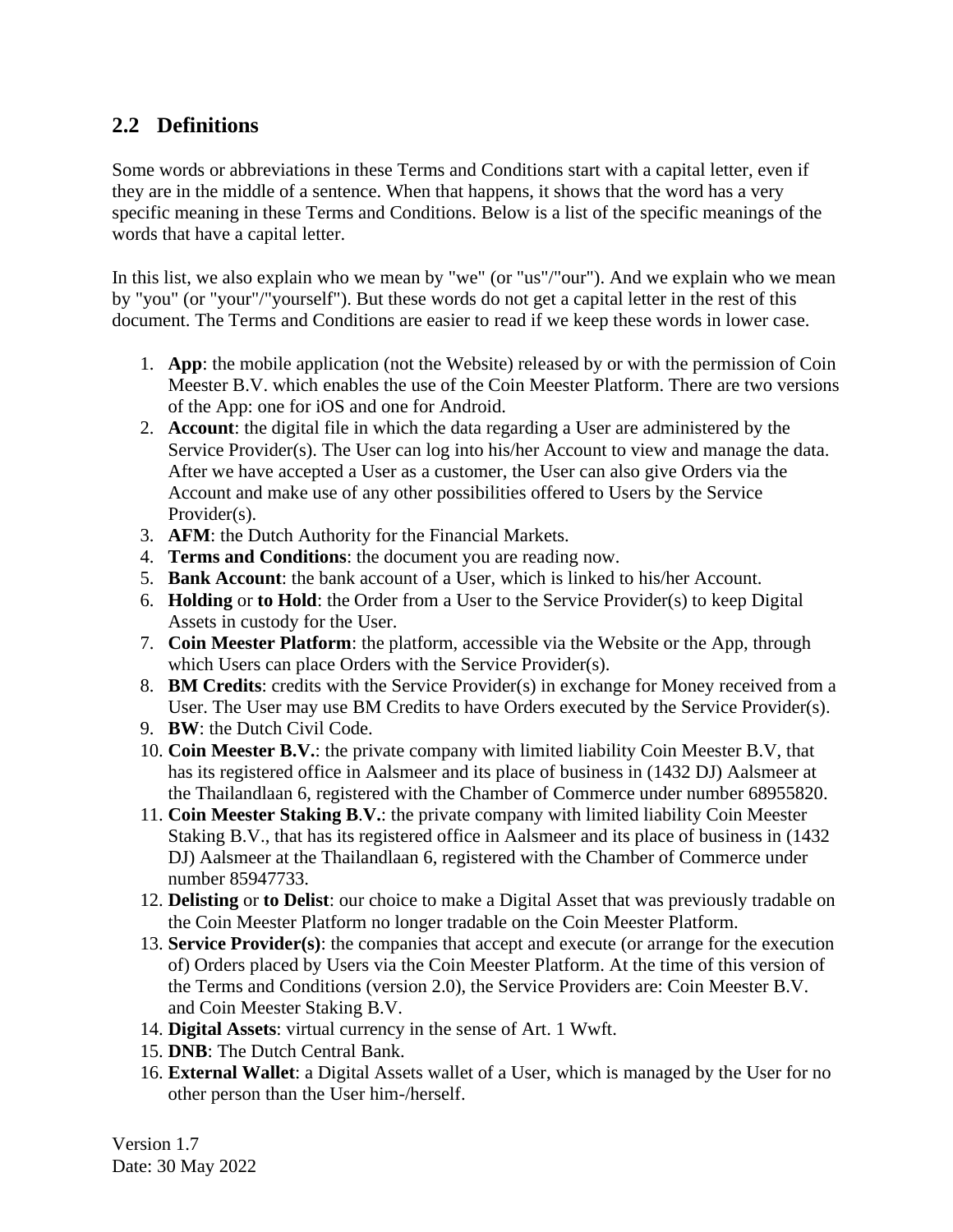- 17. **FAQ**: the list of frequently asked questions and our answers, which can be found on our Website.
- 18. **User**: a person or company who has been accepted by us as a customer and who is using an Account on the Coin Meester Platform.
- 19. **User Agreement**: the agreement concluded between a User, the Service Providers and the Foundation, to which these Terms and Conditions apply.
- 20. **Money**: only scriptural money (money held in a bank account) or electronic money.
- 21. **Customer Due Diligence**: the due diligence that we have to perform before accepting someone as a customer, as well as the due diligence that we have to perform on an ongoing basis if someone is already our customer, pursuant to the Wwft and the Sw.
- 22. **Purchase**: the Order from a User to the Service Provider(s) to deliver Digital Assets to the User against payment with BM Credits.
- 23. **Off-Chain Staking**: the Order from a User to the Service Provider(s) to make Digital Assets available to third parties with the aim of generating additional Digital Assets for the User.
- 24. **On-chain Staking:** the Order from a User to the Service Provider(s) to lock Digital Assets with the aim of generating additional Digital Assets for the benefit of the User.
- 25. **Order**: a request submitted by a User via his/her Account to a Service Provider to hold, buy, withdraw, stake (on-chain or off-chain), sell, and/or exchange Digital Assets for that User. An Order also automatically implies that the Service Provider may, on behalf of the User, give instructions to the Foundation to do what is necessary to enable the Order to be executed. Orders are executed in the manner, for the purpose and under the conditions described on the Website and in these Terms and Conditions.
- 26. **Withdrawal** or **to Withdraw**: the Order from a User to the Service Provider(s) to (i) send Digital Assets to his/her External Wallet, and/or (ii) convert BM Credits into Money and to (arrange for) the transfer of this Money to the Bank Account.
- 27. **PEP**: a politically exposed person as referred to in Art. 1 Wwft.
- 28. **Privacy Coin(s)**: Digital Assets of which individual senders and/or recipients and/or transaction amounts cannot (easily) be identified on the blockchain;
- 29. **Privacy Policy**: the way we handle your personal data when you use the Coin Meester Platform. We describe this in the document [Privacy Policy](https://www.bitladon.com/privacy-policy) which can be found on our Website.
- 30. **Foundation: "**de Stichting Beheer Derdengelden Coin Meester", having its registered office in Aalsmeer and its principal place of business in (1432 DJ) Aalsmeer at the Thailandlaan 6, registered with the Chamber of Commerce under number 81482833.
- 31. **Deposit**: the act whereby a User (i) sends Digital Assets to the Foundation, so that this can be registered by the Service Provider(s) as Funds, and/or (ii) transfers Money to the Foundation, so that this can be converted by the Service Provider(s) into BM Credits.
- 32. **Sw**: the Sanctions Act 1977 and legislation and regulations based thereon.
- 33. **Funds**: the amounts of Digital Assets and/or BM Credits registered in an Account, which reflect the Funds Value and are therefore available for a User to issue Orders.
- 34. **Funds Value**: the Digital Assets and/or the Money which are held by the Foundation on behalf of a User at any one time, together with the claim(s) which the Foundation has on behalf of that same User against any of the Service Providers, of which the Funds are a reflection.
- 35. **you** (and **your/yourself**): you as a User of the Coin Meester Platform.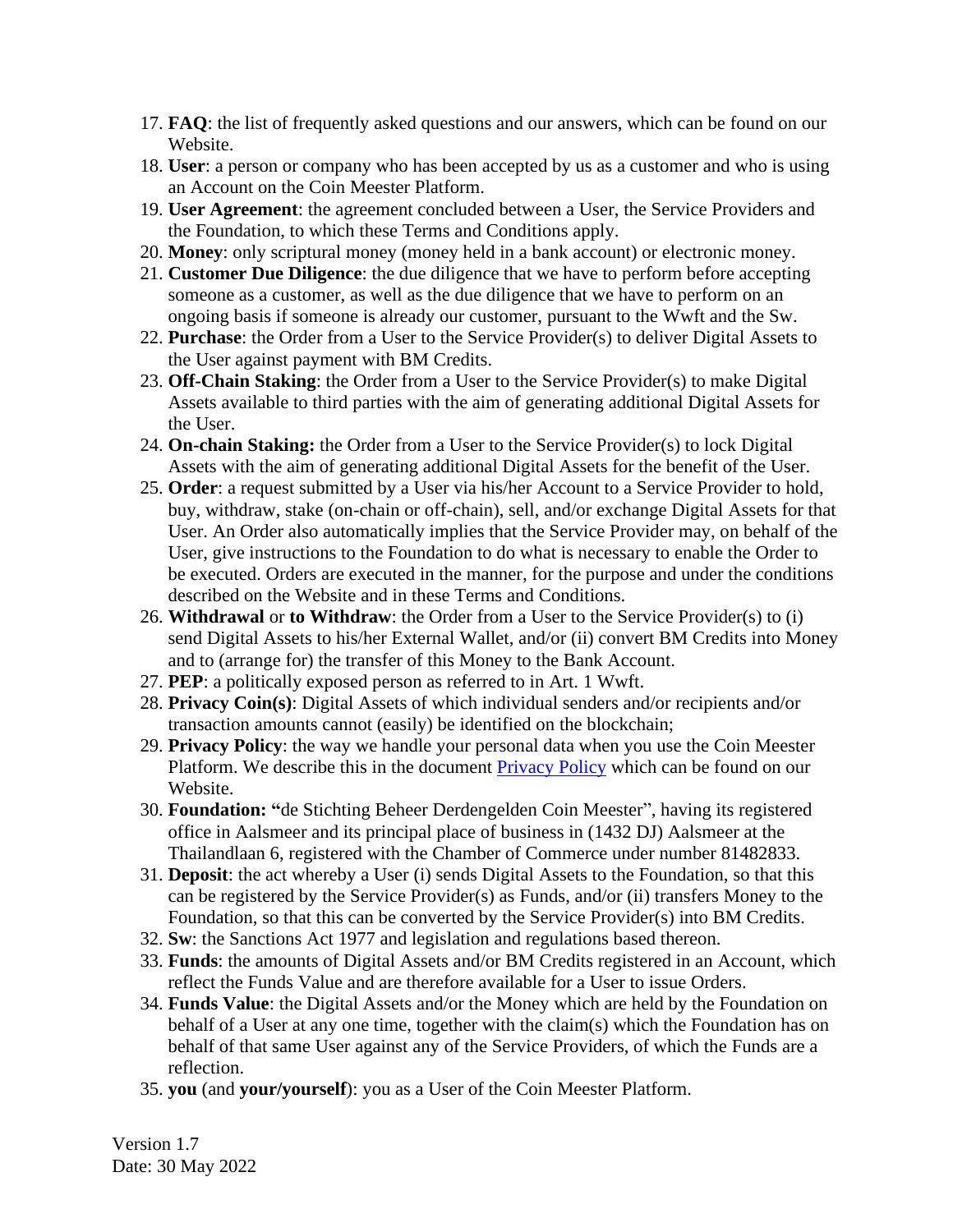- 36. **UBO**: Ultimate beneficial owner, as referred to in Art. 1 Wwft.
- 37. **US Person**: a person residing or having a long-term presence in the United States of America and any entity or organization incorporated or organized under the laws of the United States of America. Citizens of the United States of America (US Citizens) residing outside the United States of America may also qualify as a US Person under certain circumstances.
- 38. **Selling** or **to Sell**: the Order from a User to the Service Provider(s) to buy and receive Digital Assets from the User against payment of BM Credits.
- 39. **Wallet of the Foundation**: the Digital Asset wallets and/or accounts with third parties, in which the Foundation collects the Digital Assets it holds on behalf of all Coin Meester Platform Users combined.
- 40. **Website:** the website accessible via [www.bitcoinmeester.nl,](http://www.bitcoinmeester.nl/) [www.bitladon.com,](http://www.bitladon.com/) [http://www.bitladon.es,](http://www.bitladon.es/) and [http://www.bitladon.pl.](http://www.bitladon.pl/)
- 41. **Third Party Trading Credit**: that part of all the Users' Funds Value that is deposited with third parties and/or held as a credit with third parties by the Service Providers under their own name, for the purpose of being able to execute Orders at the desired speed
- 42. **We (and us/our)**: Coin Meester B.V, Coin Meester Staking B.V, any other Service Provider(s) on the Coin Meester Platform, and/or the Foundation.
- 43. **Exchange**: the Order from a User to the Service Provider(s) to exchange Digital Assets for other Digital Assets.
- 44. **Wwft:** Act on the Prevention of Money Laundering and Terrorist Financing and the laws and regulations based thereon.
- 45. **Business User**: the User who enters into the User Agreement as a representative of a company.

## <span id="page-6-0"></span>**3 When do these Terms and Conditions apply?**

These Terms and Conditions always apply when you use the Coin Meester Platform. These Terms and Conditions also apply if you only visit the Website or download the App. And they apply whenever you contact us about anything related to the use of the Website, the App or the Coin Meester Platform.

#### <span id="page-6-1"></span>**3.1 Your User Agreement with us**

You may only use the Coin Meester Platform with our permission. By registering an Account, you are asking permission from us to use the Coin Meester Platform. We grant permission if and when we accept you as a customer. As soon as we accept you as a customer, this creates a User Agreement between you and us.

Our consent to your use of the Coin Meester Platform is conditional. These Terms and Conditions describe under which conditions we grant our consent to your use of the Coin Meester Platform.

We may design or update the Website or the App in such a way that the provision of certain information or certain actions are necessary in order to be able to use the Coin Meester Platform.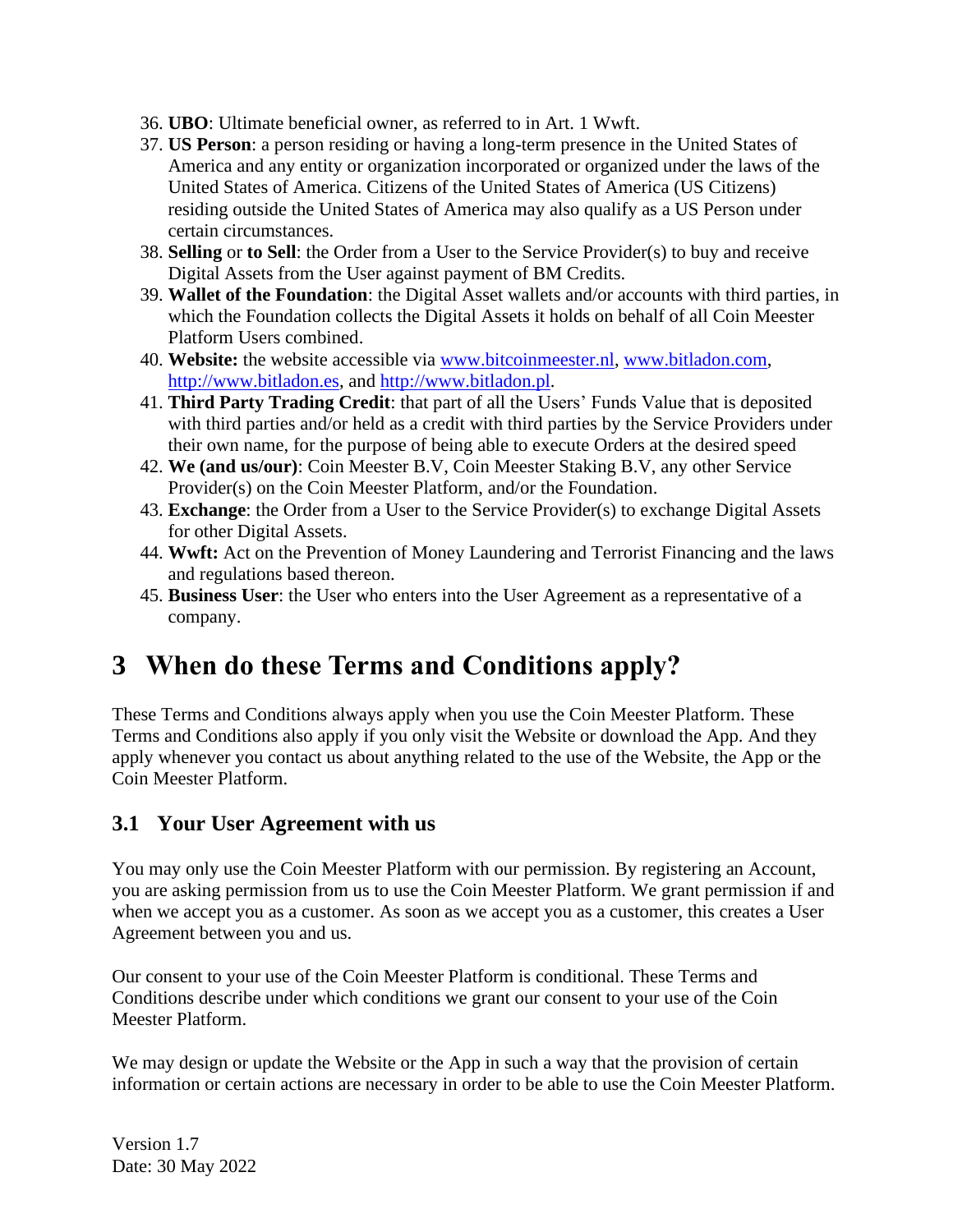This way, we ensure that the Coin Meester Platform continues to work as smoothly and as safely as possible.

#### <span id="page-7-0"></span>**3.2 Amendment of the Terms and Conditions**

We may change the Terms and Conditions and the way the Website and App operate from time to time. For example, we may want to do this:

- if relevant legislation changes;
- to adapt our services to new technical developments;
- to improve the organization of our company.

If we change anything, you are free to close your Account on the Coin Meester Platform at any time. If we want to change the Terms and Conditions, we will send you a notice at least two weeks in advance. If you continue to use the Coin Meester Platform after this notice period, it means that you agree to the new Terms and Conditions and that they apply to you.

#### <span id="page-7-1"></span>**3.3 All Service Providers and all Accounts**

The Terms and Conditions apply to all services offered via the Coin Meester Platform. Additional companies may appear as Service Providers on the Coin Meester Platfom in the future. Or perhaps we may decide to sell our business to another company in the future. In such case, the Terms and Conditions will also apply to the services of these other companies and your dealings with them.

It is not allowed to register more than one Account per person on the Coin Meester Platform. If you register more than one Account, this is a breach of the Terms and Conditions. However: even if an Account is registered in breach of the Terms and Conditions, the Terms and Conditions do apply to that (illegitimate) Account and we can invoke the Terms and Conditions with regard to it.

### <span id="page-7-2"></span>**4 Who can use the Coin Meester Platform?**

The Coin Meester Platform is only intended for people who, according to the legislation in the Netherlands and the legislation in their country of residence, are permitted to use the services offered on the Coin Meester Platform.

We offer the Coin Meester Platform in the countries belonging to the European Economic Area (EEA) and in the United Kingdom and Switzerland. If you live in a country outside of that territory, you may not use the Coin Meester Platform. If you do live in the EEA, the United Kingdom or Switzerland, but are temporarily residing outside that territory - for example, because you are travelling for business or on holiday - you will not be able to log into the Coin Meester Platform during your stay abroad.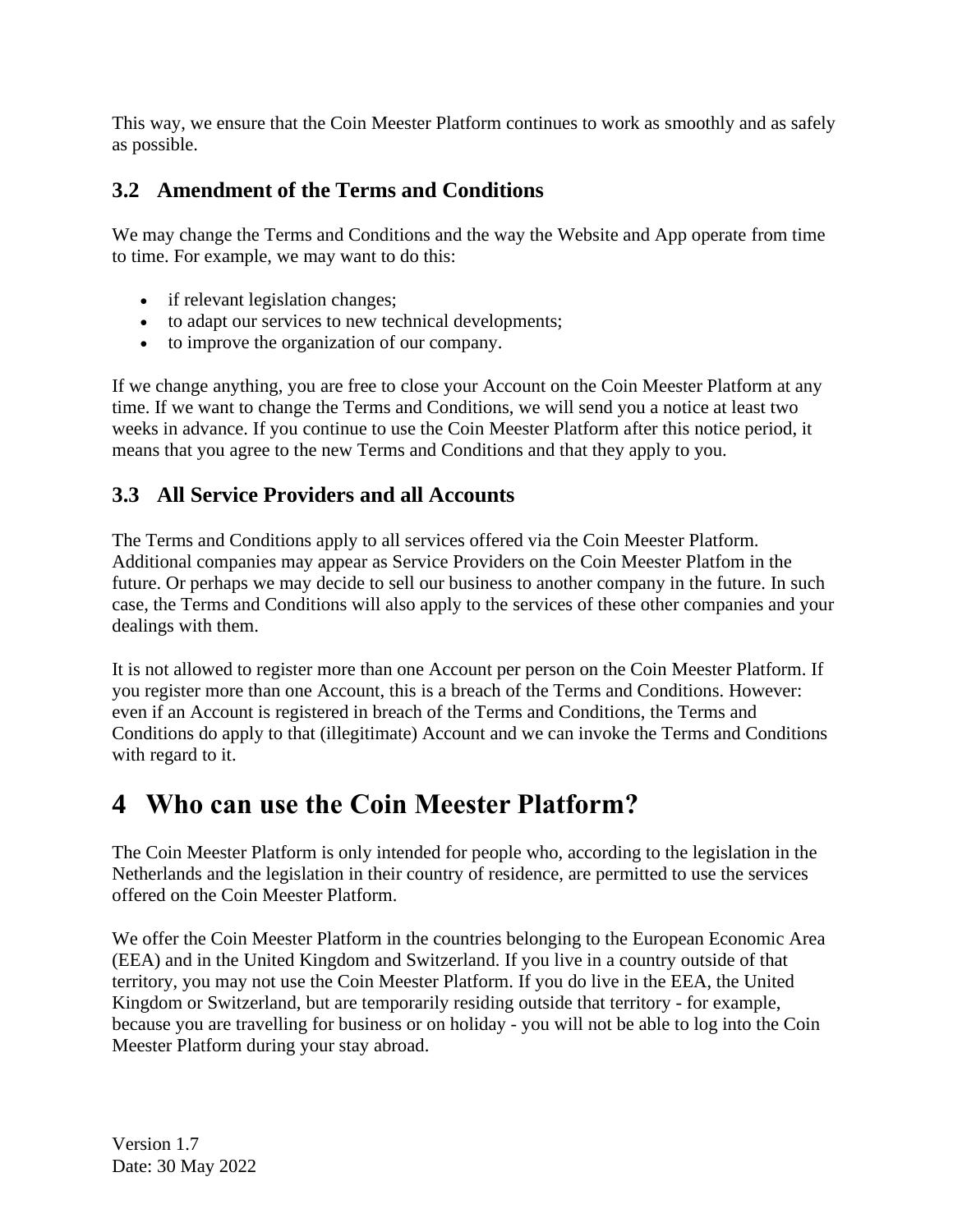For Business Users, we offer the Coin Meester Platform only in the Netherlands. If you are a Business User and your company is located outside the Netherlands or if your company is incorporated under the laws of a country other than the Netherlands, your company may not use the Coin Meester Platform.

We only offer the Coin Meester Platform to Business Users if your company is a sole proprietorship (in Dutch: eenmanszaak) or a private limited company (in Dutch: besloten vennootschap met beperkte aansprakelijkheid).

#### <span id="page-8-0"></span>**4.1 Private individuals: you must be of legal age and have power of disposal**

You must be at least 18 years old in order to use the Coin Meester Platform. Do you live outside the Netherlands? And does the country where you live have a higher minimum age for trading with Digital Assets, or any of the other services on the Coin Meester Platform? Then you may only use the Coin Meester Platform once you have reached that minimum age.

You may only use the Coin Meester Platform if you have legal power of disposal. 'Legal power of disposal' means that, according to the law, you can decide independently what to do with your money and other assets. This means you may not use the Coin Meester Platform if:

- tou are a minor (according to the law in your country of residence);
- you are in a state of bankruptcy;
- you are the subject of any sort of statutory debt restructuring for natural persons;
- you are placed under a statutory form of guardianship, conservatorship or a protection order.

If you live outside the Netherlands, you may not use the Coin Meester Platform if you are subject to a similar arrangement as bankruptcy, debt rescheduling, administration or receivership under the laws of your country of residence. Nor may you use the Coin Meester Platform if the law of your country of residence prevents you from making independent decisions regarding your money or other assets for any other reason.

#### <span id="page-8-1"></span>**4.2 Businesses: you must have power of disposal and be correctly represented**

If you are a Business User, your company may only use the Coin Meester Platform if the Account is created and managed by the person who is authorized to represent the company according to the company's incorporative documents. In the case of a private limited company, that means: the company's articles of association.

If you are a Business User, your company may not use the Coin Meester Platform if:

- the company is in a state of bankrupty, or has filed for bankruptcy;
- the company has been granted a (temporary) moratorium on payments or has applied for a (temporary) moratorium;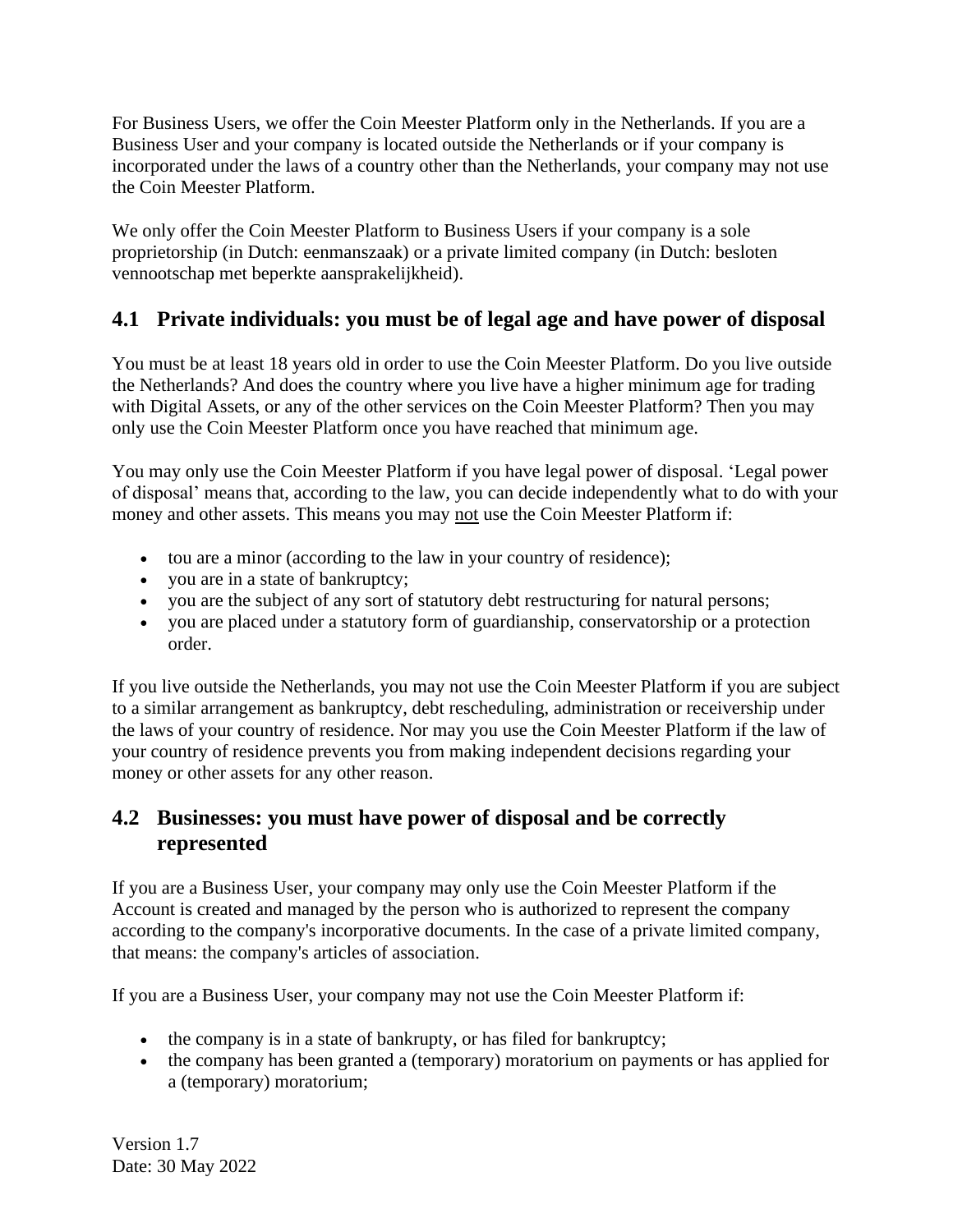- the company has offered or is preparing an offer for a debt restructuring arrangement to its creditors;
- the company has been dissolved or is preparing to be dissolved.

#### <span id="page-9-0"></span>**4.3 Private individuals and businesses: you must obey the law that applies to you**

In some countries it is prohibited by law to trade with Digital Assets. Do you live in a country where trading with Digital Assets or any other service on the Coin Meester Platform is prohibited? Or are you a citizen of a country that has determined by law that its citizens may not trade with Digital Assets, or use any of the other services on the Coin Meester Platform? In that case, you may not use the Coin Meester Platform.

At the time when these Terms and Conditions (version 2.0) come into force, the use of the Coin Meester Platform is prohibited for US Persons in any case.

#### <span id="page-9-1"></span>**4.4 Private individuals and businesses: you can only use the Coin Meester Platform for yourself**

Only the person in whose name an Account is registered may use the Coin Meester Platform. You are not allowed to use the Coin Meester Platform to trade with Digital Assets at the instruction or on behalf of someone else. Nor are you allowed to use other services on the Coin Meester Platform at the instruction or on behalf of anyone else.

Equally, you are not allowed to voluntarily use the Coin Meester Platform for the benefit of someone else.

### <span id="page-9-2"></span>**5 This is your promise to us, if you use the Coin Meester Platform**

#### <span id="page-9-3"></span>**5.1 Declarations and guarantees**

If you register an Account on the Coin Meester Platform, you thereby represent and warrant to us:

- 1. that you have read these Terms and Conditions and that you agree with them;
- 2. that you are at least 18 years old and that you are of the minimum age required in your country of residence to enter into a User Agreement with us;
- 3. that you understand and accept the risks associated with the trade and use of Digital Assets;
- 4. that you have full power of disposal over your estate, including all of your rights, money and other assets and that you are fully authorized to independently dispose of all Funds that are administered in the Account you are using;
- 5. that all information and documents you give us are true, correct, valid and complete;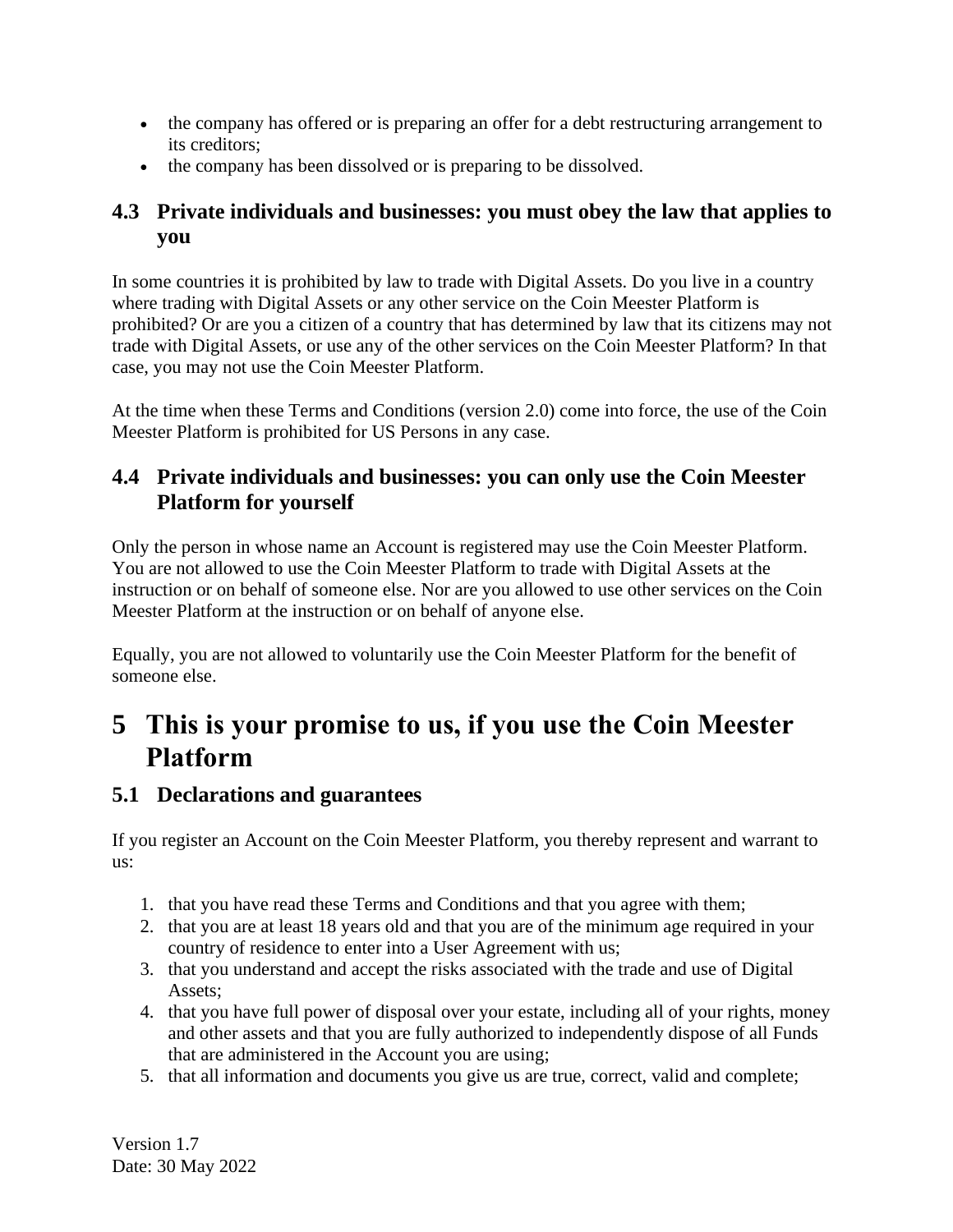- 6. that everything you Deposit (Money and/or Digital Assets) belongs only to you and has been legally obtained by you;
- 7. that you will only create one Account;
- 8. that you will not use the Coin Meester Platform for illegal or otherwise unlawful activities;
- 9. that you will only use bank accounts and/or wallets that belong to you when you Withdraw Funds from the Coin Meester Platform;
- 10. That you will abide by all the rules and the conditions we stipulate with regard to the use of the Coin Meester Platform and will only use the Coin Meester Platform in accordance with the spirit in which the Coin Meester Platform is intended;
- 11. that you will listen to and carry out the instructions of our staff;
- 12. and further that you:
	- are not a US Person:
	- are not included on any sanctions list;
	- are not a PEP yourself, and that none of your family members and/or close associates is a PEP either;
	- are not a resident of a country against which sanctions have been imposed by the Netherlands, the European Union, the United Nations and/or the United States.

#### <span id="page-10-0"></span>**5.2 Indemnification**

You shall indemnify us against all damages, liability and other negative consequences that may occur for us as a result of (i) your use of the Coin Meester Platform if it is in violation of these Terms and Conditions and/or the spirit in which the Coin Meester Platform is intended, (ii) any inaccuracy of information and/or documents provided by you to us as part of the Customer Due Diligence or for any other reason, and/or (iii) your breach of any other representation and/or warranty referred to in the previous paragraph.

'Indemnification' means that you must compensate us for any costs and/or damages that may result if any of the above situations happen. But it can also mean that you to have perform certain actions to help us avoid costs or prevent damages.

# <span id="page-10-1"></span>**6 Getting started on the Coin Meester Platform**

#### <span id="page-10-2"></span>**6.1 Registering an Account**

In order to use the Coin Meester Platform, you must first register an Account. You can do this on the Website or in the App.

#### <span id="page-10-3"></span>**6.2 Identification and Customer Due Diligence**

One of the steps towards registering an Account is an identification and verification process. In this process, you show us who you are and we verify what you show us. This process aims to ensure that we know with whom we are entering into a User Agreement, if we accept you as a customer.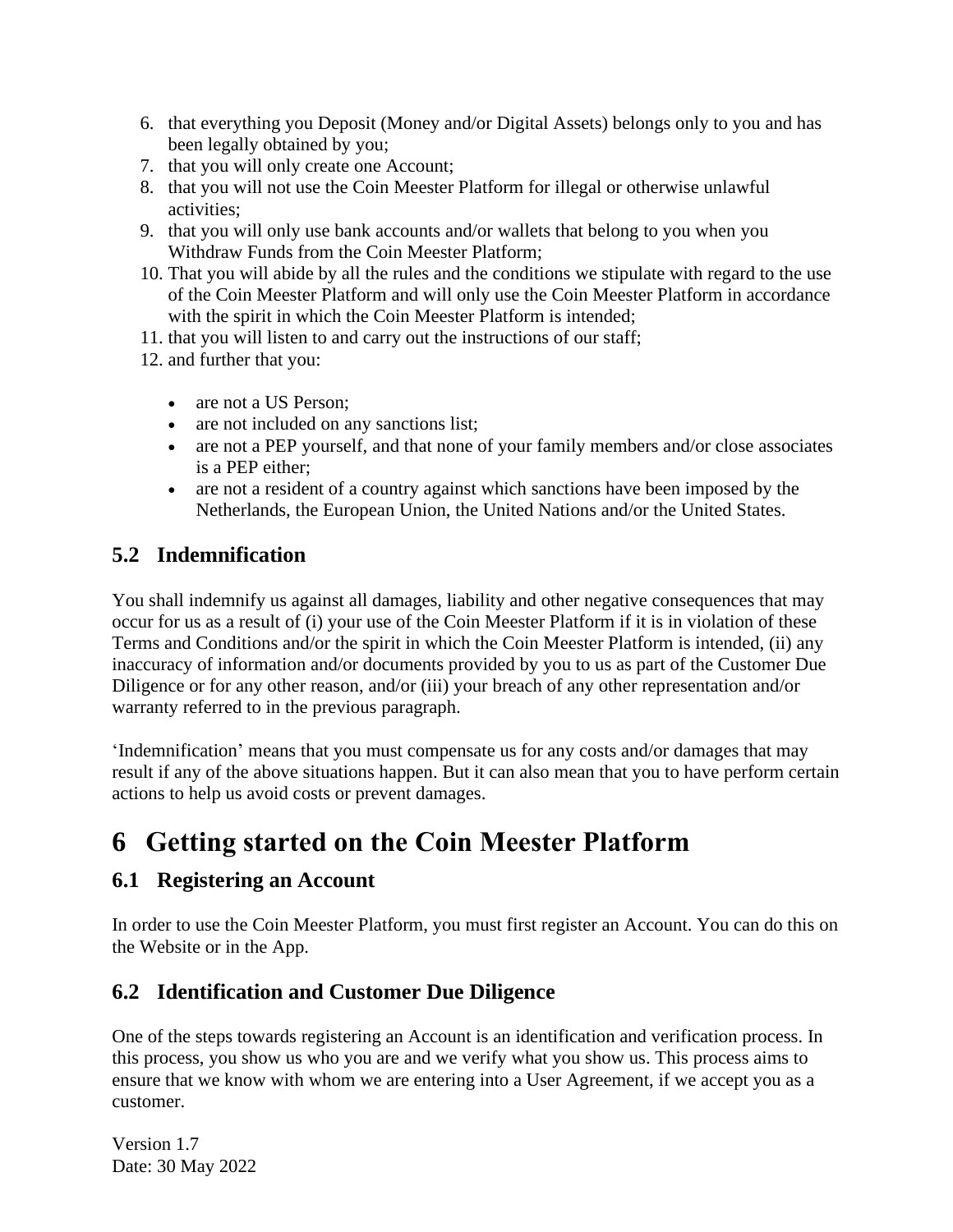Two Dutch laws, the Wwft and the Sw, oblige us to carry out Customer Due Diligence research. We have to perform this research at the start of our relationship with you, and also during our relationship with you. The identification and verification process is a part of our Customer Due Diligence. Thus, the identification and verification process also ensures that we can meet our obligations under the Wwft and the Sw.

The legislation surrounding Digital Assets and other online services changes frequently. If in the future there are new laws that require us to conduct customer research with regard to our Users, we may use the data from the identification and verification process for that purpose as well.

We may change the identification and verification process from time to time. We do not have to warn you about such changes in advance.

We may request additional information and/or documents from you. We will do so if we are required to by law. Or if we feel that additional information and/or documents are necessary for a careful and effective execution of the User Agreement with you.

All information and documents that we ask for when you are registering an Account must be submitted truthfully. We will only ask for information that is necessary to comply with the law and to execute the User Agreement with you.

#### <span id="page-11-0"></span>**6.3 Password and 2-factor authentication**

When registering an Account, you must set a password. Because our services enable financial transactions, it is very important that you set a strong password. And that you keep the password strictly confidential. Do not set a password that you are also using for another service or website. Do not set a password that you have ever used before. Also, refrain from using the password to your Account at the Coin Meester Platform for any other service or website later.

We strongly recommend setting up a second authentication factor (2FA authentication) for your Account.

#### <span id="page-11-1"></span>**6.4 Non-acceptance**

By asking us to register an Account for you, you are asking us to accept you as a customer and give you permission to use the Coin Meester Platform. We may decline to accept you as a customer if:

- you do not send us all the information and/or documents we require, or take too long to send it to us;
- if we see any indications that the information and/or documents you have sent to us are not entirely true, correct, complete and/or valid;
- if we see any indications that you are not complying with the conditions for use of the Coin Meester Platform;
- the Customer Due Diligence shows that we are not allowed by law to accept you as a customer.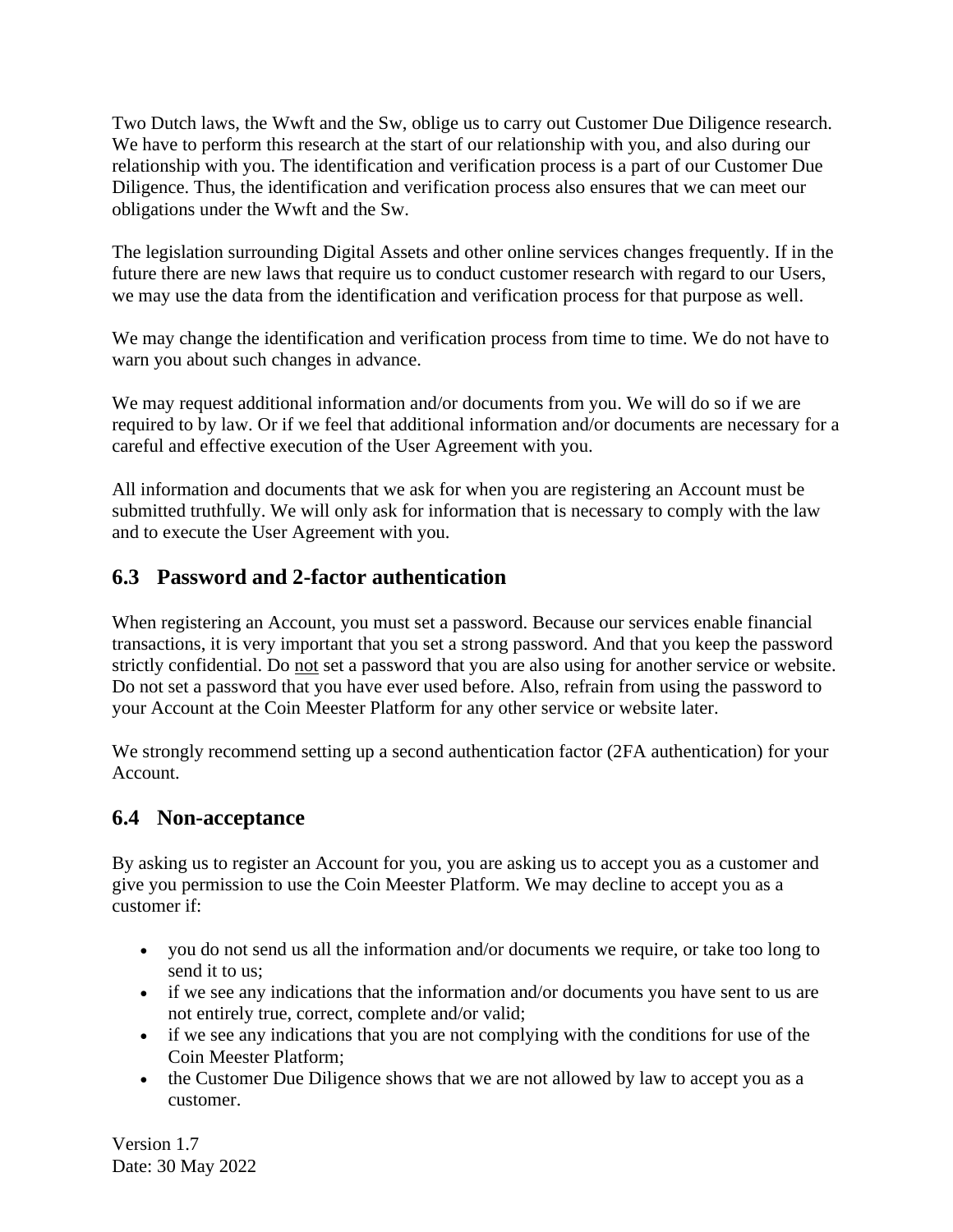If we do not accept you as a customer, we are not obliged to tell you the reason.

# <span id="page-12-0"></span>**7 Continuous Customer Due Diligence**

Once we have accepted you as a customer, you can use the Coin Meester Platform. We are required by law to continue to conduct Customer Due Diligence on our existing customers during our relationship with them ("continuous customer due diligence"). The law can also require us to check how our customers came into possession of Money or Digital Assets (or any other types of goods) that they bring onto the Coin Meester Platform ("origins research").

If we ask you any questions about the origins of Money or Digital Assets (or other types of goods) that you Deposit or otherwise bring onto the Coin Meester Platform, you are obliged to answer. If we request evidence, you are obliged to provide the evidence we request. We will always give you a period of 14 days to do so. Please note: as long as the origins research is ongoing, the option to Withdraw from your Account is disabled.

If you do not respond to our questions within 14 days, or if your answers or the evidence you have submitted are insufficient, we may block your Account. As long is your Account is blocked, you will not be able to issue any Orders on the Coin Meester Platform.

While your Account is blocked, we can – at our discretion – grant one or more grace terms (i.e. another term of 14 days) to respond to our questions, or to send additional explanations or additional evidence. We are not obliged to grant you a grace term.

If you provide satisfactory answers and/or evidence within a grace term, we will release your Account. If your answers or evidence remain unsatisfactory upon the lapse of a grace term, we may terminate the User Agreement with you 'for cause'. For more information of termination of the User Agreement 'for cause' please refer to Article 14.2.1 of the Terms and Conditions.

## <span id="page-12-1"></span>**8 What if your situation changes?**

### <span id="page-12-2"></span>**8.1 Moving house, new bank account or new External Wallet**

If a change occurs to your address, your other contact details, your identification document or your financial details (e.g. your bank account number), you must update your details in your Account immediately. The [FAQ](https://www.bitladon.com/faq) explains how to do this.

Please note that you may only link a bank account to your Account if that bank account is in your name and can be used and managed by you. Do you want to link a joint bank account to your Account? Then the other person with whom you share the joint account must also complete the Coin Meester Platform identification and verification process. They will also be subject to continuous Customer Due Diligence.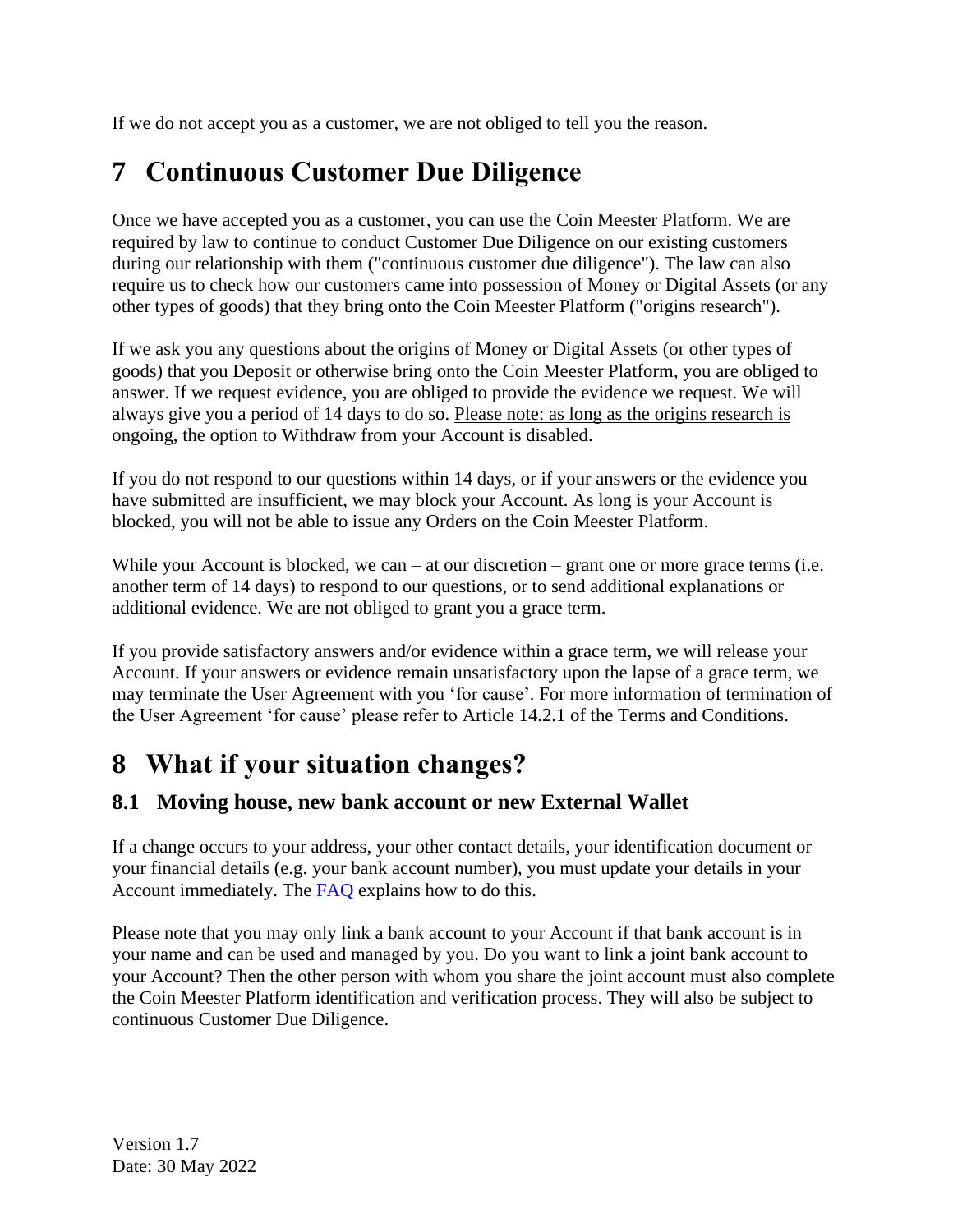#### <span id="page-13-0"></span>**8.2 Other changes**

If there are any other changes in your situation that may be relevant to us, please let us know immediately.

If you are a Business User, you must also let us know immediately if anything relevant changes within your company. For example, if:

- the company moves its place of business or registered address;
- the company changes its activities or enters another line of business;
- a new director is appointed or a director resigns;
- a new shareholder enters the company or a shareholder leaves;
- the company is going to be involved in a merger, demerger, split-off or divestiture;
- a new person becomes UBO of the company or a previous UBO leaves;
- a UBO or a close associate of a UBO becomes a PEP:
- anything else that may be important changes or occurs.

#### <span id="page-13-1"></span>**8.3 Bankruptcy, debt restructuring and similar events**

You must let us know immediately if you are no longer able to independently manage your estate and dispose of your assets. For example: if you are declared bankrupt, if you become the subject of a statutory debt restructuring for natural persons, or if you are placed under guardianship or conservatorship. Or if a similar regulation becomes applicable to you in the country where you live.

You are also obliged to inform us immediately if you have debts and want to resolve them by offering a settlement to your creditors.

If you are a Business User, please inform us immediately if:

- your company is bankrupt, or anybody has filed for its bankruptcy;
- your company has been granted a temporary moratorium, or the company has applied for a temporary moratorium;
- your company has offered a settlement or is preparing a settlement offer to its creditors;
- your company has been dissolved or is preparing to be dissolved.

To notify us of any of these types of events, please send an e-mail to: [compliance@bitcoinmeester.nl](mailto:compliance@bitcoinmeester.nl)

If we discover that one of the above events or circumstances applies to you or seems to apply to you, we may block your Account immediately, even if you yourself have not notified us. We do not need to warn you in advance.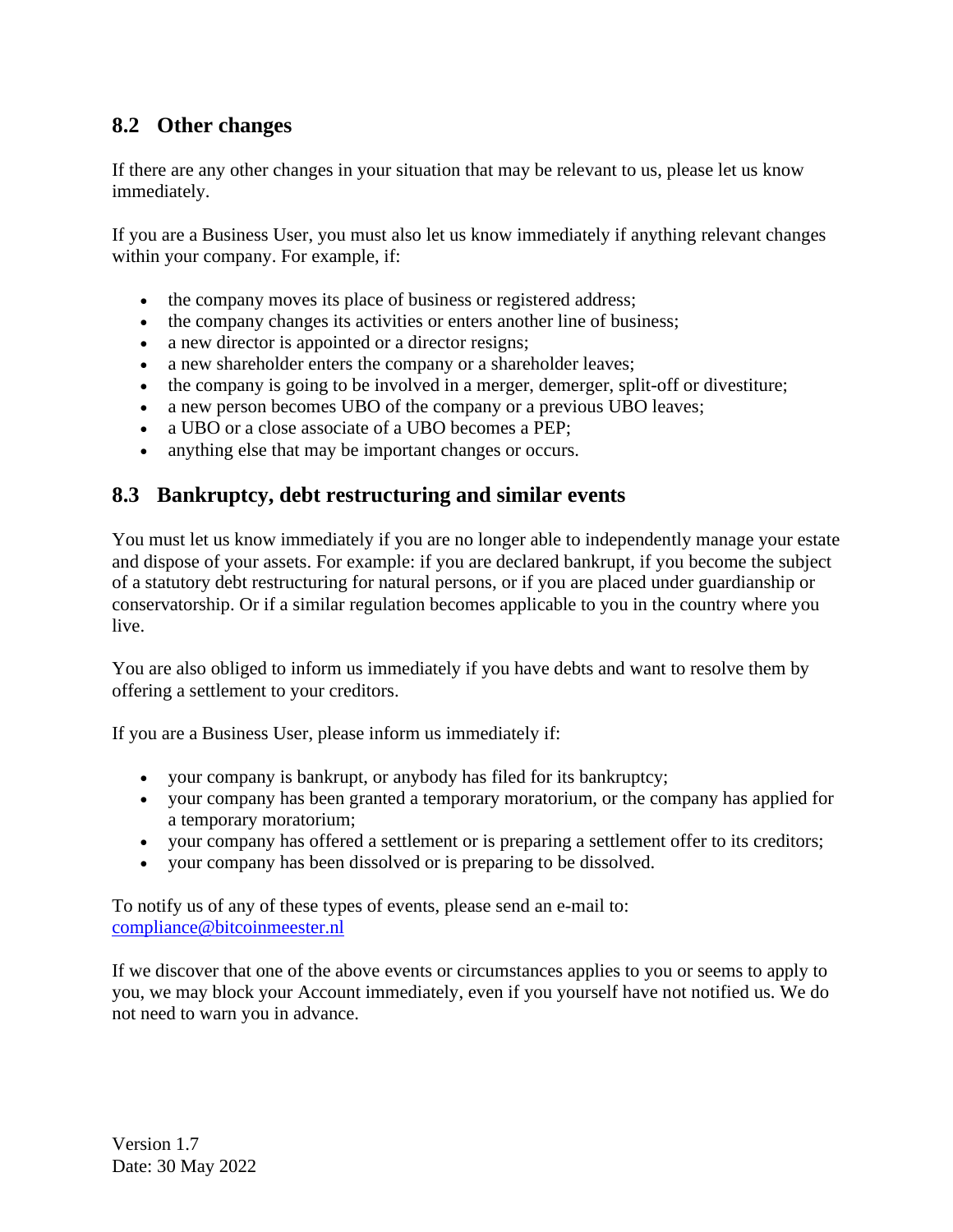#### <span id="page-14-0"></span>**8.4 Termination**

If a change in your situation means that you no longer meet the conditions for using Coin Meester Platform, we may terminate the User Agreement for cause. Please refer to article **14 [Termination of the User Agreement](#page-27-0)**, where we explain how this works.

# <span id="page-14-1"></span>**9 Using the Coin Meester Platform**

#### <span id="page-14-2"></span>**9.1 Costs**

The Coin Meester Platform and the Service Providers make their living by realizing a small profit on certain Orders, for example: if you purchase Digital Assets from us at a certain price and we are able to deliver them to you from a stock that we ourselves previously purchased at a lower price.

When you place an Order on the Website or in the App, we show you the total amount due for that Order (either payable or receivable by you). You will not have to pay any additional/separate costs, except in the following cases:

| Type of order     | <b>Possible costs</b>                                                                                                                                                                                                                                                                                                                                                                                                                                                                                                                                                                                                                                                                                                                                                                                                                                                                                                                                                                                                                    |  |
|-------------------|------------------------------------------------------------------------------------------------------------------------------------------------------------------------------------------------------------------------------------------------------------------------------------------------------------------------------------------------------------------------------------------------------------------------------------------------------------------------------------------------------------------------------------------------------------------------------------------------------------------------------------------------------------------------------------------------------------------------------------------------------------------------------------------------------------------------------------------------------------------------------------------------------------------------------------------------------------------------------------------------------------------------------------------|--|
| Hold              | In principle, you do not have to pay us to Hold Funds for you. However:<br>if the banks charge negative interest (on savings), we may have to pass<br>the negative interest costs on to the Users we are Holding Funds for (see<br>also article 10.4 The cost of the Foundation's services).                                                                                                                                                                                                                                                                                                                                                                                                                                                                                                                                                                                                                                                                                                                                             |  |
| Purchase          | You do not have to pay any additional costs to us.                                                                                                                                                                                                                                                                                                                                                                                                                                                                                                                                                                                                                                                                                                                                                                                                                                                                                                                                                                                       |  |
| Withdraw          | In principle, you do not have pay us if you make a Withdrawal.<br>However: if something in the execution of the Withdrawal goes wrong<br>because you have given us wrong information, we can charge you<br>administration costs (see also article 9.7 Withdrawal).<br>When withdrawing and depositing Digital Assets, there may be<br>transaction fees on the relevant blockchain network. If so, these fees are<br>deducted by the network from the amount that flows over the network. If<br>that happens, then in practice you will end up Depositing a slightly<br>smaller amount of Digital Assets with us than you sent from your<br>External Wallet. Or in the case of a Withdrawal, you will receive a<br>slightly smaller amount of Digital Assets in your External Wallet than<br>you Withdrew. So please be aware that when you enter your Withdrawal<br>Order on the Coin Meester Platform, the amount of the Withdrawal we<br>show you does not yet include any transaction fees that the blockchain<br>network may deduct. |  |
| Off-chain Staking | You do not have to pay any additional costs to us.                                                                                                                                                                                                                                                                                                                                                                                                                                                                                                                                                                                                                                                                                                                                                                                                                                                                                                                                                                                       |  |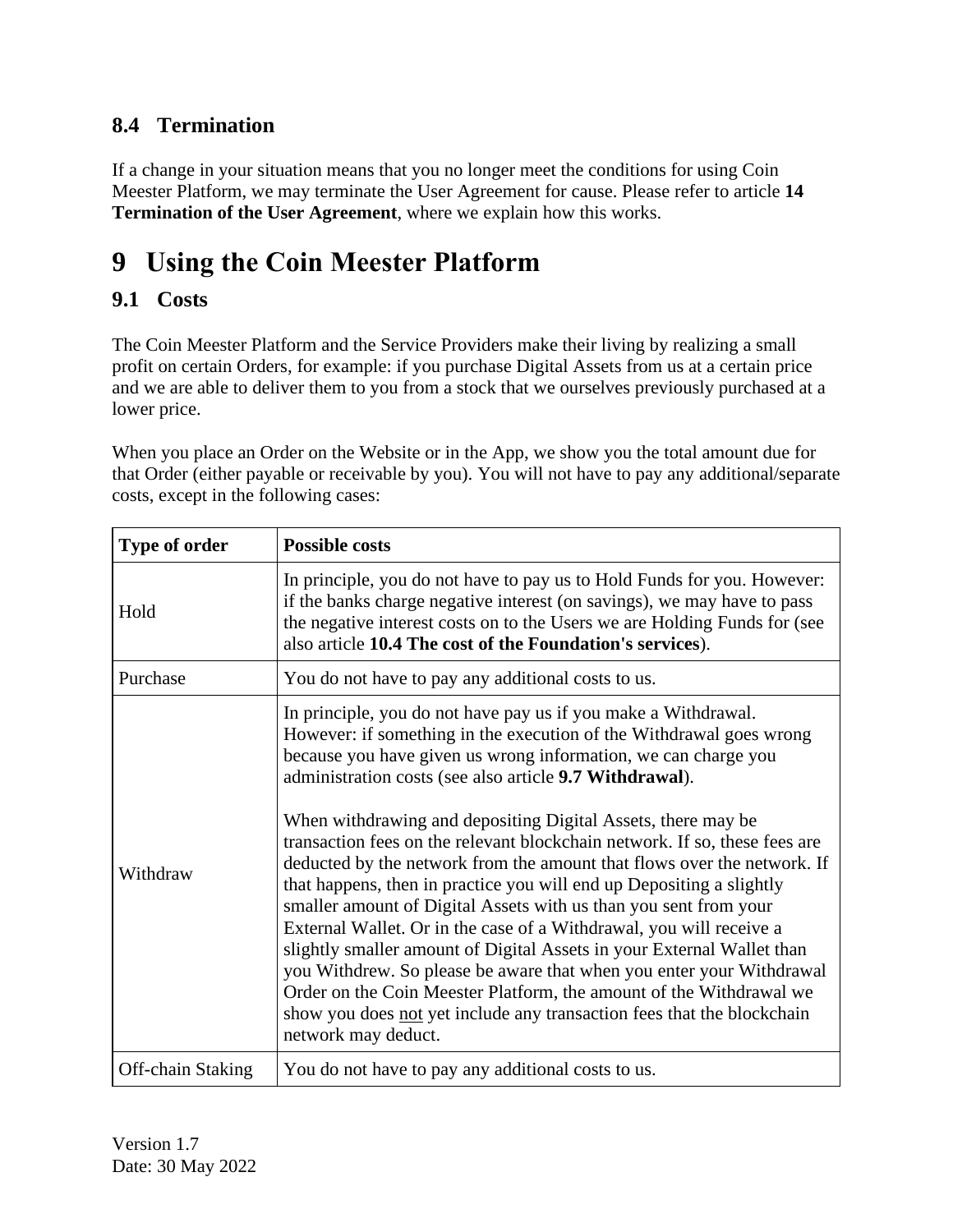| On-chain Staking | You do not have to pay any additional costs to us.                                                                                                                                                                                                                                                                                                                                                                                                                                                                                                                         |
|------------------|----------------------------------------------------------------------------------------------------------------------------------------------------------------------------------------------------------------------------------------------------------------------------------------------------------------------------------------------------------------------------------------------------------------------------------------------------------------------------------------------------------------------------------------------------------------------------|
|                  | You do not have to pay any additional costs to us.<br>Please note: your bank or your chosen payment service provider <i>may</i> in<br>some cases charge costs. This is, for instance, not unusual if you transfer                                                                                                                                                                                                                                                                                                                                                          |
| Deposit          | Money from a country outside the Netherlands, or if you transfer Money<br>with Bancontact. If your bank or payment service provider charges<br>costs, they will usually deduct these costs from the amount that you<br>transfer. In that case you will end up Depositing a slightly smaller<br>amount of Money with us than the amount that you transferred from your<br>bank account.                                                                                                                                                                                     |
|                  | When depositing Digital Assets, the relevant blockchain network may<br>charge transaction fees. If so, these fees are deducted by the network<br>from the amount that flows over the network. If that happens, then in<br>practice you will end up Depositing a slightly smaller amount of Digital<br>Assets with us than you sent from your External Wallet. Please be aware<br>that when you enter your Deposit Order on the Coin Meester Platform,<br>the Order amount we show you does not yet include any transaction fees<br>that the blockchain network may deduct. |
| Sell             | You do not have to pay any additional costs to us.                                                                                                                                                                                                                                                                                                                                                                                                                                                                                                                         |
| Exchange         | You do not have to pay any additional costs to us.                                                                                                                                                                                                                                                                                                                                                                                                                                                                                                                         |

### <span id="page-15-0"></span>**9.2 Who is the Service Provider of my Order?**

Below is a list of who the Service Provider is for each type of Order.

| Type of order            | Service provider          |
|--------------------------|---------------------------|
| Hold                     | Coin Meester B.V.         |
| Purchase                 | Coin Meester B.V.         |
| Withdraw                 | Coin Meester B.V.         |
| <b>Off-chain Staking</b> | Coin Meester Staking B.V. |
| On-chain Staking         | Coin Meester B.V.         |
| Sell                     | Coin Meester B.V.         |
| Exchange                 | Coin Meester B.V.         |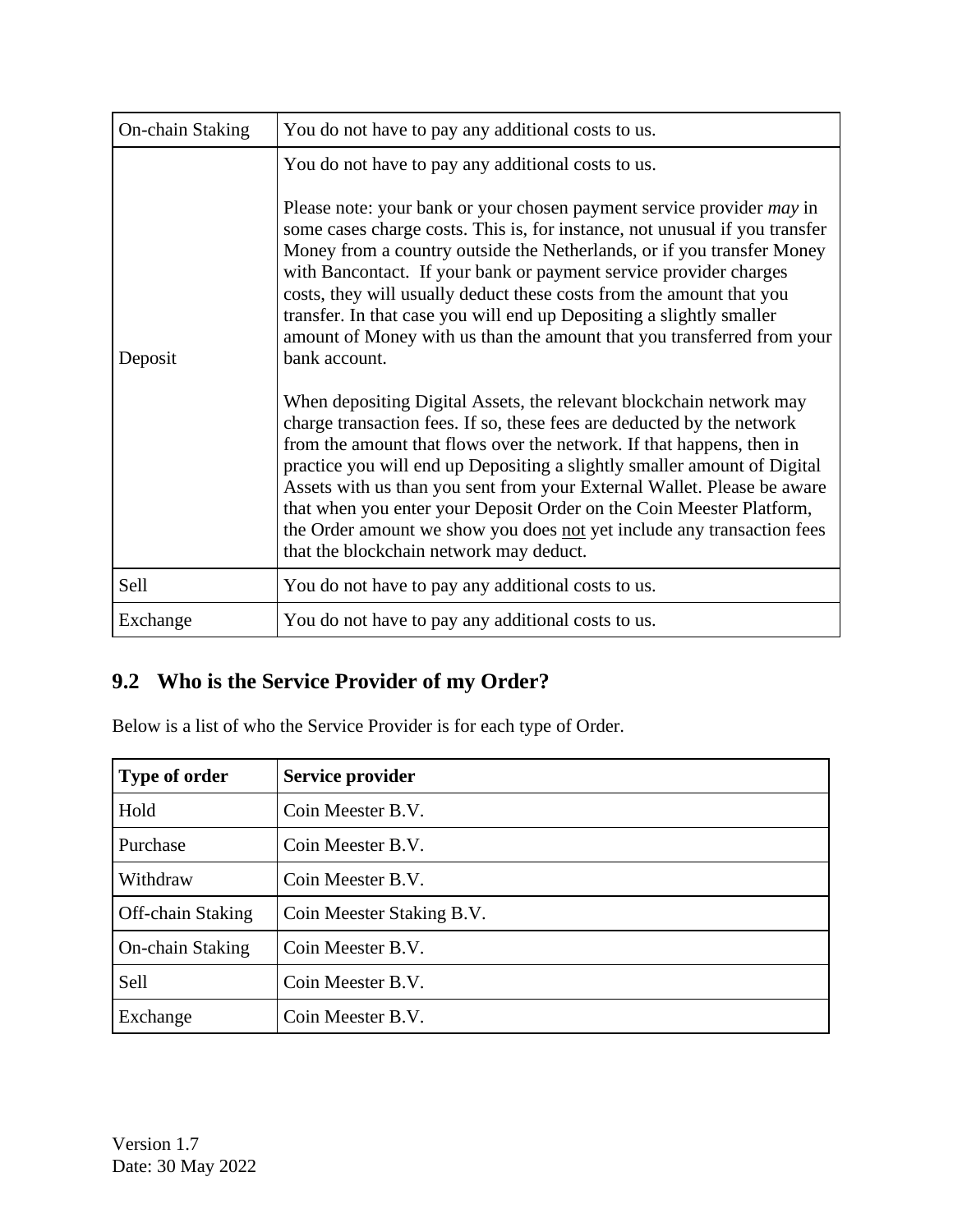#### <span id="page-16-0"></span>**9.3 Funds**

To be able to issue an Order, you must have sufficient Funds on the Coin Meester Platform. Funds can exist in the form of Digital Assets and/or BM Credits.

You can add Funds to your Account by depositing Money (euro) from your Bank Account into the Foundation's Bank Account. For every euro you have in the Foundation's bank account, we will register a BM Credit in your Account. Your Funds may increase or decrease if you make a positive or negative return on an Order.

BM Credits can only be used to issue Orders to the Service Providers. You cannot have BM Credits (as such) sent or transferred to yourself. If you choose to withdraw Funds that are registered in BM Credits, we will transfer the equivalent value in euro to your Bank Account.

#### <span id="page-16-1"></span>**9.4 Execution of Orders**

We always try to execute an Order as quickly as possible. Sometimes we may not be able to execute an Order immediately due to adverse circumstances like – for example – a technical malfunction. If the execution of an Order is hampered by such a circumstance, we are allowed to decide – at our discretion – whether we execute the Order with a delay or not at all. You cannot oblige or force us to execute an Order.

#### <span id="page-16-2"></span>**9.5 Is it possible you revoke an Order?**

We execute Orders automatically. Therefore, once you have issued an Order, you cannot revoke it.

#### <span id="page-16-3"></span>**9.6 This is what we expect of you when you issue an Order**

We rely on you to keep us correctly informed about your Bank Account details and the address of your External Wallet at all times. We are not obliged to check their accuracy for your benefit.

If you plan to issue a Withdrawal Order, you must ensure that you have provided us with the correct Bank Account and/or the correct address for your External Wallet. If you have provided us with a Bank Account or the address of your External Wallet, we may assume that these are correct. We may also assume that you have access to your External Wallet. If you give us the wrong address for your External Wallet, if you have lost the Private Key of your External Wallet, or if for any other reason you no longer have access to your External Wallet, you will lose the Digital Assets upon execution of the Withdrawal Order. If that happens, we will not be able to do anything to fix it.

If you deposit Digital Assets, you must send the Digital Assets to the wallet address that we provide to you via the Coin Meester Platform. You may use this address only once. If you use the same address again later on, the Digital Assets you try to deposit may be lost.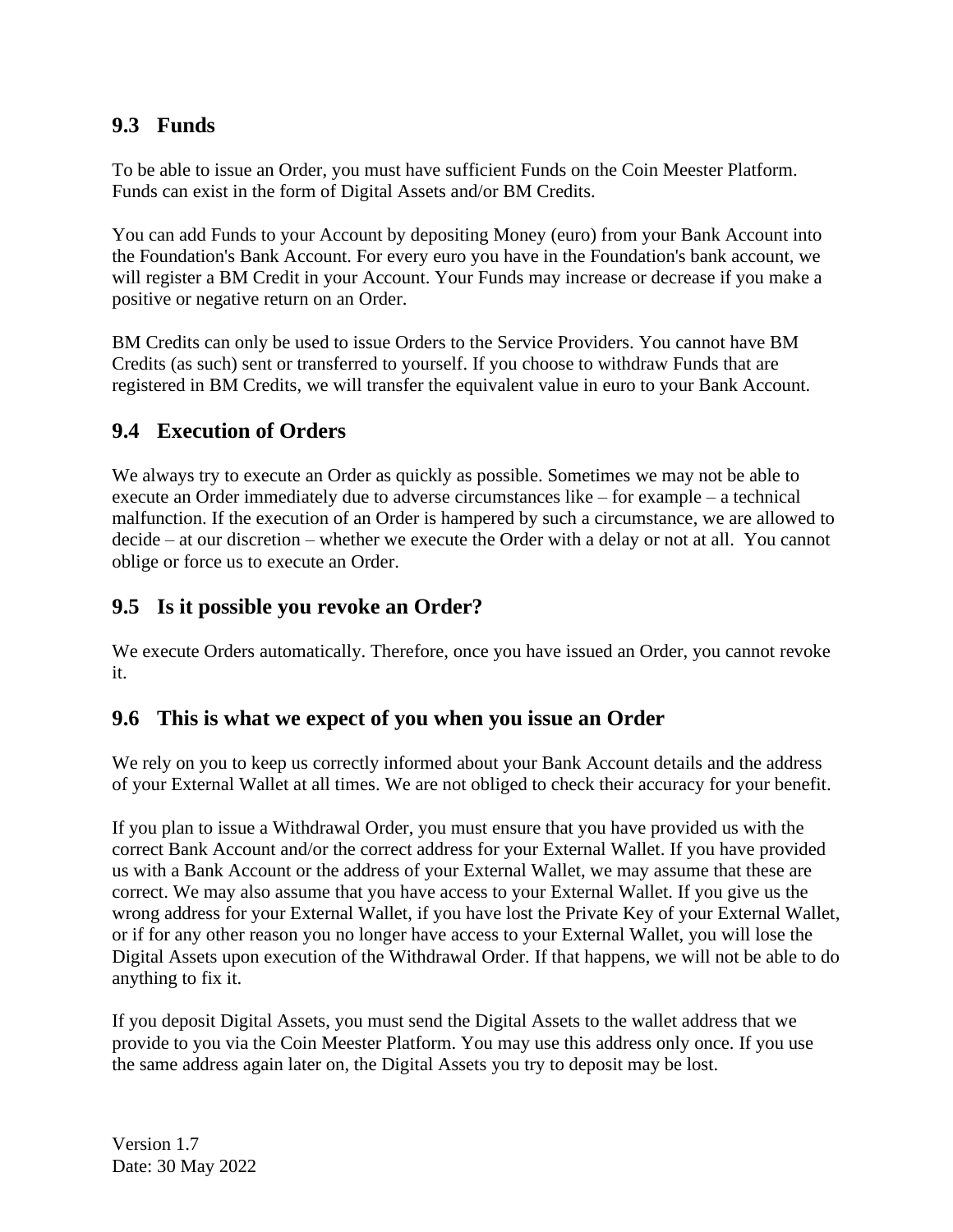If Digital Assets are lost because you re-used a wallet address against our instruction, we are not obliged to attempt to retrieve them for you. The only way for us to try, would be to go to a great deal of trouble, or to jeopardize the security of the Coin Meester Platform. If in a particular case we *do* attempt to retrieve Digital Assets at your request, you have to pay all the associated costs. You have to pay these costs, regardless whether we do or do not succeed in retrieving the Digital Assets for you.

#### <span id="page-17-0"></span>**9.7 Withdrawal**

You may not use an anonymous bank account number on the Coin Meester Platform. The Bank Account that you link to your Account must be in your name and managed and used by you.

You may not use an External Wallet that is managed and/or used by anyone other than yourself.

If we discover that a Withdrawal you Ordered is in contravention of the foregoing, or if we have reason to believe that it is, we may choose not to execute that Withdrawal Order. If we have reason to believe that you have in any other way acted in breach of these Terms and Conditions or the law, we may choose to temporarily block or suspend your Withdrawal Orders.

If we have to break off, reverse or correct a Withdrawal because the Bank Account or External Wallet does not belong to you or is being used in breach of the law or our Terms and Conditions, we may charge you an administration fee of  $\epsilon$  12.50. We can deduct this administration fee from your Funds.

#### <span id="page-17-1"></span>**9.8 Off-chain Staking**

By issuing an Off-Chain Staking Order, you instruct us to make Digital Assets available to third parties on your behalf. To enable this, you move the Digital Assets to a designated wallet, your 'staking wallet'. The third parties use the Digital Assets we make available to them on your behalf to generate additional Digital Assets in various ways. They offer a reward - in Digital Assets - in return. To earn a reward, you must leave your Digital Assets in the staking wallet for at least 24 hours. The reward is normally paid out every day and credited to your staking wallet. We can only pay you the reward after we have received it from the third parties ourselves. If you remove your Digital Assets from your staking wallet, you will not receive a reward for the day on which you remove them.

There are risks associated with Off-Chain Staking. We may not be able to protect you against those risks. Nor can we warn you against all possible risks. We ourselves may not know all of them.

Sometimes it may happen that a third party involved in Off-Chain Staking just inexplicably breaks its promises. Or it may happen that a third party is declared bankrupt or is unable fulfil its obligations for some other reason. If something like that happens, you may lose your staked Digital Assets. There is nothing we can do about this.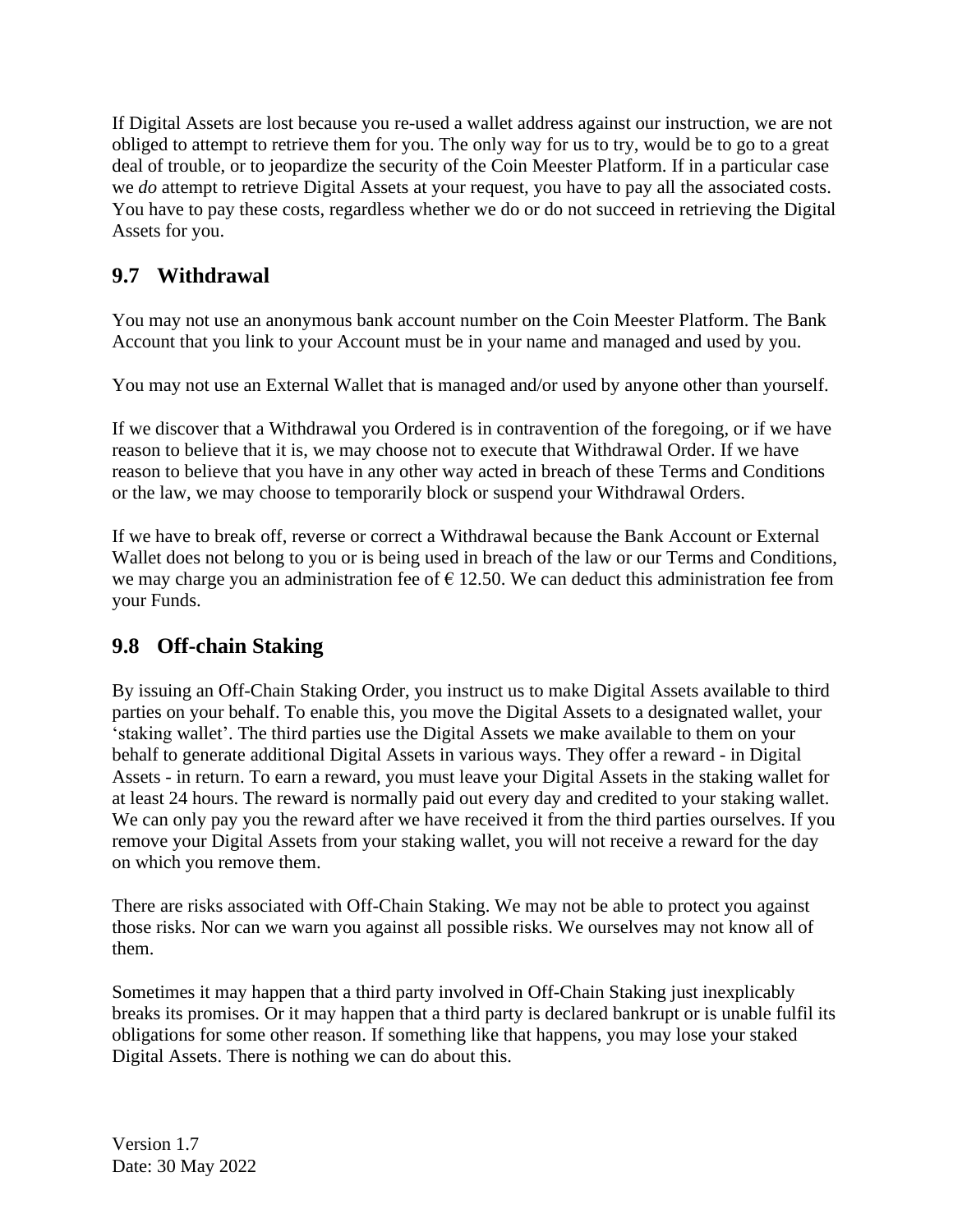We may choose – at our discretion - whether we support Off-Chain Staking for a certain type of Digital Asset. If we support Off-Chain Staking for a certain type of Digital Asset, we may choose to discontinue such support at any time. We are not obliged to warn you about this in advance.

### <span id="page-18-0"></span>**9.9 On-chain Staking**

By issuing an On-Chain Staking Order, you instruct us to lock up Digital Assets for you. To enable this, you move the Digital Assets to a designated wallet, your 'staking wallet'. By doing so, you are usually helping to support the operation and security of a particular blockchain network. The blockchain network offers a reward - in Digital Assets - for doing so. To earn a reward, you must leave your Digital Assets in the staking wallet for at least 24 hours. The reward is normally paid out every day and credited to your staking wallet. We can only pay you the reward after we have received it from the third parties ourselves. If you remove your Digital Assets from your staking wallet, you will not receive a reward for the day on which you remove them.

There are risks associated with On-chain Staking. We may not be able to protect you against those risks. Nor can we warn you against all possible risks. We ourselves may not know all of them.

The blockchain networks suitable for On-chain Staking are not operated by us, but by third parties. We do not know these third parties. Sometimes it may happen that there is a temporary or permanent disruption to the blockchain network. Or the administrators of the blockchain network may make changes to the blockchain network without warning. If something like that happens, you may lose your staked Digital Assets. There is nothing we can do about this.

We may choose – at our discretion - whether we support On-chain Staking for a certain blockchain network. If we support On-Chain Staking for a certain blockchain network, we may choose to discontinue such support at any time. We are not obliged to warn you about this in advance.

## <span id="page-18-1"></span>**10 The Foundation**

We strive to keep your Funds Value separate from the property of the Service Providers as much as possible. That way, we protect your Funds Value against adverse effects in case a Service Provider should ever go bankrupt. To this end, the Service Providers are supported by the Foundation.

#### <span id="page-18-2"></span>**10.1 The purpose of the Foundation**

The Foundation is a Dutch foundation (in Dutch: 'Stichting'), established for the sole purpose of managing the Users' Funds Value. The Foundation manages the Funds Value of the Coin Meester Platform Users in two ways: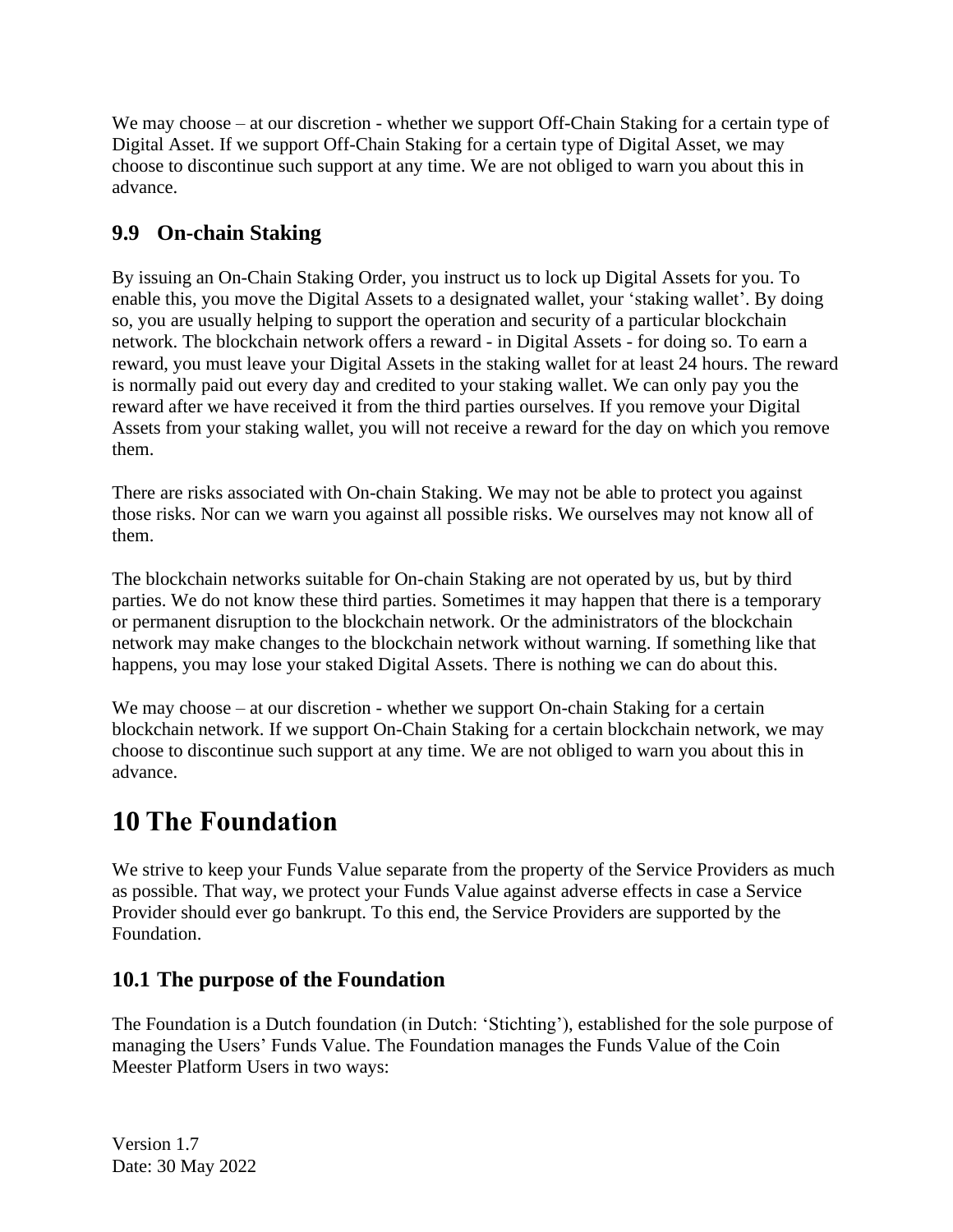1. by enabling that the Funds Value of the Users is, for the most part, kept separate from the property of the Service Providers;

and

2. by holding a right of pledge on that part of the Funds Value that – as a matter of necessity – has to be deposited with third parties or held as credit with third parties by the Service Providers under their own name.

#### <span id="page-19-0"></span>**10.2 The operation of the Foundation**

The Foundation manages a bank account and one or more Wallet(s) of the Foundation on behalf of the Users. The bank account and the Wallet(s) of the Foundation hold the majority of the Funds Value of all the Users who have Funds registered on their Accounts jointly.

The Money in the bank account and the Digital Assets in the Wallet(s) of the Foundation form common assets of all the Users who have Funds – in the form of BM Credits and/or Digital Assets – registered on their Accounts. Anyone who has Funds in the form of BM Credits registered on their Account, has a share in the balance of the bank account which is managed by the Foundation. Anyone who has Funds in the form of a certain type of Digital Asset registered on their Account, has a share in the total amount of Digital Assets of that type in the Wallet(s) of the Foundation.

The Users who have a share in the common assets held by the Foundation, are jointly the legal 'owners' (the Dutch legal term is: *rechthebbenden*) of the Money in the Foundation's bank account and the Digital Assets in the Wallet(s) of the Foundation. This way, that part of the Funds Value cannot be touched by the Service Providers' creditors, if any of the Service Providers should ever run into financial difficulties.

However, not all of the Funds Value can be held by the Foundation. A portion of the Funds Value must be kept 'at the ready' by the Service Providers as funds/credit with third parties, like cryptocurrency exchanges, in order to be able to execute Orders quickly enough. The part of the Funds Value that is kept as funds/credit with third parties by the Service Providers will hereinafter be called: "**Third Party Trading Credits**".

The Third Party Trading Credits are not legally owned by the Users. The Third Party Trading Credits are legally a part of the property of the Service Providers. To ensure that the Third Party Trading Credits will nevertheless be safeguarded for the benefit of the Users if a Service Provider were to run into financial difficulties, the Foundation will hold a right of pledge on the Third Party Trading Credits.

The Service Providers will carefully keep track of which Digital Assets and credit balances, which they hold with third parties, relate to Funds Value of the Users. They will keep the Third Party Trading Credits separate from Digital Assets and credit balances that they hold in order to trade for their own benefit (without any bearing on Orders from Users).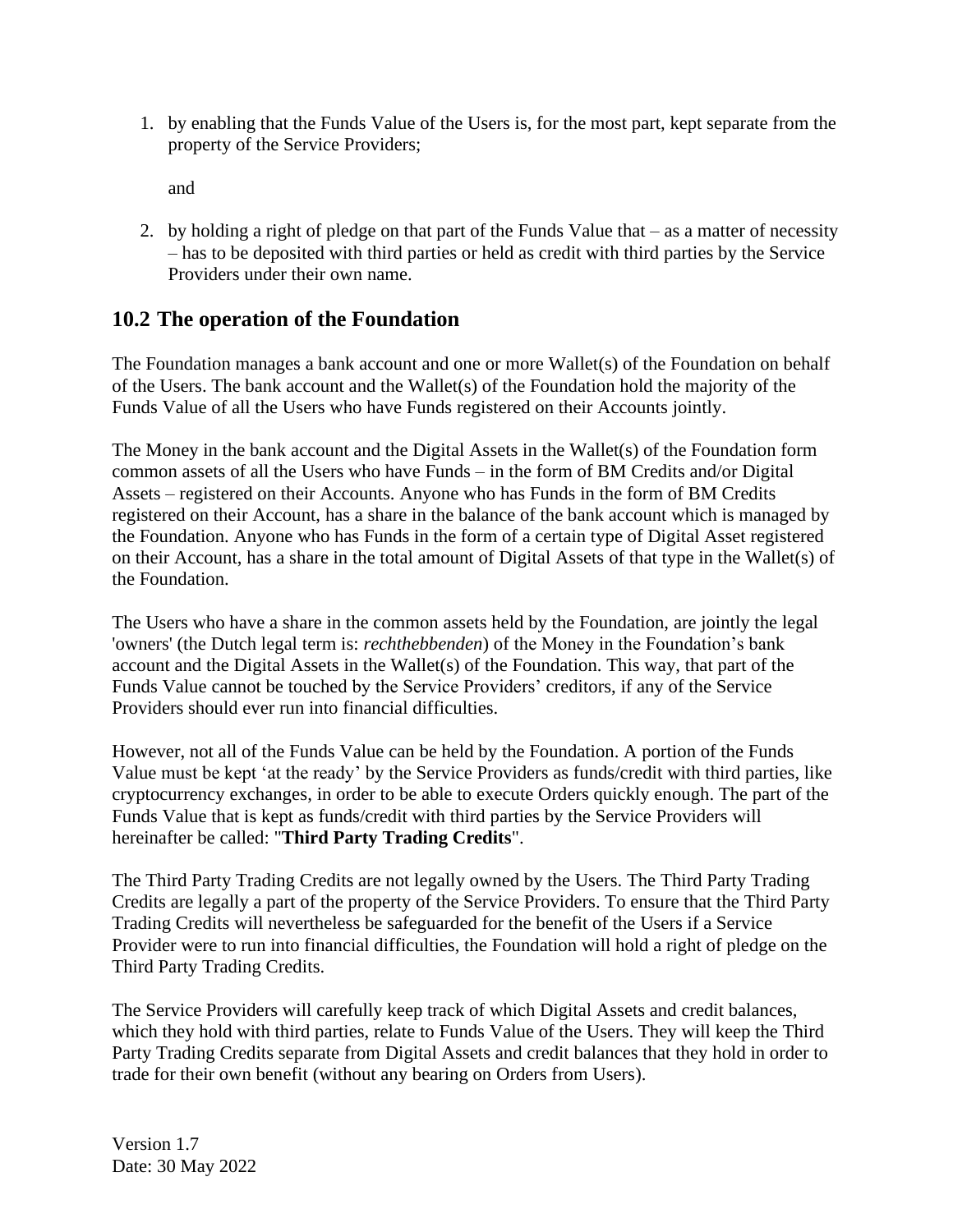Insofar as the Third Party Trading Credits are part of the property of the Service Providers, the Service Provides also have a corresponding debt to the joint Users who have Funds registered on their Accounts. The Foundation is the only one who can collect that debt on behalf of the Users. The Foundation can only recover that debt from the Third Party Trading Credits, not from the rest of the property of the Service Providers. That way, if something were ever to go wrong with a cryptocurrency exchange (for example: if an exchange is hacked or goes bankrupt), we hope to prevent a knock-on effect that might put the entire Coin Meester Platform at risk.

In the following sections of this article, we describe the exact legal details of how the bankruptcy protection through use of the Foundation works.

#### <span id="page-20-0"></span>**10.3 The legal details of the Foundation's operation**

- 1. The Foundation manages the Funds Value of all the Coin Meester Platform Users.
- 2. We will register Funds in your Account if and to the extent that the Foundation manages a Funds Value on your behalf.
- 3. By Depositing Money or Digital Assets on the Coin Meester Platform, you irrevocably authorize the Foundation to provide the Service Providers with information on the amount and build-up of the Funds Value that the Foundation is holding for you at any time. In this way we ensure that the Service Providers can display the Funds in your Account correctly.
- 4. If the Foundation manages Digital Assets for you, these are registered on your Account as Funds in the form of the relevant Digital Assets. If the Foundation manages Money for you, these are registered on your Account as Funds in the form of BM Credits.
- 5. By Depositing, you also give the Foundation an irrevocable power of attorney for the following actions:
	- a. to make the Digital Assets and/or Money required for your Orders available to the Service Provider(s);
	- b. to receive payment on your behalf of the Digital Assets and/or Money owed to you by the Service Provider(s);
	- c. to act on your behalf as a collateral taker (holder of a right of pledge) vis-à-vis the Service Providers;
	- d. to perform any other actions necessary to execute (out or arrange for the execution) of an Order given by you.
- 6. If a Service Provider transfers an amount of Money it owes to you to the bank account of the Foundation, or if it sends Digital Assets it owes to you to the Wallet of the Foundation, this is legally deemed to be a payment to you. Payment to the Foundation discharges the Service Provider of its corresponding debt to you. The sending of Digital Assets is deemed to have taken place after 1 (one) confirmation on the relevant blockchain, unless we state otherwise on the Website or in the App.
- 7. Digital Assets held in a Wallet of the Foundation together form a "community of property" (in Dutch: *gemeenschap*) within the meaning of section 3:166 (1) of the Dutch Civil Code. All the Users who have Funds registered on their Account in the form of a particular type of Digital Asset have a share in the community of property formed by all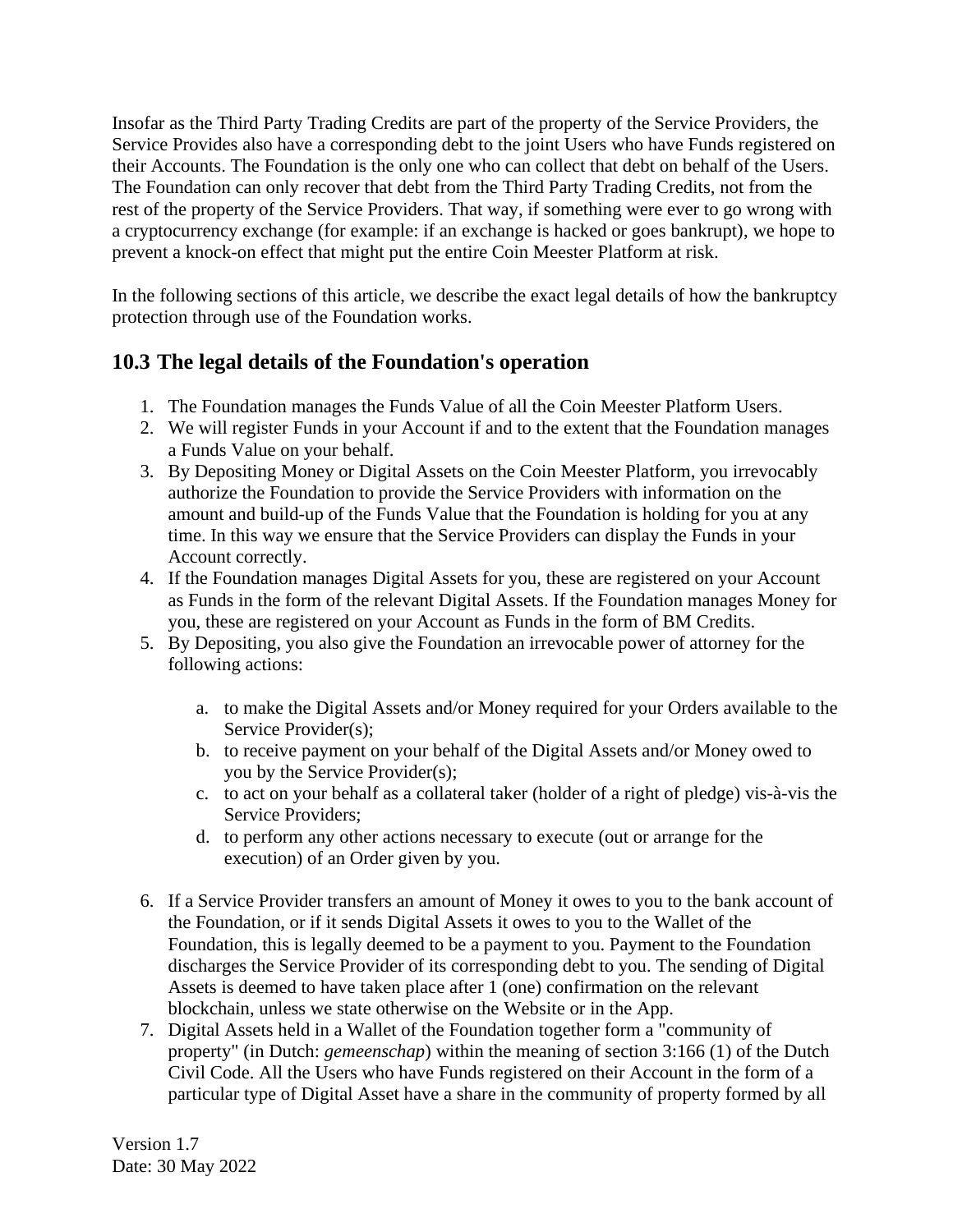Digital Assets of that particular type that are in a Wallet of the Foundation. The Digital Assets that the Foundation holds therefore do not belong in ownership to the Foundation, but belong in ownership to all Users with Funds in the form of the relevant Digital Assets jointly.

- 8. The ratio of the Users' shares in a community of property formed by a particular type of Digital Asset held by the Foundation is equal to the ratio of their Funds in the form of the particular Digital Asset, as registered on their Accounts.
- 9. For Money which is in the bank account held by the Foundation, the balance on that bank account forms a community of property within the meaning of Article 3:166 (1) of the Dutch Civil Code, in which all Users with Funds in the form of BM Credits have a share. Therefore, the balance on the bank account held by the Foundation does not belong to the Foundation itself, but belongs to all Users who have Funds in BM Credits jointly.
- 10. The ratio of the Users' shares in the balance on the bank account held by the Foundation is equal to the ratio of the Users' Funds in the form of BM Credits, as registered on their Accounts.
- 11. The Service Providers are authorized to at all times deposit and/or hold a portion of the Users' Funds Value as credit with third parties in their own name (see "Third Party Trading Credits"). The Third Party Trading Credits shall not exceed the amounts needed to be adequately prepared to execute the reasonably foreseeable Orders regarding each type of Digital Asset offered on the Coin Meester Platform.
- 12. The total of all Users' claims against the Service Providers to pay out that part of the Funds Value that is not yet held by the Foundation – which shall logically be equal to the Third Party Trading Credits - also constitutes a community of property within the meaning of Article 3:166 (1) of the Dutch Civil Code. This community of property is also managed for the Users by the Foundation. All Users who have Funds registered on their Accounts in the form of BM Credits have a share in the claim against the Service Providers to pay out the Third Party Trading Credits, to the extent that the Third Party Trading Credits consist of claims against third parties to pay Money to the Service Providers. All Users who have Funds registered on their Accounts in the form of a particular type of Digital Asset have a share in the claim against the Service Providers to pay out the Third Party Trading Credits, to the extent that the Third Party Trading Credits consist of claims against third parties to transfer Digital Assets of that particular type to the Service Providers.
- 13. The ratio of the Users' shares in the claim against the Service Providers to pay out a particular type of Digital Asset shall be equal to the ratio of Funds registered on their Accounts in the form that particular type of Digital Asset. A User with Funds registered on their Account in the form of particular type of Digital Asset is a party to the claim against the Service Provider to pay out that particular type of Digital Asset, regardless of how long it has been since the User issued an Order regarding that particular type of Digital Asset.
- 14. The ratio of the Users' shares in the claim against the Service Providers to pay Money shall be equal to the ratio of Funds registered on their Accounts in the form of BM Credits. A User with Funds registered on their Account in the form of BM Credits is a party to the claim against the Service Provider to pay Money, regardless of how long it has been since that User last had BM Credits added to their Account.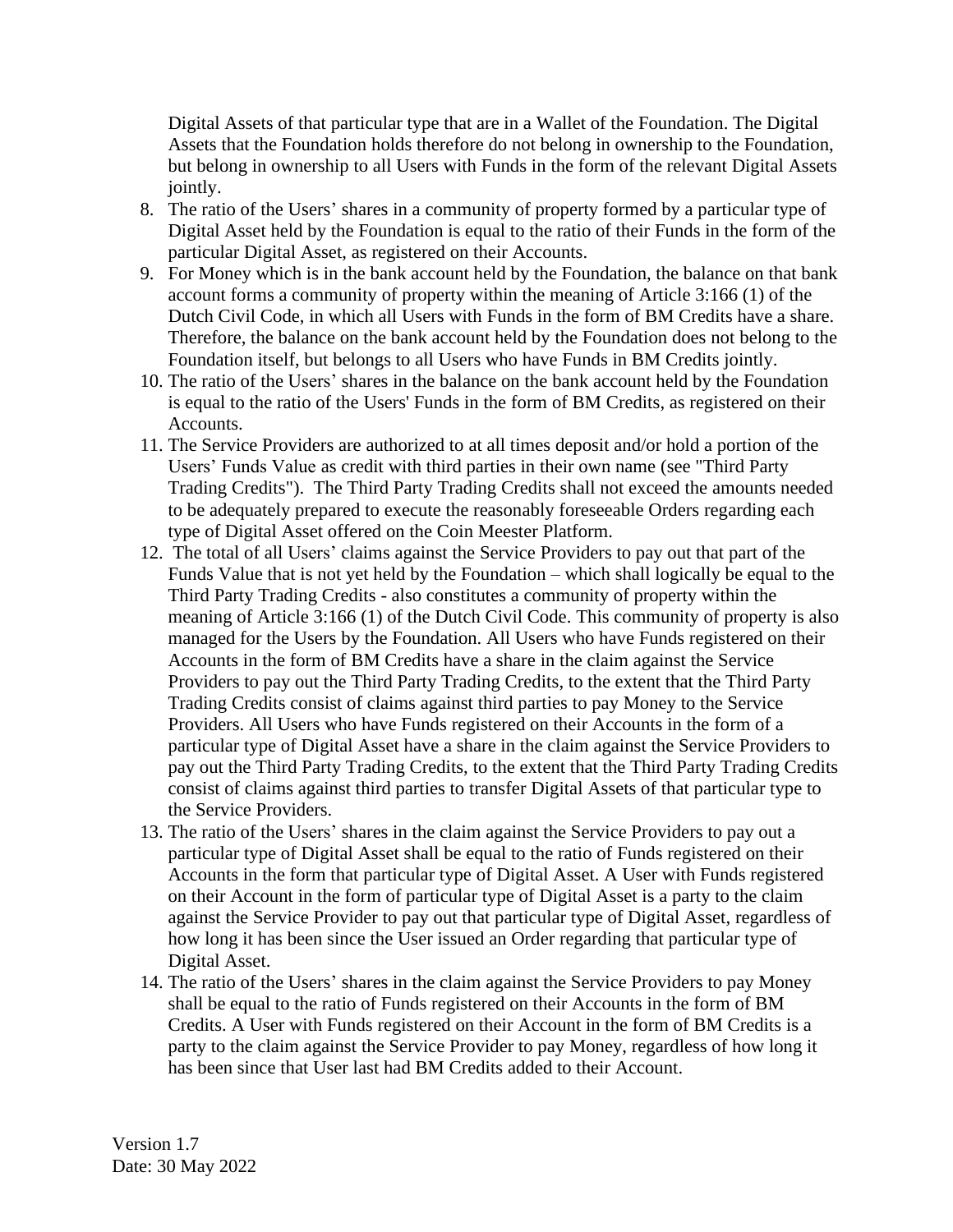- 15. Only the Foundation is authorized to manage the Funds Value (i.e.: the Money in the bank account held by the Foundation, the Digital Assets in the Wallet(s) of the Foundation and the claims against the Service Providers), to the exclusion of the Users themselves. The Users who have shares in the communities of property that comprise the Funds Value are not authorized to use or manage the common properties. The Users who have shares in the communities of property do not have the legal power to dispose of their shares as such. This means that you can of course make a Withdrawal at any time, but you cannot transfer your share in a community of property to a third party without withdrawing your Funds first, nor can you establish a pledge and/or any other security interest on your share. By accepting these Terms and Conditions, you declare that you agree to this. This provision has an effect under property law, as defined in Article 3:83(2) of the Dutch Civil Code, in addition to the effect it has under contract law.
- 16. As security for the payment of the claim(s) on the Service Providers referred to in point 12, the Service Providers grant to the Foundation a right of pledge on the Third Party Trading Credits. Because the Service Providers may also trade on foreign exchanges, the Third Party Trading Credits may be subject to a different legal system than the Dutch system. If foreign (commodity) law is applicable, the Service Providers will grant a foreign security interest in the Third Party Trading Credits (i.e. in the Digital Assets and/or claims against third parties that together comprise the Third Party Trading Credits) that is as similar as possible to a Dutch right of pledge.
- 17. The Users, and therefore: the Foundation on behalf of the Users, can only recover the claim(s) against the Service Providers from Third Party Trading Credits. Thus, by virtue of the User Agreement including these Terms and Conditions, the parties hereby derogate from the main rule of Article 3:276 of the Dutch Civil Code.
- 18. By issuing an Order to a Service Provider, you give the Service Providers an irrevocable power of attorney to:
	- a. request and receive from the Foundation the Digital Assets required for the execution of your Order and/or an amount of Money corresponding to the required number of BM Credits;
	- b. to set off the amount of Digital Assets and/or BM Credits owed to you after the execution of your Order against any amounts that you owe to the Service Provider(s) in connection with the execution of the Order (and any earlier Orders) or with amounts that you owe to the Service Provider(s) for other reasons;
	- c. pay you the balance of Digital Assets and/or BM Credits still owed to you after set-off, by transferring the Digital Assets to the Wallet of the Foundation and/or transferring an amount of Money to the bank account maintained by the Foundation corresponding to the BM Credits owed; and
	- d. perform all other actions necessary to carry out (or have carried out) the Order you have given.
- 19. If you issue a Withdrawal Order, that Order will be received by Coin Meester B.V. Coin Meester B.V. will then instruct the Foundation on your behalf to make a Money transfer to your Bank Account or to send certain Digital Assets from the Wallet of the Foundation to the External Wallet specified by you. Such a transfer of Money or transmission of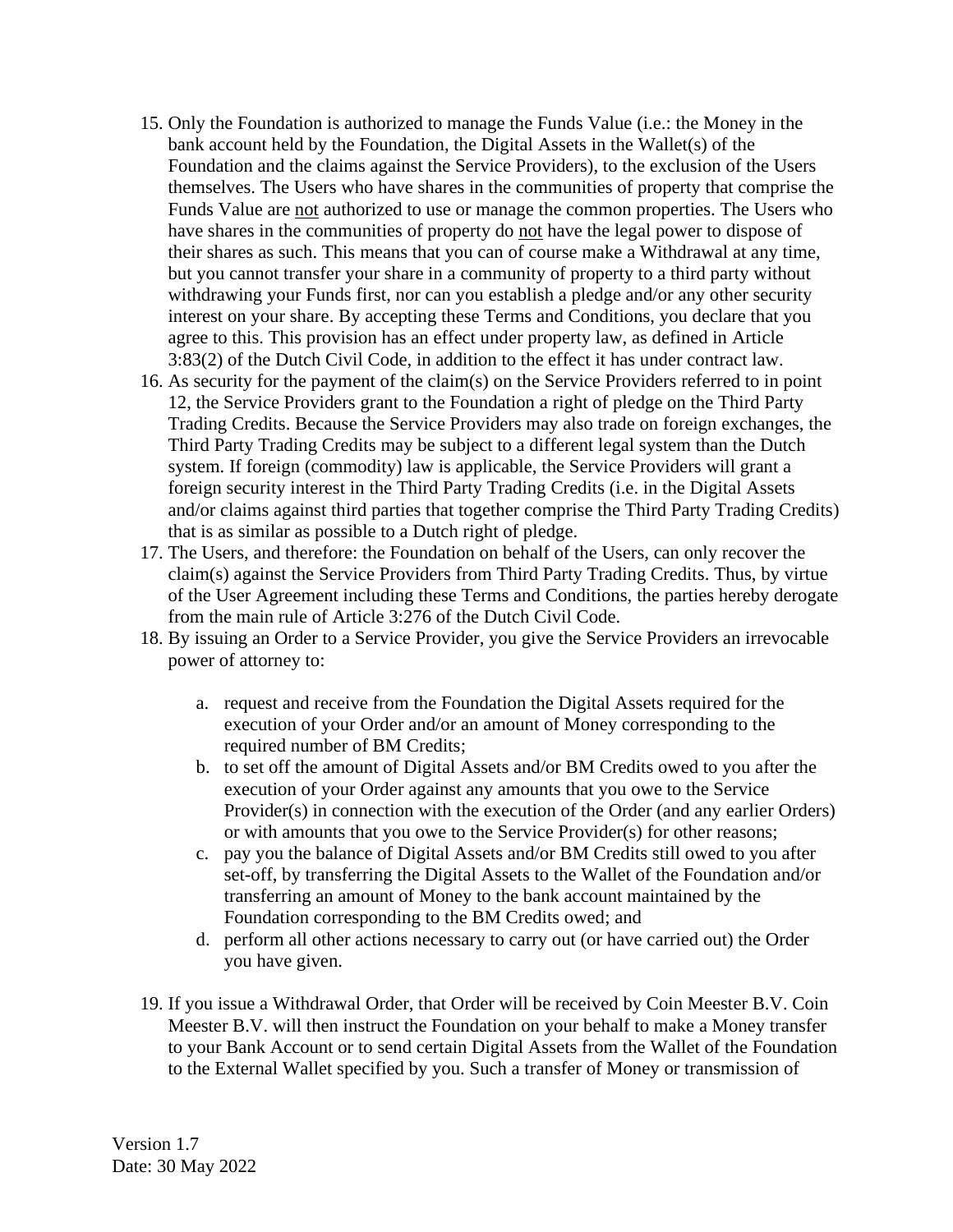Digital Assets will legally amount to a partial 'distribution' of the community of property within the meaning of article 3:182 of the Dutch Civil Code.

20. Any positive interest earned on the balance of the bank account held by the Foundation for the benefit of the Users will not be paid out to the Users but will be used to cover (part of) the expenses of the Foundation.

#### <span id="page-23-0"></span>**10.4 The cost of the Foundation's services**

The costs for the organization and work of the Foundation are - to the extent that they cannot be covered by positive interest on the balance of the bank account(s) held by the Foundation reimbursed to the Foundation by the Service Provider(s). You do not have to pay for the services of the Foundation separately.

However, it can sometimes happen that the interest on bank balances is not positive but negative (i.e. additional payments have to be made to the bank, in order to be allowed to have money in a bank account). If the Foundation has to pay the bank negative interest on the balance of the bank account held by the Foundation, we may pass on the negative interest to the Users with a share in the bank balance. If we pass on negative interest to the participants in the bank balance, we will do so in proportion to each User's share in the bank balance. That means you will pay more interest if you have a larger amount of Funds in BM Credits registered on your Account, and you will pay less interest if you have a smaller amount of Funds in BM Credits.

If there are interest rate fluctuations, we may choose not to pass on a (temporarily) negative interest rate to the Users with a share in the bank balance. If we decide to absorb a negative interest for a while, we do so voluntarily and without obligation. If a negative interest rate continues for a longer period of time, we may choose to start passing on the negative interest rate at our discretion at any time.

The Foundation will manage the Funds Value as conservatively as possible. The Foundation does not aim to realize any sort of return on the Funds Value.

# <span id="page-23-1"></span>**11 Exchange rate fluctuations and other risks**

### <span id="page-23-2"></span>**11.1 General**

If things go well, trading Digital Assets can generate positive returns. But there are also risks that are inherently linked to trading Digital Assets. We may not be able to protect you against these risks. Nor can we warn you against all of them. We cannot know all of the risks in advance ourselves..

One example of a known risk is that the value of Digital Assets can change suddenly and significantly; this can be to the User's advantage or disadvantage.

You may lose your Funds entirely.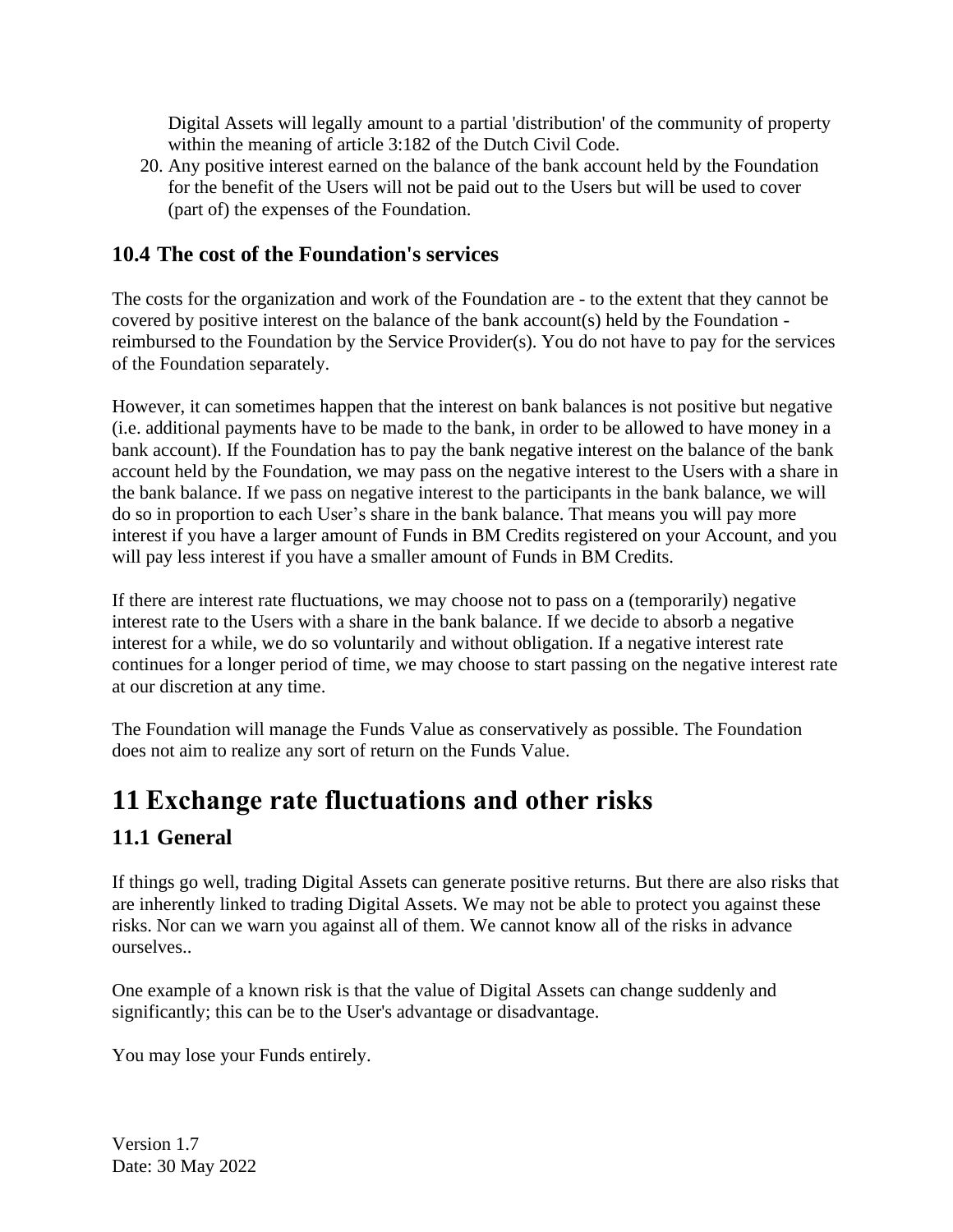Another known risk is that Digital Assets, due to their cryptographic nature, are completely and irrevocably controlled by disposition of the private key. This has advantages - such as privacy, speed and convenience - but can also be a disadvantage. For example, if a private key is lost or Digital Assets are accidentally sent to the wrong address.

Because of the risks that are always associated with trading Digital Assets, you should inform yourself well before you start using the Coin Meester Platform. Both about the technical and economic aspects of trading in Digital Assets. But certainly also about the risks involved.

You may only trade on the Coin Meester Platform with Money and Digital Assets that you can afford to lose.

#### <span id="page-24-0"></span>**11.2 We do not give advice**

We do not provide advice on trading and/or investing in Digital Assets. We execute Orders automatically on an 'execution only' basis. This means that you are responsible for your own decisions about the Orders you issue on the Coin Meester Platform. And it is your own responsibility to inform yourself about the characteristics and risks of the Digital Assets you deal with and the types of Orders you place. We are not a bank and therefore do not have a similar duty of care towards you as banks might have.

#### <span id="page-24-1"></span>**11.3 Downtime**

We do our best to keep the Coin Meester Platform continually available and well-functioning. However, part of the infrastructure that the Coin Meester Platform requires lies outside of our sphere of influence. We cannot and do not guarantee that the Coin Meester Platform will always be fully functional. We are not liable for any damages or lost profits resulting from downtime of the Coin Meester Platform.

#### <span id="page-24-2"></span>**11.4 Hacking and theft**

We do our very best to secure the Coin Meester Platform and the Funds Value. Within the reasonable means of a company of our type and size, we do everything we can to prevent hacking and theft of data and Funds Value. However, the risk of damage from criminal activity can never be entirely eliminated.

To allow the Coin Meester Platform to exist, we must limit our liability for loss or destruction of Digital Assets, Money and/or data, regardless of the cause. The limitation of our liability is explained in article **17 [What if something goes wrong?](#page-35-0)**

#### <span id="page-24-3"></span>**11.5 The Foundation shall never be liable**

As soon as we send Money and/or Digital Assets to the Foundation for you, the value becomes part of your own property (in the form of a share in the relevant community of property held by the Foundation). Your property falls within your legal responsibility/sphere of risk.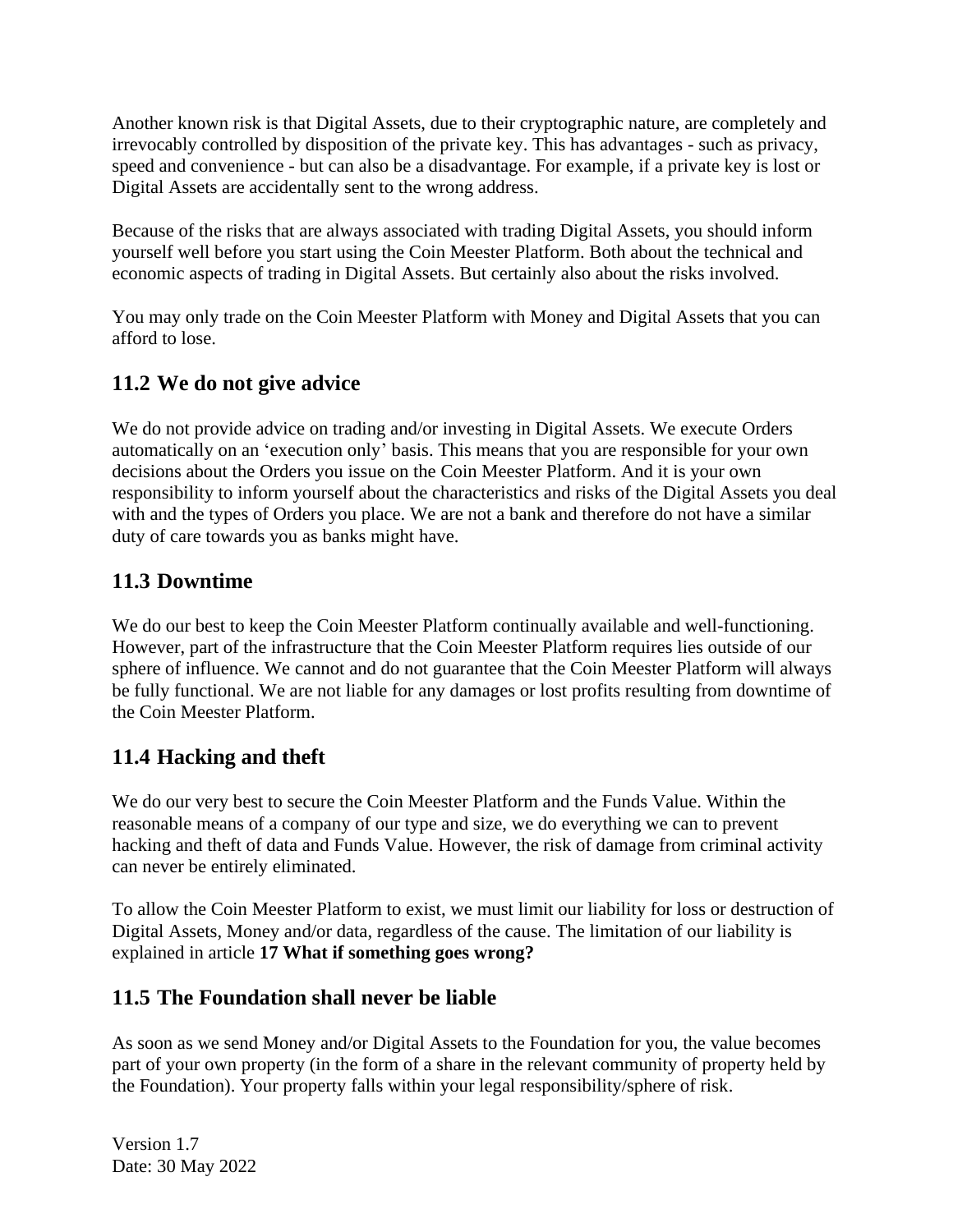The Foundation is part of our operation model, in order to protect the larger part of your Funds Value against the risk of insolvency on the part of the Service Providers. The Foundation is not intended to protect your Funds Value against other risks. The Foundation will never be liable for any loss or destruction of claims, Money and/or Digital Assets, regardless of the cause. If you leave your share in a community of property with the Foundation for any length of time, that is a matter of your choice. You are always free to take your Funds Value into self-management (into your Bank Account or into your External Wallet), by giving an Order to Withdraw.

### <span id="page-25-0"></span>**11.6 Tax**

You are responsible for filing tax returns and paying taxes on your Funds Value. We are not obliged to provide annual statements.

# <span id="page-25-1"></span>**12 What if our activities change?**

### <span id="page-25-2"></span>**12.1 General**

We are a private, commercial company. Therefore, we can decide at our discretion:

- in which countries we offer the Coin Meester Platform.
- who we accept as Users, and
- which services we offer on the Coin Meester Platform.

We are also free to decide – at our discretion – to terminate or transfer our business or any part of it, or to change, limit or suspend our activities.

If we cease our operation, or if we change or limit the scope of our business in such a way that we cannot execute any more Orders for you, we will pay out your Funds Value to you or make them available to you in accordance with the law. To ensure that we can always pay you promptly it is important that you always keep us informed of your current contact details.

We will announce important changes to our operation by e-mail, on the Website and/or in the App. In order to stay informed of any changes, it is important that you regularly log into your Account.

### <span id="page-25-3"></span>**12.2 Delisting**

We may Delist a Digital Asset at our sole discretion and at any time we choose. If we decide to Delist a Digital Asset, we are not obliged to disclose our reasons for doing so. We are also not obliged to compensate you for any loss of profit you may experience as a result of Delisting.

If we are Delisting a Digital Asset, we will announce this on the Website, in the App and/or by email. We will set a deadline by which anyone who has Funds in the form of the relevant Digital Asset has to Withdraw them. If you have Funds in the form of a Digital Asset that we Delist, you are obliged to Withdraw these Funds within the time limit set by us.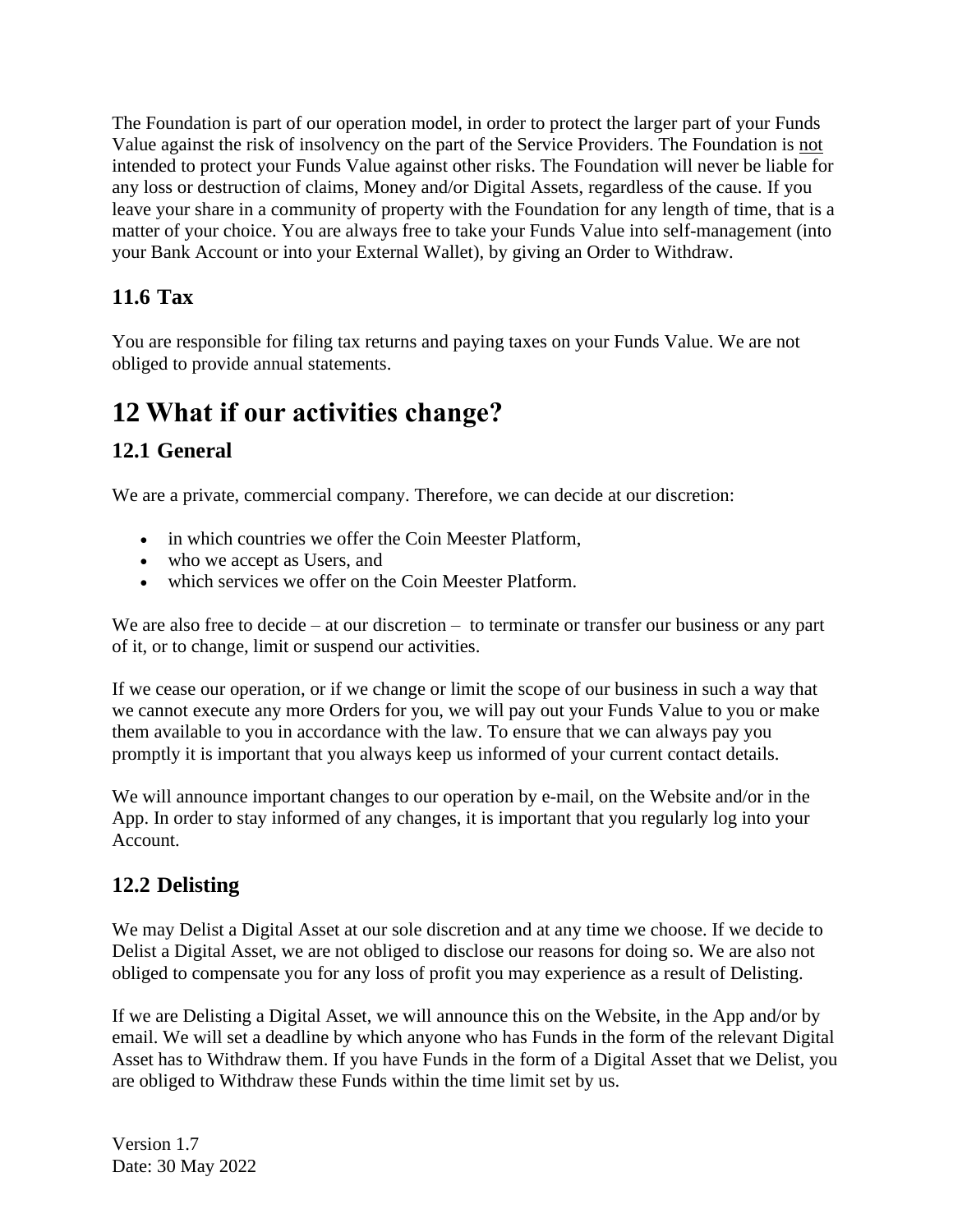If you do not proceed to Withdraw all your Funds in the form of the Digital Asset that we are Delisting within the time limit set by us, we may - at our discretion:

- enforce through the courts that you cooperate with the Withdrawal of the relevant Digital Assets, or
- liquidate (i.e. sell) the relevant Digital Assets and register the net proceeds on your Account as Funds in the form of BM Credit. 'Net proceeds' means: the proceeds of the sale of the Digital Assets, after deduction of the costs we incurred (firstly) to stimulate you to Withdraw and (secondly) to liquidate the Digital Assets after you did not comply.

#### <span id="page-26-0"></span>**12.3 Limited support for Privacy Coins**

Insofar as it is possible to trade with Privacy Coins on the Coin Meester Platform, there are restrictions to the types of Orders that you can issue for Privacy Coins. For example, it is impossible to Deposit and Withdraw Privacy Coins. If you want to have the Funds Value of Privacy Coins distributed to you, you will always have to Exchange or Sell them first.

#### <span id="page-26-1"></span>**12.4 Limited support for forks, airdrops, etc.**

Due to the technical set-up of the Coin Meester Platform, it is costly and risky for us to support forks, airdrops and other giveaways. We are therefore never obliged to support forks, airdrops and other giveaways, not even if the actions are related to Digital Assets which are listed on the Coin Meester Platform.

Perhaps sometimes we may choose to support a certain fork, airdrop and/or other giveaway voluntarily. In such a case, we may also choose to terminate our support at any time. If that happens, we are in no way obliged to compensate you for any damage or loss of profit.

By 'forks' we mean the case where a blockchain network splits into two versions. One side uses newer software and the existing network relies on the older version. It means that two versions of the blockchain network are created, based on different principles and with different user groups. Forks can occur for a number of reasons. For example, because the developers of a blockchain network disagree on how the blockchain network should work and they fail to solve their disagreement in any other way.

By 'airdrops' we mean marketing actions by a third party, where the third party sends free Digital Assets to addresses. It is often the case that the third party sends the Digital Assets to a large number of addresses without knowing who these addresses belong to.

### <span id="page-26-2"></span>**13 The evidence value of our administration**

We constantly show the current balances of your Funds (in the form of BM Credits and/or different types of Digital Assets) in your Account. In your Account, you can also see which Orders we have executed for you ('Order history'). This way you can see how the balances of your Funds came to be as they are.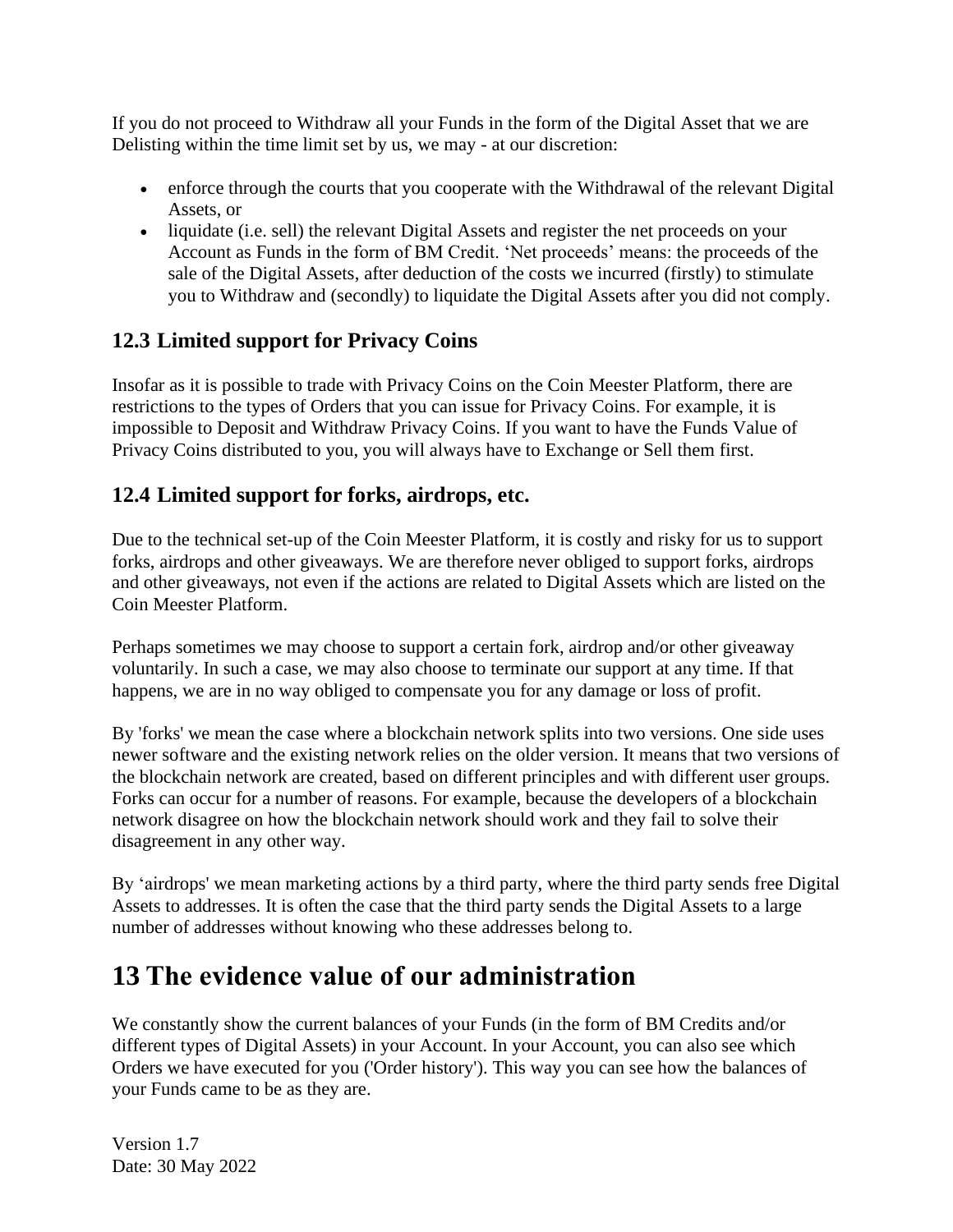You are responsible for regularly checking the accuracy of this information. If you discover an error or omission, you must let us know as quickly as possible. In the meantime, you must do all that you can to minimize the damage that might result from the error or incompleteness that you noticed.

If you allow an unnecessarily long time to pass before you report an error or incompleteness in the registration of your Funds or your order history, this may result in the expiration of your right to hold us liable. This is a rule that stems directly from the law: see article 6:89 of the Dutch Civil Code.

The records of our administration provide complete and conclusive evidence of your legal relationship with us, including - among other things - the amount and composition of your Funds Value. This means that in the event of a dispute about your Funds Value or any other rights or obligations between us, our administration will in principle be considered to be correct. If a judge has to decide on the dispute, the judge must view the extracts from our records as conclusive evidence, but you shall be allowed to prove that this evidence is incorrect ('proof to the contrary', in Dutch: *bewijs van het tegendeel*, or *tegendeelbewijs*).

## <span id="page-27-0"></span>**14 Termination of the User Agreement**

### <span id="page-27-1"></span>**14.1 Termination by you**

You may terminate the User Agreement with us at any time. You do not need to provide a reason for doing so. No notice period will be applicable.

#### **14.1.1 How does it work?**

If you wish to terminate the User Agreement, please do the following:

- 1. Check if there are any Funds registered on your Account.
- 2. If there still are Funds registered:
	- a. Check if the Bank Account linked to your Account is correct and that we have the correct External Wallet address.
	- b. Issue an Order to Withdraw all your Funds.
- 3. Once your Funds are set to zero, press the "Close Account" button in your Account.

If you have any questions about closing your Account, please contact us at: [helpdesk@bitcoinmeester.nl.](mailto:helpdesk@bitcoinmeester.nl.)

#### **14.1.2 Your data**

We must retain the data in your Account for some time after you close the Account. Please read our **[Privacy Policy](https://www.bitladon.com/privacy-policy)**.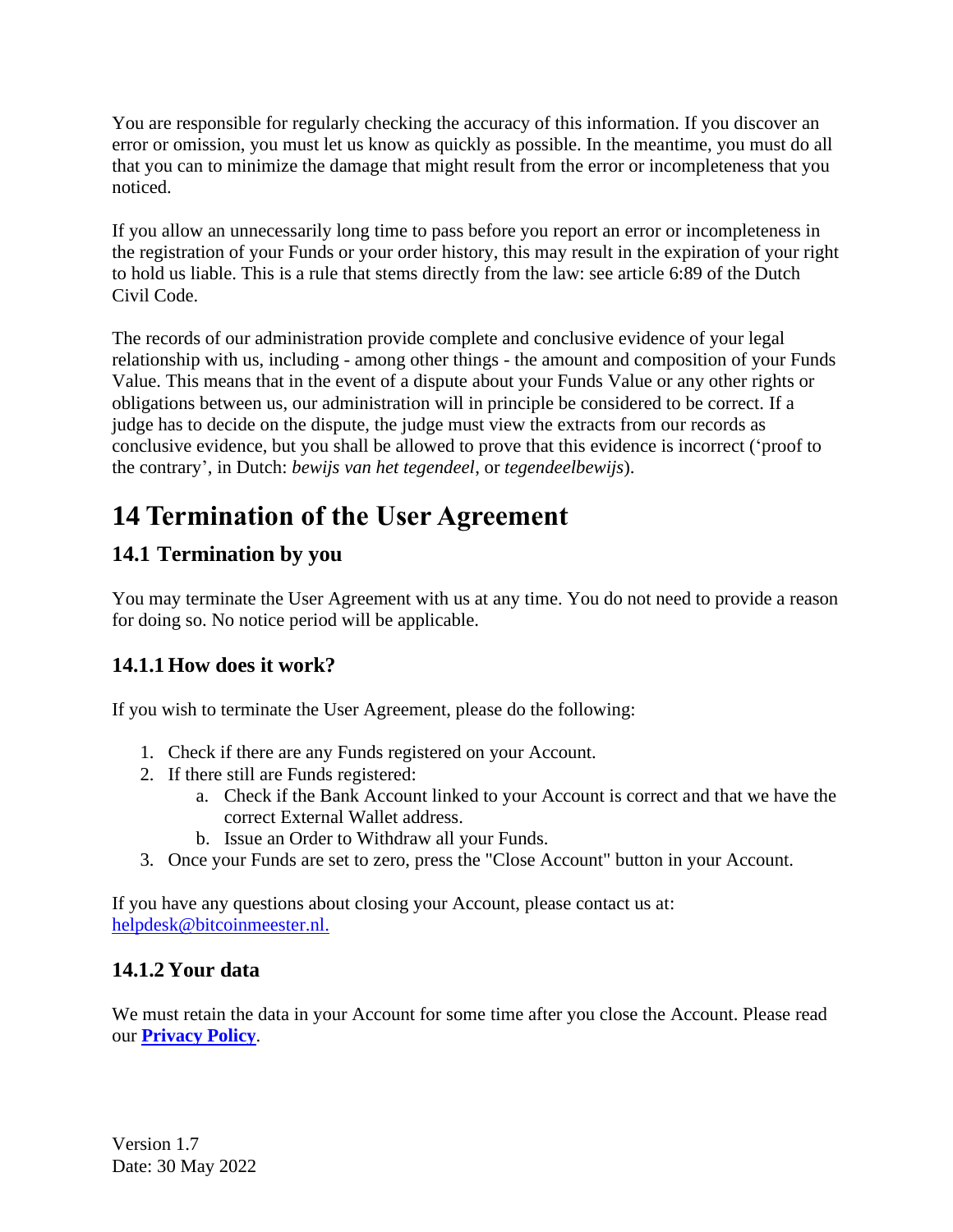#### **14.1.3 Reactiving an Account**

If you close your Account yourself, you have a 30 day period in which you can choose to reactivate it. Has the 30-day period passed and would you nevertheless like to start using the Coin Meester Platform again? Then you need to register a new Account, with a new email address. This also means that you will have to complete the identification and verification process again and that we will have to carry out a new Customer Due Diligence investigation.

If we close your Account on our initiative (see below, under "Termination by us"), we do not offer the option of reactivating. But sometimes we can make an exception. This depends on the reason why we have closed the Account. We are free to decide – at our sole discretion – whether or not to make an exception in your case. We do not have to disclose our reasoning to you.

You can request the reactivation of your Account by emailing: [helpdesk@bitcoinmeester.nl](mailto:helpdesk@bitcoinmeester.nl)

#### <span id="page-28-0"></span>**14.2 Termination by us**

#### **14.2.1 Termination at will**

Just as you are free to close your Account and thus end your User Agreement with us at any time and without disclosing your reasons, we may also choose to terminate the User Agreement at will. But if we decide to end the User Agreement without disclosing a compelling reason to do so, we will observe a reasonable notice period. The notice period is four weeks.

#### **14.2.2 Termination for cause**

In certain cases, we may terminate the User Agreement with you 'for cause'. That means we can end the User Agreement immediately, without prior notice, while stating our reason to do so. We can terminate for cause in the following circumstances:

- If you do not answer the questions from our staff (in a timely manner).
- If we find that you failed to inform us of something that, according to our Terms Conditions, you should have disclosed.
- If the continuous Customer Due Diligence reveals facts that legally require us to end our relationship with you. For instance, on the grounds of the Wwft or the Sw or any future legislation.
	- o Please note that in some cases, the law prohibits us from telling you what facts we have discovered. In that case, we will only tell you that the Customer Due Diligence led us to terminate the User Agreement.
- If we determine that you have provided us with incorrect or incomplete information, and we would not have accepted you as a customer if we had been informed correctly and completely.
- If we discover or have strong reasons to suspect that you are using or have used the Coin Meester Platform for illegal or unlawful activities.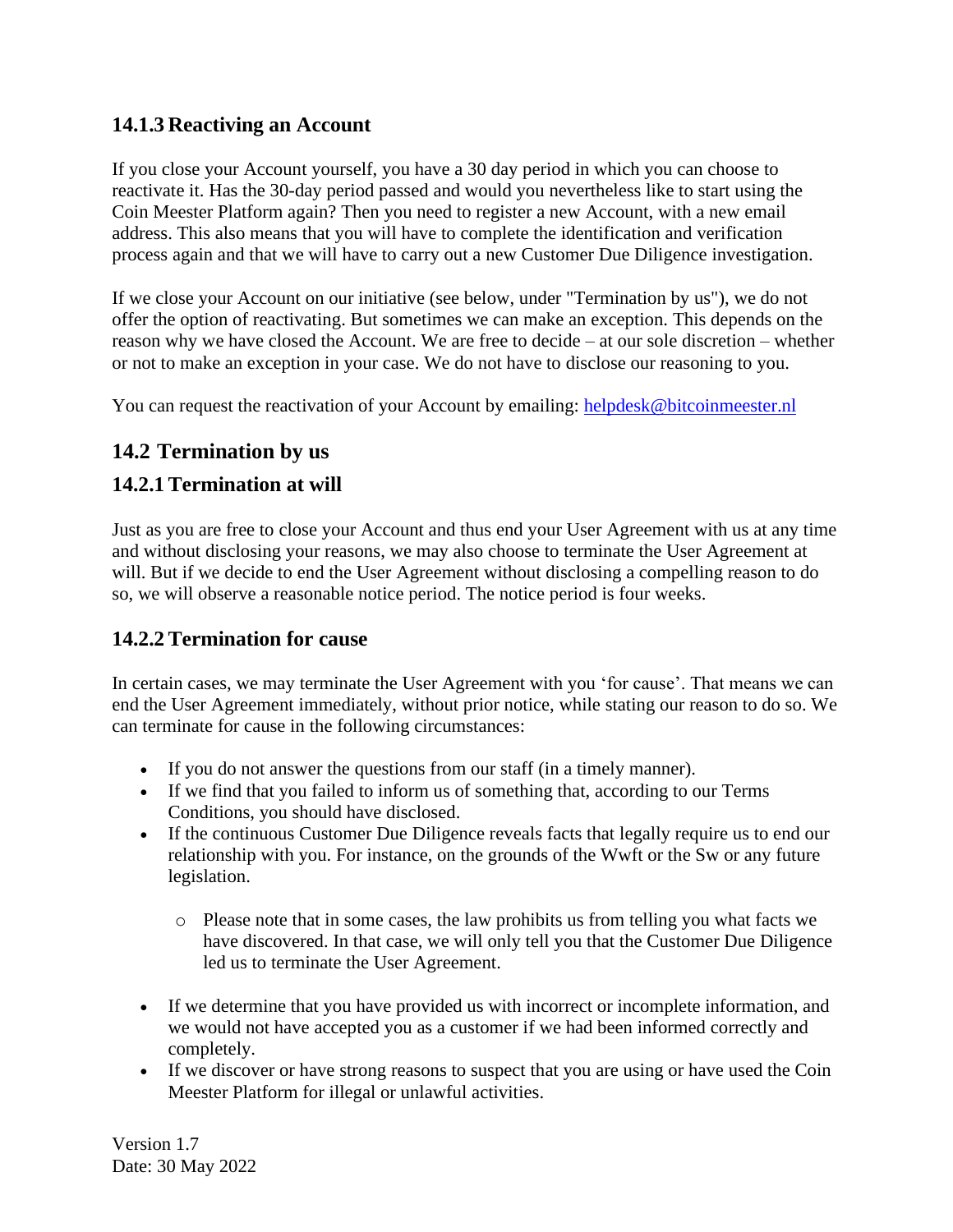- If we discover or have strong reasons to suspect that you are using or have used the Coin Meester Platform in violation of our Terms and Conditions, or in violation of the spirit in which the Coin Meester Platform is intended.
- If you lose the power of disposition with regard to your assets.
- In case of your death.
- If you are a Business User: if your company is declared bankrupt or anybody filed for its bankruptcy, if your company requests or is granted a (temporary) moratorium, if your company is offering or preparing a debt restructuring agreement or if your company is dissolved or preparing to be resolved.
- If something else changes in your situation or that of your company, as a result of which you or your company no longer meet the conditions for using the Coin Meester Platform.
- If there is any other compelling reason for us to do so.

#### **14.2.3 Distribution of your Funds**

If we terminate the User Agreement, the management of your Funds Value by the Foundation will also cease. Your Funds Value will then be paid out to you. If you have Funds registered on your Account in the form of BM Credits, we will transfer its value in Money to your Bank Account.

If you have Funds registered on your Account in the form of Digital Assets, we will ask you to indicate to which External Wallet(s) we can send them. You must respond to this question within 14 days. If you do not send the requested information within that period, we may choose – at our discretion – to either:

• enforce through the courts your cooperation in providing the requested information,

or

• liquidate (i.e. sell) the Digital Assets and pay the net proceeds in the form of Money into your Bank Account. 'Net proceeds' means: the proceeds of the sale of the Digital Assets, after deduction of the costs we incurred (firstly) to stimulate you to inform us of the correct External Wallet and (secondly) to liquidate the Digital Assets after you did not comply.

Sometimes there may be a legal reason why we are not allowed to distribute your Funds Value to you. For example, if someone (a creditor or the public prosecutor) has seized your Funds Value. Or if you are bankrupt, subject to a form of statutory debt restructuring, or for any other reason no longer authorized to dispose of your assets yourself. In that case, the Foundation will handle your Funds Value as required by law in the relevant circumstances.

#### <span id="page-29-0"></span>**14.3 Suspension of our services / blocking your Account**

Sometimes we discover indications that there might be something wrong with an Account. We must then investigate. If there are indications that there may be something wrong with your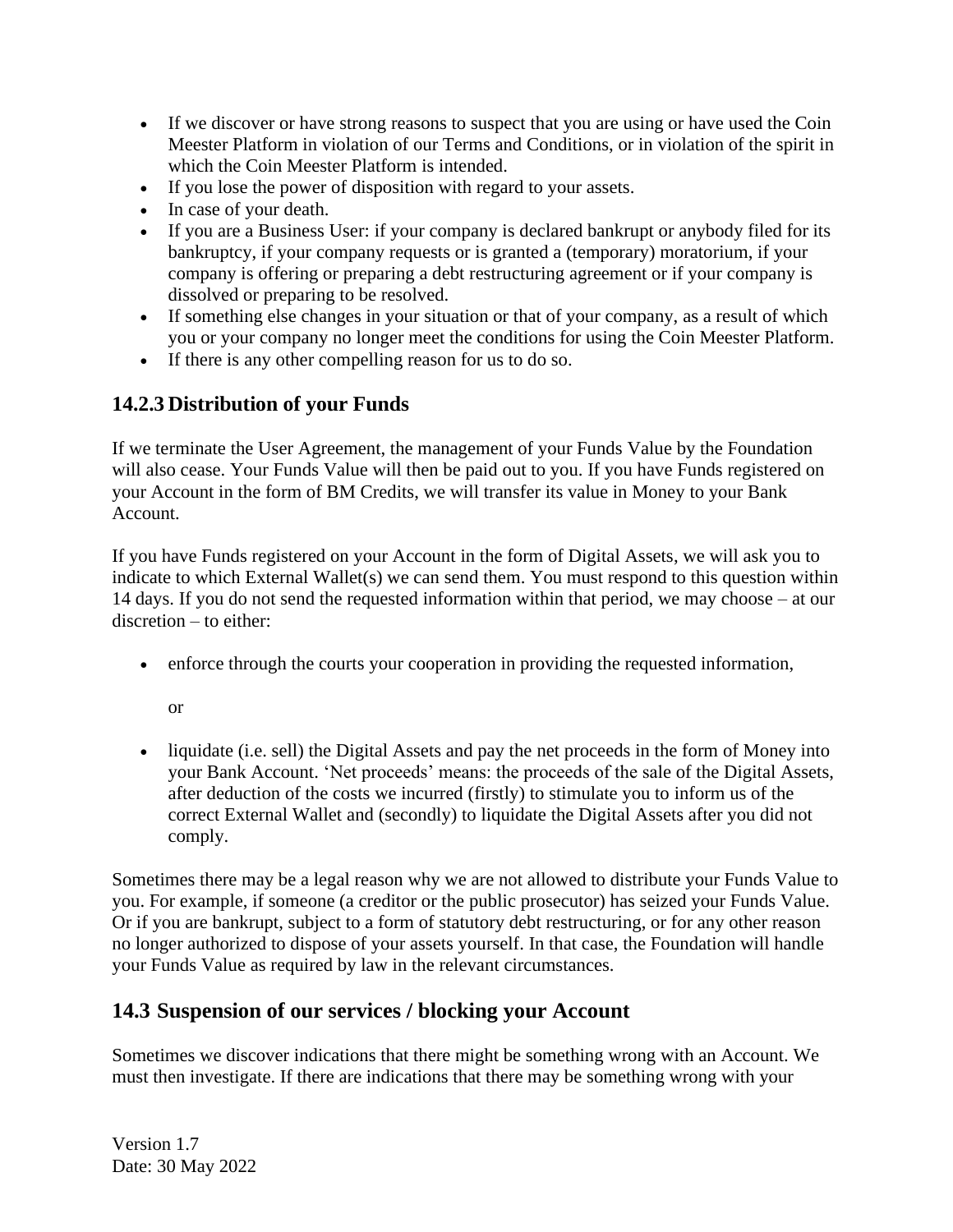Account, we may temporarily block your Account. This may happen, for example, in these cases:

- If you do not answer questions from our staff (either not at all, or not in a timely manner).
- If we have indications that you might be a victim of fraud.
- If we have indications that you may have provided us with incorrect or incomplete information.
- If we have indications that you may be using or have used the Coin Meester Platform for illegal or unlawful activities.
- If we have indications that you may be using or have used the Coin Meester Platform in violation of the Terms and Conditions, or in violation of the spirit in which the Coin Meester Platform is intended.

As long as your Account is blocked, you cannot issue any Orders and you cannot close your Account. This means you cannot Withdraw either.

### <span id="page-30-0"></span>**15 What happens if we cannot reach you?**

If we terminate your Account, or if for any other reason we are forced to make the decision to pay out your Funds Value to you, we will contact you about this. We will do this by email.

We may ask you for an action or a response in that email. For example, we may want to double check to which External Wallet(s) we can send your Digital Assets. We may set a time limit for you to respond.

If you do not react within the time limit, we may choose – at our discretion – to either:

• enforce through the courts your cooperation in providing the requested information or taking the requested action,

or

- pay out any Funds registered on your Account in the form of BM Credits by transferring it to your Bank Account in the form of Money, and
- pay out any Funds registered on your Account in the form of Digital Assets by liquidating (i.e. selling) the Digital Assets and paying out the net proceeds by transferring them to your Bank Account in the form of Money. 'Net proceeds' means: the proceeds of the sale of the Digital Assets, after deduction of the costs we incurred (firstly) to stimulate you to inform us of the correct External Wallet and (secondly) to liquidate the Digital Assets after you did not comply.

If we find – or have strong reasons to suspect – that the Bank Account connected to your Account does not belong to you, or if we do not have a Bank Account registered for you at all, *and* we cannot reach you in order to rectify this, then we may deal with your Funds Value according to the Dutch statutory rules for the event that a creditor is untraceable. Under current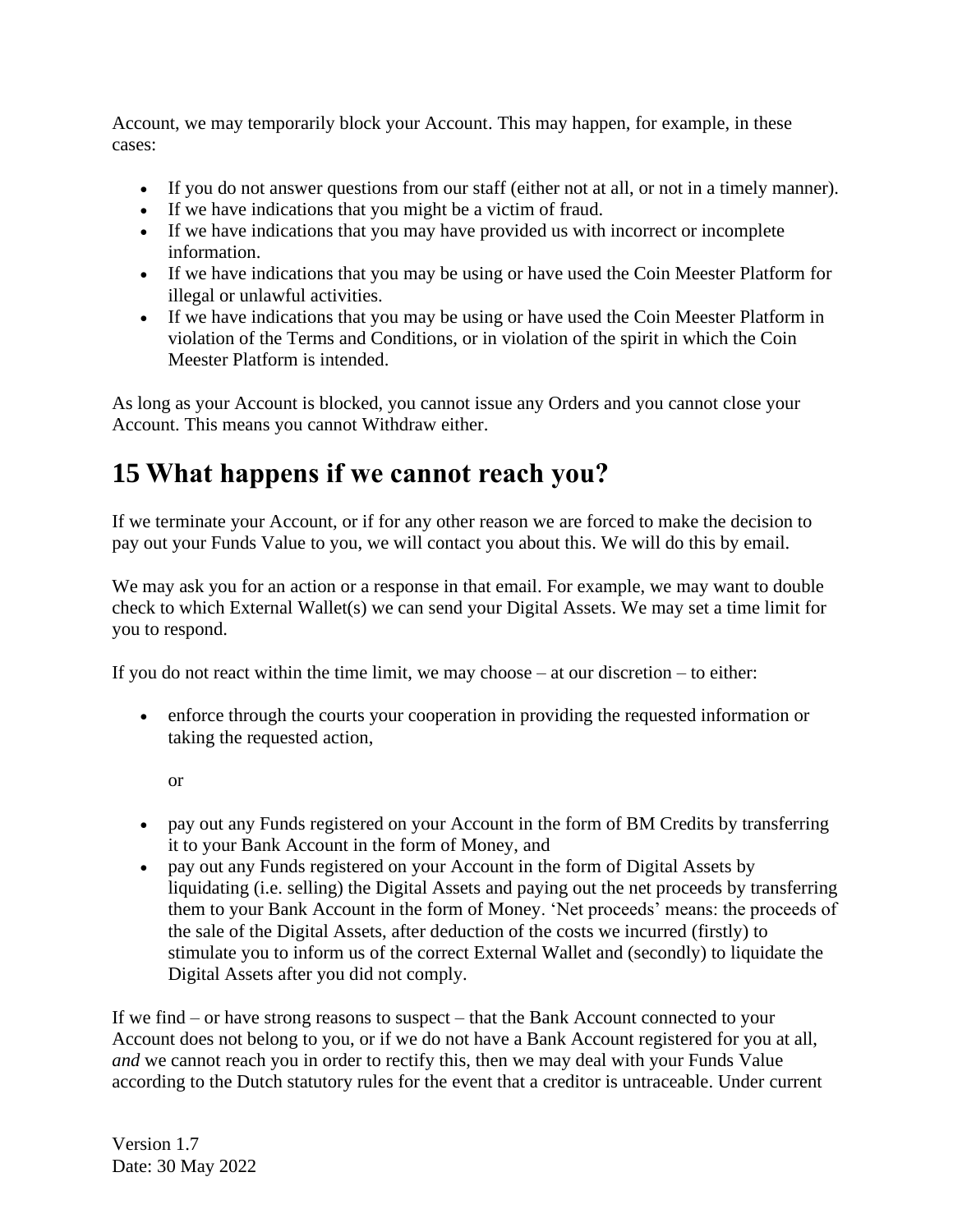Dutch law, this means that we may then pay the net proceeds of your Funds Value into the consignation account of the State of the Netherlands.

### <span id="page-31-0"></span>**16 Payment of Funds Value to third parties**

#### <span id="page-31-1"></span>**16.1 General**

We are required by law to prevent assets (such as Money or Digital Assets) from being made available to terrorist organisations or made untraceable through the Coin Meester Platform. For that reason, we have as a basic rule that we will never pay out your Funds Value to anyone other than you, unless we are required to do so by law.

When you register an Account, you promise us that when you Withdraw your Funds in Digital Assets you will always use an External Wallet that belongs to and is managed by you only. Also, you may only link a Bank Account that is in your name, and is used and managed by you.

If the Bank Account you have linked is a joint bank account, then one of the names on the bank account must be yours, and you must actually (co-)use that bank account. The other person in whose name the joint bank account is held might also be required to complete our identification and verification process. In this case, this other person will also be subject to our ongoing Customer Due Diligence.

#### <span id="page-31-2"></span>**16.2 Transfer, pledge and other disposals of Funds Value**

You do not have the legal power to transfer your Funds Value 'as such' to anyone else. Your Funds Value legally consists of a share in one or more communities of property managed for you by the Foundation. Your share in each community is a part of your personal property, but your power of disposal is limited to the right to demand distribution (by issuing a Withdrawal Order).

You cannot your grant a right of pledge on your share in a community of property held by the Foundation, nor can you encumber it with any other security interest or a right of usufruct.

Your claim(s) on the Service Provider(s), arising from the fact that a certain part of the Funds Value of all Users is kept as Third Party Trading Credit, is also part of a community of property managed by the Foundation. Therefore, the exclusion of your power to transfer, pledge or otherwise encumber your share extends to your claim(s) on the Service Provider(s) as well.

You can find more details about your share in the communities of property held by the Foundation from a legal point of view in article **10.3 [The legal details of the Foundation's](#page-20-0)  [operation](#page-20-0)**.

Are you a Business User? And are you planning to sell your business or a part of your business in such a way that a different person or legal entity will become the owner of the assets? (in Dutch: *activatransactie,* as opposed to a sale of shares) In that case, you must exclude the Funds Value from the sale.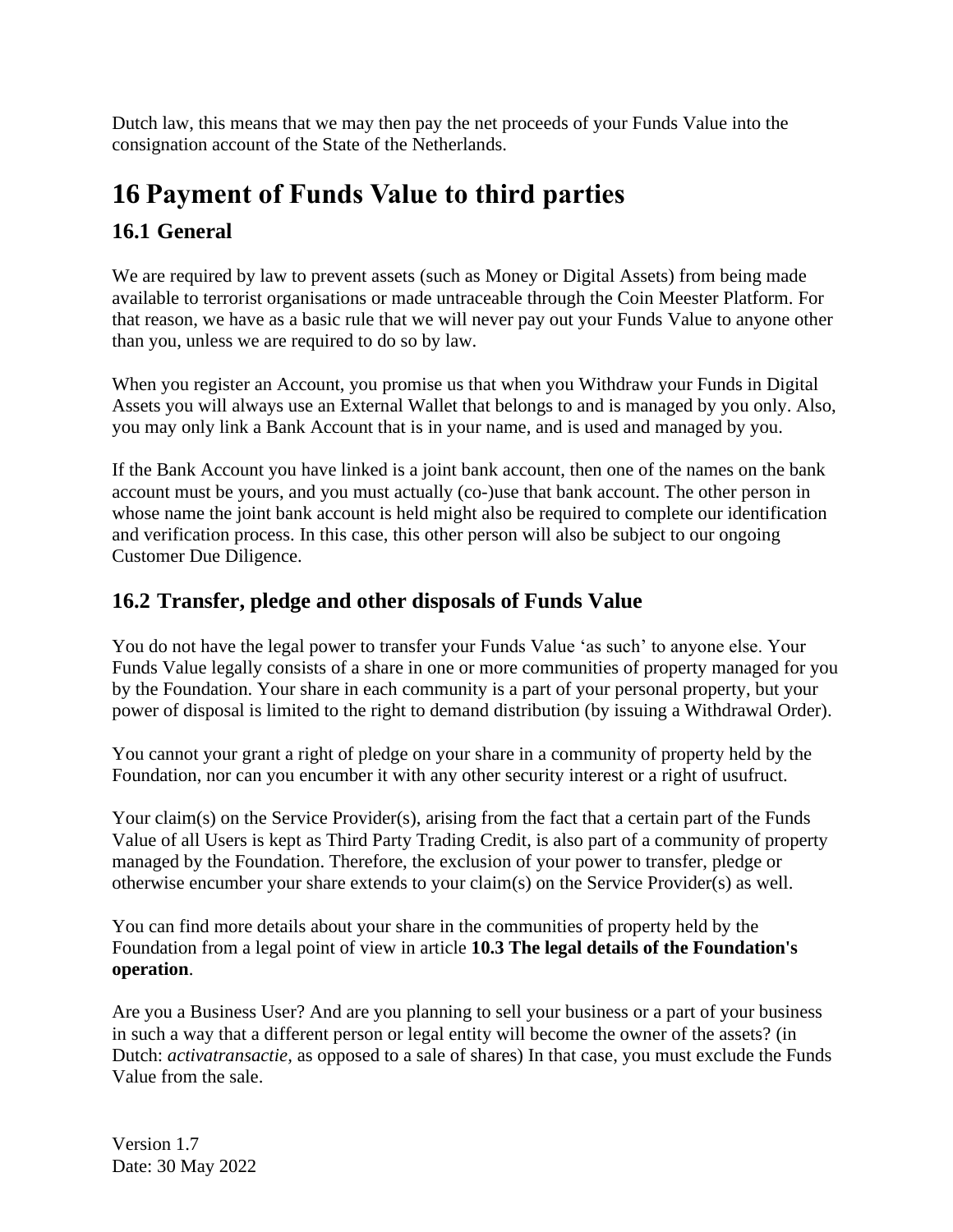#### <span id="page-32-0"></span>**16.3 Merger, demerger or split-off**

Are you a Business User and is your company a limited liability company or otherwise incorporated with the possession legal personality? And do you intend to merge, demerge or split off a part of the company? In that case you must ensure that your Funds Value remains the property of the same legal entity.

You must personally inform us (by email or regular post) of any merger, demerger or splittingoff plans at least six weeks in advance. An advertisement in a newspaper (as required by law) cannot replace the personal notification as meant in the previous sentence.

#### <span id="page-32-1"></span>**16.4 Bankruptcy, suspension of payments, debt restructuring, (protective) guardianship**

#### **16.4.1 Bankruptcy**

If you are declared bankrupt (or, if you are a Business User: if your company is declared bankrupt), you no longer have power of disposal over your Funds Value yourself. By law, the trustee in the bankruptcy has the sole authority to manage your assets and - therefore - to demand distribution of your Funds Value. This means that if you are declared bankrupt, we can no longer execute Orders that you issue yourself. We will block and/or terminate your Account.

Are you the trustee in the bankruptcy of a person or legal entity who has an Account with Funds registered on it? And would you like us to pay out the Funds registered in the form of BM Credits to the bankruptcy estate's bank account instead of to the Bank Account? Then please send an email to: [helpdesk@bitcoinmeester.nl](mailto:helpdesk@bitcoinmeester.nl) Please attach a copy of the Court's bankruptcy order, showing your designation as bankruptcy trustee. We will then contact you to make the necessary arrangements for payment into the bankruptcy estate's bank account. Once we are in contact with each other, we can also discuss how to deal with Digital Assets that may be part of the Funds Value.

#### **16.4.2 Statutory moratorium (in Dutch:** *surseance van betaling***)**

Are you a Business User? And has your company been granted a statutory moratorium? In that case you are no longer authorized to dispose of your Funds Value by yourself. You may only do so in cooperation with the administrator of the moratorium. We cannot reasonably verify whether an Order issued through your Account is issued with the consent of both you and the administrator. Therefore, if you were granted a statutory moratorium, we can no longer safely execute Orders from your Account. We will block and possibly terminate your Account.

Are you the administrator of a moratorium granted to a company that has an Account with Funds registered on it? And would you like to let us know that you agree to a Withdrawal? Then please send an email to: [helpdesk@bitcoinmeester.nl](mailto:helpdesk@bitcoinmeester.nl) Please attach a copy of the Court's moratorium order, showing your designation as administrator. We will then contact you to make the necessary arrangements.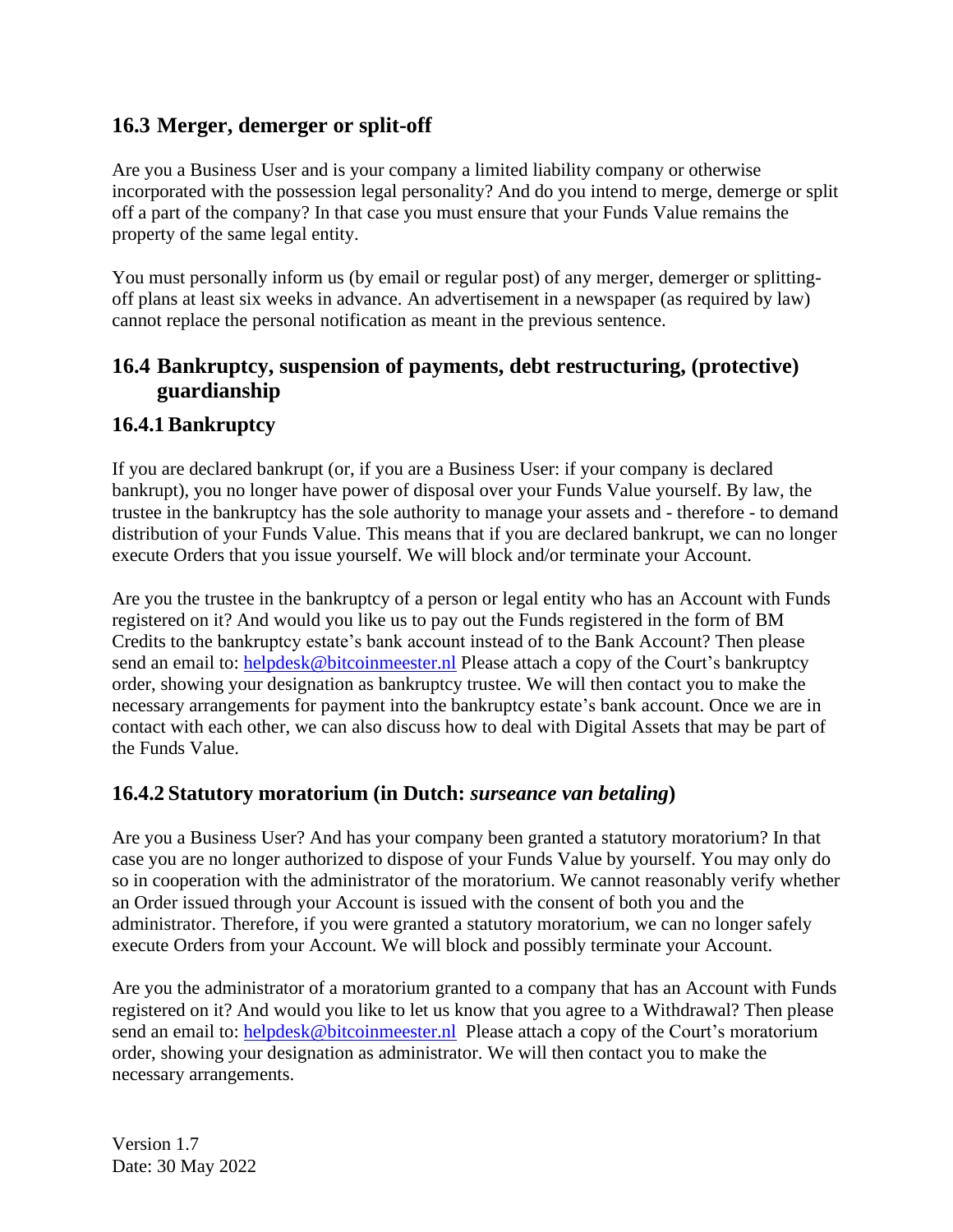#### **16.4.3 Statutory debt restructuring for natural persons (***WSNP***)**

If you are admitted to the Dutch statutory scheme for debt restructuring for natural persons (*Wet schuldsanering natuurlijke personen*, or *WSNP*), you no longer have power of disposal over your Funds Value yourself. By law, the administrator in your statutory debt restructuring process has the sole authority to manage your assets and - therefore - to demand distribution of your Funds Value. This means that if you are admitted to the WSNP, we can no longer execute Orders that you issue yourself. We will block and/or terminate your Account.

Are you the administrator in the statutory debt restructuring process of a person who has an Account with Funds registered on it? And would you like us to pay out the Funds registered in the form of BM Credits to the WSNP estate's bank account instead of to the Bank Account? Then please send an email to: [helpdesk@bitcoinmeester.nl](mailto:helpdesk@bitcoinmeester.nl) Please attach a copy of the Court's WSNP order, showing your designation as administrator. We will then contact you to make the necessary arrangements for payment into the WSNP estate's bank account. Once we are in contact with each other, we can also discuss how to deal with Digital Assets that may be part of the Funds Value.

#### **16.4.4 Guardianship, conservatorship or similar statutory measures**

It sometimes happens that someone – either temporarily or permanently – is uncapable of taking good care of themselves and/or their financial affairs. In such cases, the Court may order a protective measure, such as statutory guardianship or conservatorship.

#### **16.4.4.1 Statutory guardianship (***beschermingsbewind***)**

Have you been placed under statutory guardianship (in Dutch: *beschermingsbewind*) or a similar statutory measure?

In that case you are no longer authorized to dispose of your Funds Value by yourself. You may only do so in cooperation with your statutory guardian. We cannot reasonably verify whether an Order issued through your Account is issued with the consent of both you and your guardian. Therefore, if you are placed under statutory guardianship, we can no longer safely execute Orders from your Account. We will block and possibly terminate your Account.

Are you the statutory guardian of a person who has an Account with Funds registered on it? And would you like to let us know that you agree to a Withdrawal? Then please send an email to: [helpdesk@bitcoinmeester.nl](mailto:helpdesk@bitcoinmeester.nl) Please attach a copy of the Court's order, showing your designation as guardian. We will then contact you to make the necessary arrangements.

#### **16.4.4.2 Statutory conservatorship (***curatele***)**

Have you been placed under statutory conservatorship (in Dutch: *curatele*) or a similar statutory measure? In that case, you no longer have power of disposal over your Funds Value yourself. By law, the conservator has the sole authority to manage your assets and - therefore - to demand distribution of your Funds Value. This means that if you are placed under conservatorship, we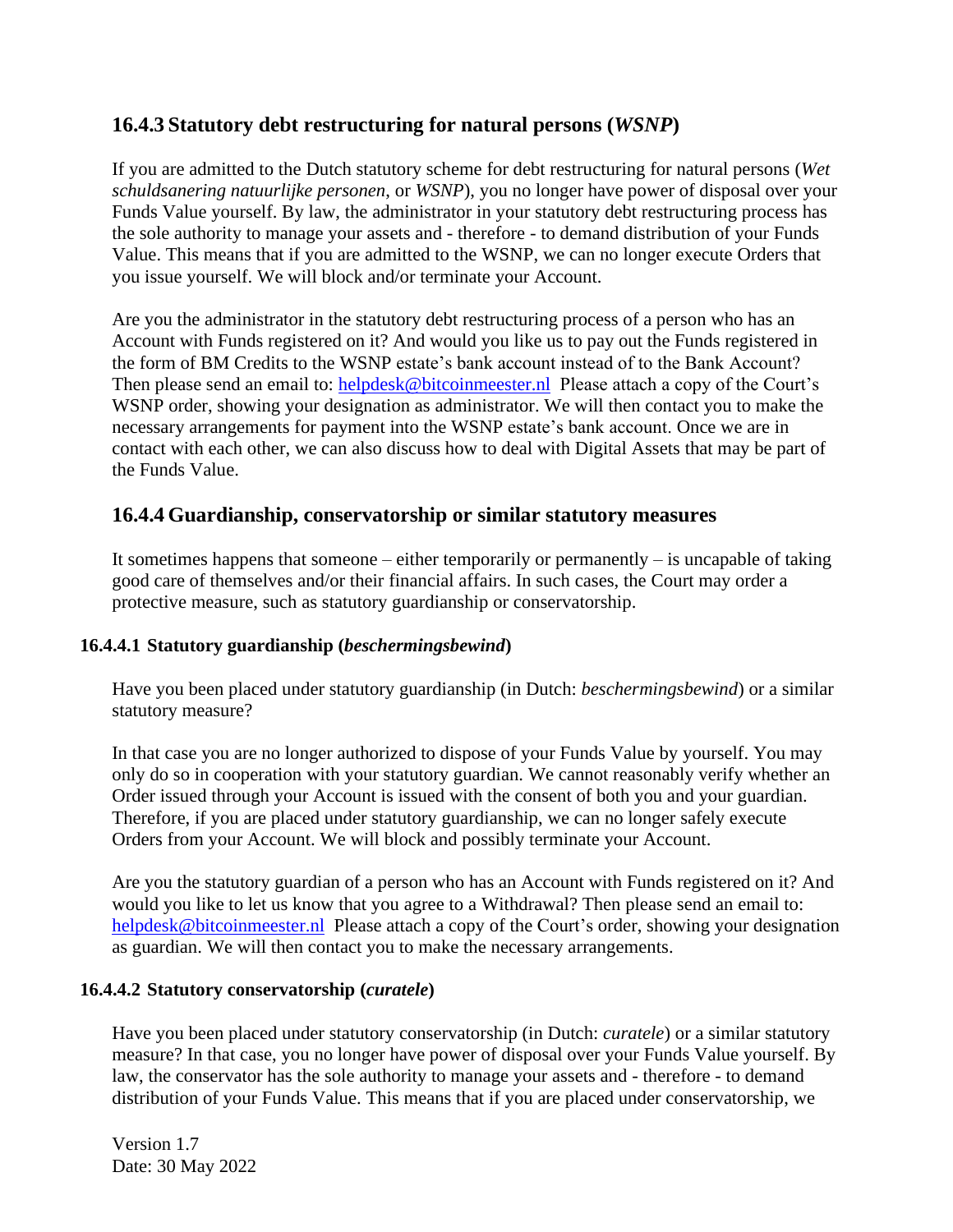can no longer execute Orders that you issue yourself. We will block and/or terminate your Account.

Are you the statutory conservator of a person who has an Account with Funds registered on it? And would you like to demand distribution of the Funds Value? Then please send an email to: [helpdesk@bitcoinmeester.nl](mailto:helpdesk@bitcoinmeester.nl) Please attach a copy of the Court's conservatorship order, showing your designation as conservator. We will then contact you to make the necessary arrangements.

#### **16.4.5 Divorce**

Are you married or do you have a registered partnership whereby your Funds Value is part a statutory community of property between you and your spouse/partner? And is your marriage or registered partnership subsequently dissolved? Then the community of property between you and your (ex-)partner must be divided. In that case, you are not allowed to grant your Funds Value to your (ex-)partner in the division.

If you and your (ex-)partner conclude an agreement about the division of your matrimonial or partnership property, you must stipulate in that agreement that your Funds Value will be allocated to you. If the division is determined in judicial proceedings, you must request that your Funds Value will be allocated to you, indicating that your Funds Value is specifically attached to you, within the meaning of article 1:94 (5) of the Dutch Civil Code.

#### <span id="page-34-0"></span>**16.5 Death**

When a User dies, there are usually one or more people who inherit that User's estate. If the User has made a will, the will regulates who should administer and distribute the estate. If the User has not made a will, these topics are governed by law.

The law of the Netherlands assumes that all heirs are jointly responsible for the administration and distribution of the estate. However, people usually choose to appoint one person to administer and distribute the estate on behalf of all the heirs together (an 'executor').

When a User dies, the User's heirs - possibly represented by the executor - must notify us of the death in writing (by letter or by email). Email can be sent to: [helpdesk@bitcoinmeester.nl](mailto:helpdesk@bitcoinmeester.nl)

#### **16.5.1 Required documents**

In order to claim payment of the deceased User's Funds Value on behalf of the heirs, the person reporting to us must provide us with certain evidence. We require evidence of:

- the death of the User;
- who is/are entitled to the deceased User's Funds as heir(s);
- the fact that the person reporting to us is duly authorized to represent the joint heirs.

A death certificate is always required as evidence of death. Without a death certificate, we cannot process a request from heirs or an executor.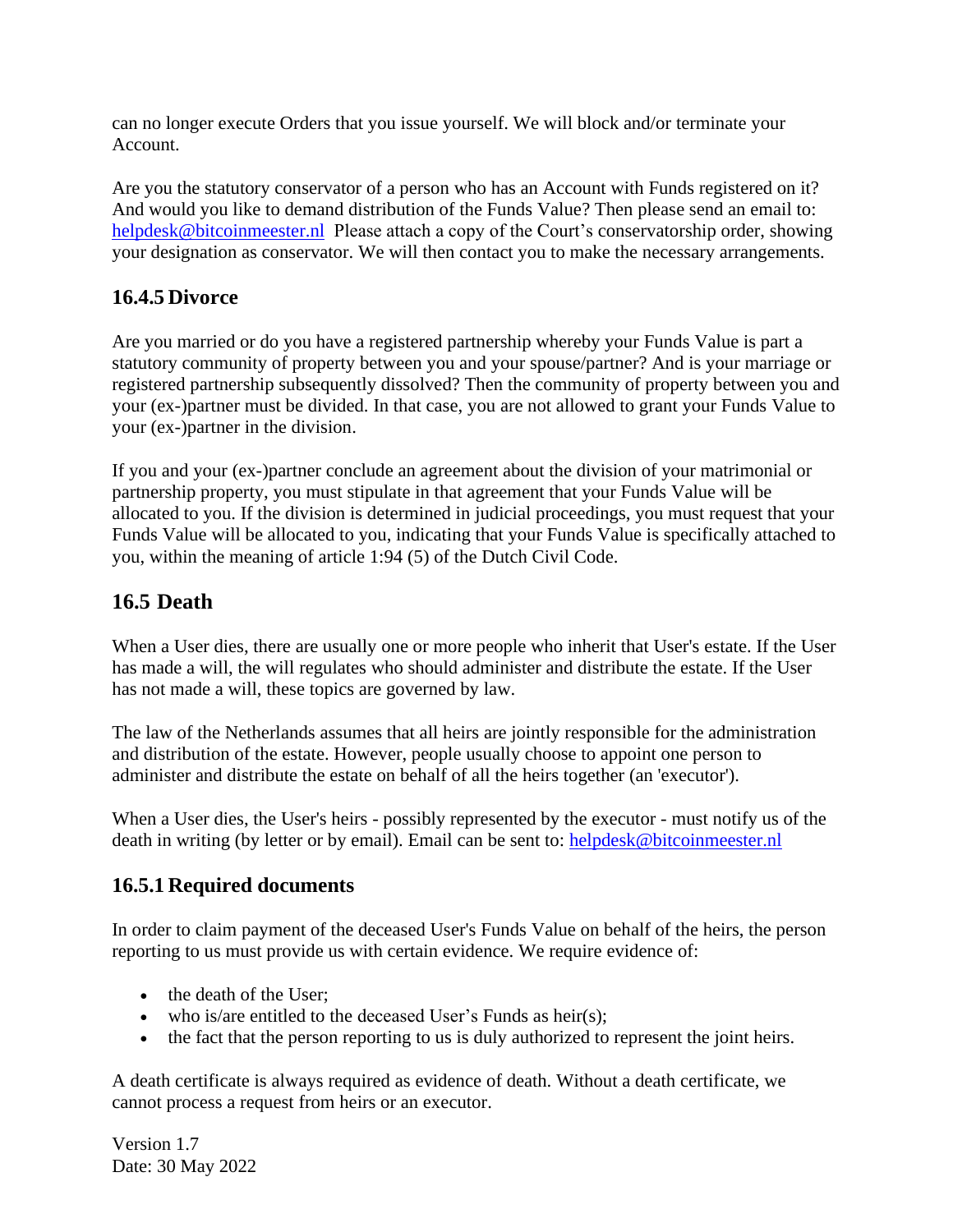As evidence of the right of the heir or heirs, and of the representational authority of the person reporting to us, we may ask for a notarized certificate of succession.

If no certificate of succession is provided to us, or if we cannot tell from that certificate whether the person requesting payment is indeed duly authorized, we do not have to make the payment.

Depending on the size of the deceased User's Funds Value and/or other factors, we may choose not to require a certificate of succession (but may require other evidence). This is at our discretion.

## <span id="page-35-0"></span>**17 What if something goes wrong?**

This provision deals with our liability if something goes wrong on the Coin Meester Platform.

### <span id="page-35-1"></span>**17.1 Direct damage only**

The liability of the Service Provider(s) is - within the limits of the law - limited to direct damage resulting from an attributable failure to perform under the User Agreement. Direct damages include only:

- the costs that are reasonably necessary to repair the damage, in such a way that the previously faulty service can yet be deemed a valid performance under the User Agreement; and
- the costs that were reasonably necessary for establishing the cause and scope of the damage that occurred.

### <span id="page-35-2"></span>**17.2 Concrete exclusions**

We are never liable:

- for exchange rate fluctuations or other inherent risks of dealing with Digital Assets and/or other blockchain-related activities;
- for price differences resulting from a delay in the processing of an Order;
- for the cancellation of an Order, if there has been an apparent error in the price or pricing of the Digital Assets or the Service to which the Order relates;
- for any loss or damages resulting from information provided by you which is incorrect or contrary to our instructions, which (also) expressly includes information about your Bank Account and the address of your External Wallet or any other Digital Assets address;
- for termination or suspension of the User Agreement with you, or termination or modification of our services;
- for damages resulting from hacking or failures of hardware or connections on which our service depends;
- for any damages due to loss of Digital Assets incurred in On-chain Staking or Off-chain Staking;
- for any damage to or loss of claims, Money or Digital Assets held by the Foundation;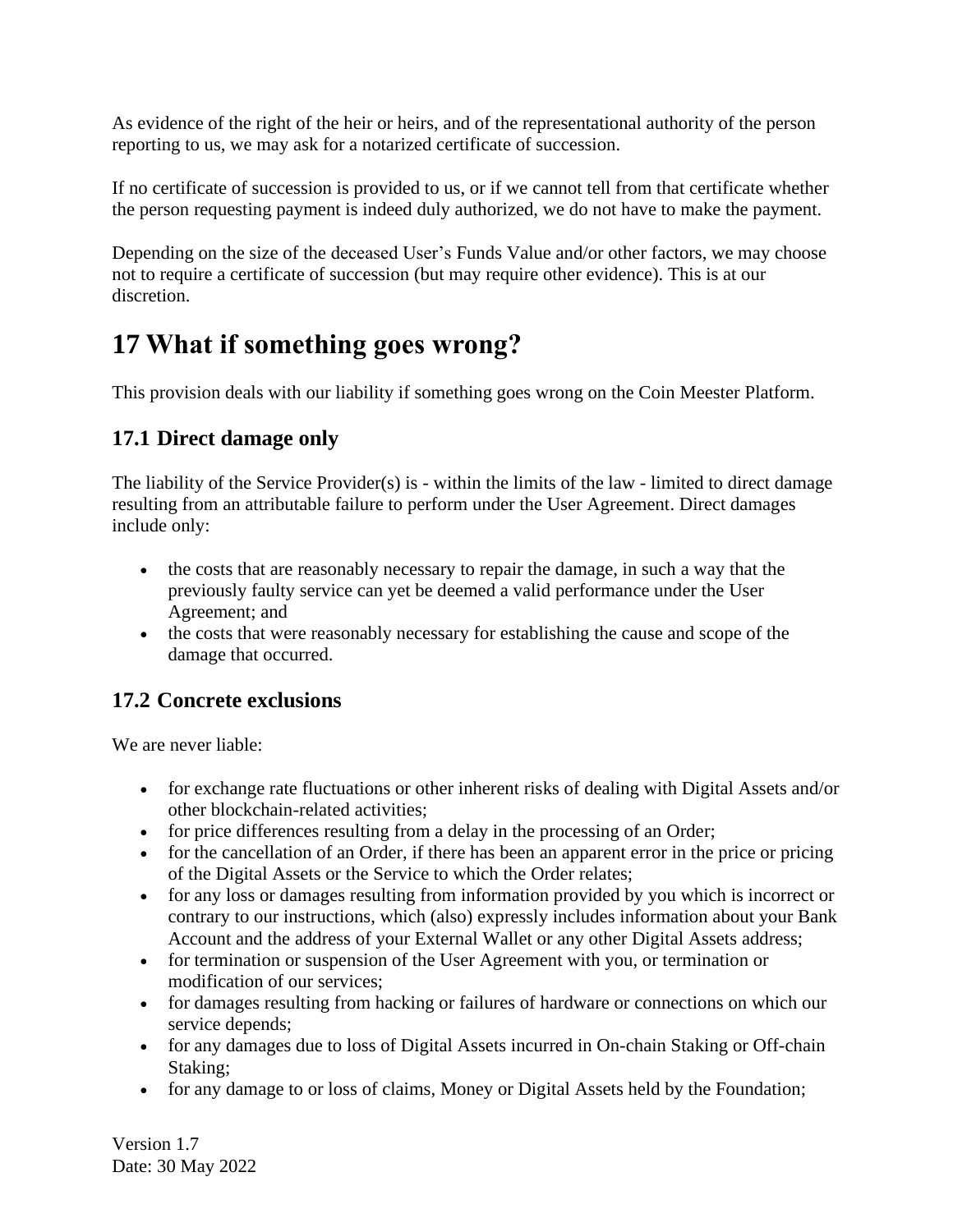- for any damages resulting from the loss or compromise of your Account login details, (access to) your Bank Account, your External Wallet and/or any other Digital Assets wallet;
- and lastly: for indirect damage. By indirect damage, we mean all damage that is not direct damage as described in article **17.1 [Direct damage](#page-35-1) only**. Indirect damage therefore includes (but is not limited to): consequential damages, loss of income and profit, loss of data and immaterial damages.

#### <span id="page-36-0"></span>**17.3 Limitation of liability**

To the extent permitted by law, our liability  $-$  if it is not excluded by law or by the specific exclusions above - shall be limited to a maximum amount of 25,000 euros (twenty-five thousand euros) per damaging event. Events that are connected, e.g. because they occurred in conjunction with each other, or because a chain of events together caused or aggravated the damage, are jointly considered as one event. This limitation of the scope of our liability does not apply if the damage was caused intentionally or by deliberate recklessness.

#### <span id="page-36-1"></span>**17.4 Force majeure and malfunction**

We are entitled to cancel the execution of an Order issued by you if we are unable to process the Order, or are unable to process it on time, as a result of:

- force majeure;
- technical failures or malfunctions of the blockchains/networks that are used;
- a bank failure:
- other unusual or unforeseen circumstances.

If we cancel your Order, while the Foundation had already transferred Money and/or Digital Assets to the Service Provider(s) for the execution of the Order, you will get that Money and/or those Digital Assets back. We will return that Money and/or Digital Assets to you by transferring it back to the Foundation's bank account or by sending it back to the Foundation's wallet.

If we cancel an Order on the basis of this provision, we shall not be under any obligation to compensate you for any damages or loss of profits whatsoever.

#### <span id="page-36-2"></span>**17.5 Did something go wrong? Be sure to let us know in time!**

If you find that something has gone wrong with our service to you, you must let us know as quickly as possible, and in any case: within a reasonable time. This is a rule that stems directly from the law: see article 6:89 of the Dutch Civil Code. If you allow an unnecessarily long time to pass before you make a complaint to us, this may result in the expiration of your right to hold us liable.

In any case, you can no longer hold us liable for something you discovered, or reasonably could have discovered, a year or longer ago. One year is the absolute deadline, but it may very well be that your right expires earlier on the basis of article 6:89 of the Dutch Civil Code. This is the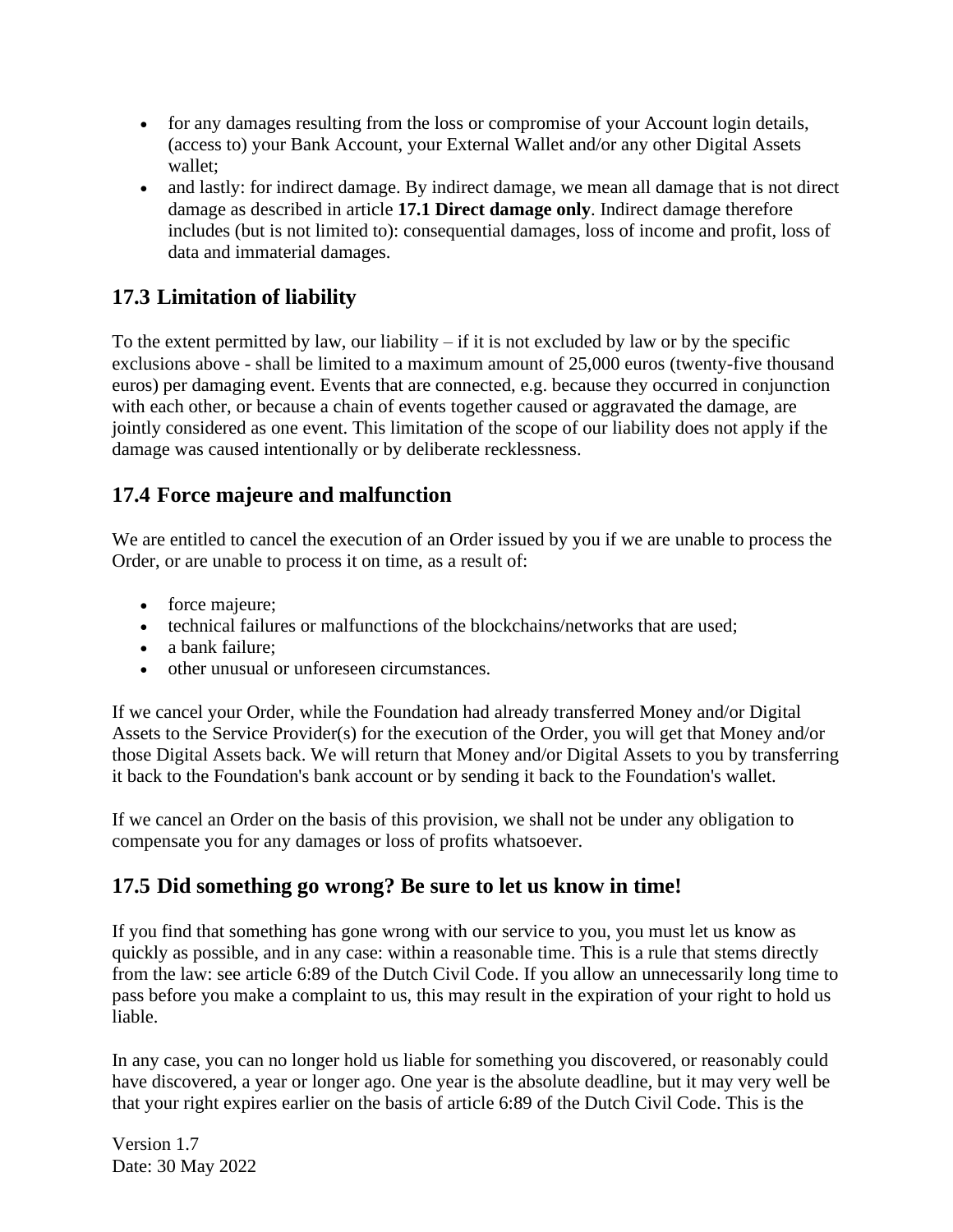case, if it would have been possible for you to inform us of your complaint earlier and we have been disadvantaged by the extra time that has passed.

### <span id="page-37-0"></span>**18 Deviations and situations that are not covered by these Terms and Conditions**

Situations may arise that are not provided for by these Terms and Conditions. If that happens, we will carefully weigh your interests against our own. Pursuant to that, we will decide how to deal with the situation, and you must comply with our decision. This is only different if provided for by law.

In some situations, we may choose to deviate from these Terms and Conditions. For example, if we feel it is necessary to deviate in order to ensure that the The Coin Meester Platform remains secure, or in order to comply with the law. We may also deviate from the Terms and Conditions if we have another compelling interest in doing so.

# <span id="page-37-1"></span>**19 Language**

These Terms and Conditions have been translated into several languages. We have done the translation as carefully as possible. Nevertheless, there may be slight differences between the translations. In that case, the Dutch version prevails.

# <span id="page-37-2"></span>**20 Applicable law and competent court**

### <span id="page-37-3"></span>**20.1 Choice of law**

Because we are based in the Netherlands, the User Agreement, our Terms and Conditions and all our offers, notices and services are solely subject to Dutch law. We exclude the Vienna Convention on Contracts for the International Sale of Goods (CISG) and any other international treaties that have direct effect in the Netherlands.

#### <span id="page-37-4"></span>**20.2 Choice of forum for Business Users**

Are you a Business User? And does a legal dispute arise between you and us, which we cannot resolve amongst ourselves? Then the Amsterdam District Court has exclusive competence to judge our dispute.

#### <span id="page-37-5"></span>**20.3 Choice of forum for consumers**

Do you use the Coin Meester Platform as a consumer? And does a legal dispute arises between you and us which we cannot resolve amongst ourselves? In that case, we may also choose to submit the dispute to the Amsterdam District Court. If we intend to do so, we will let you know.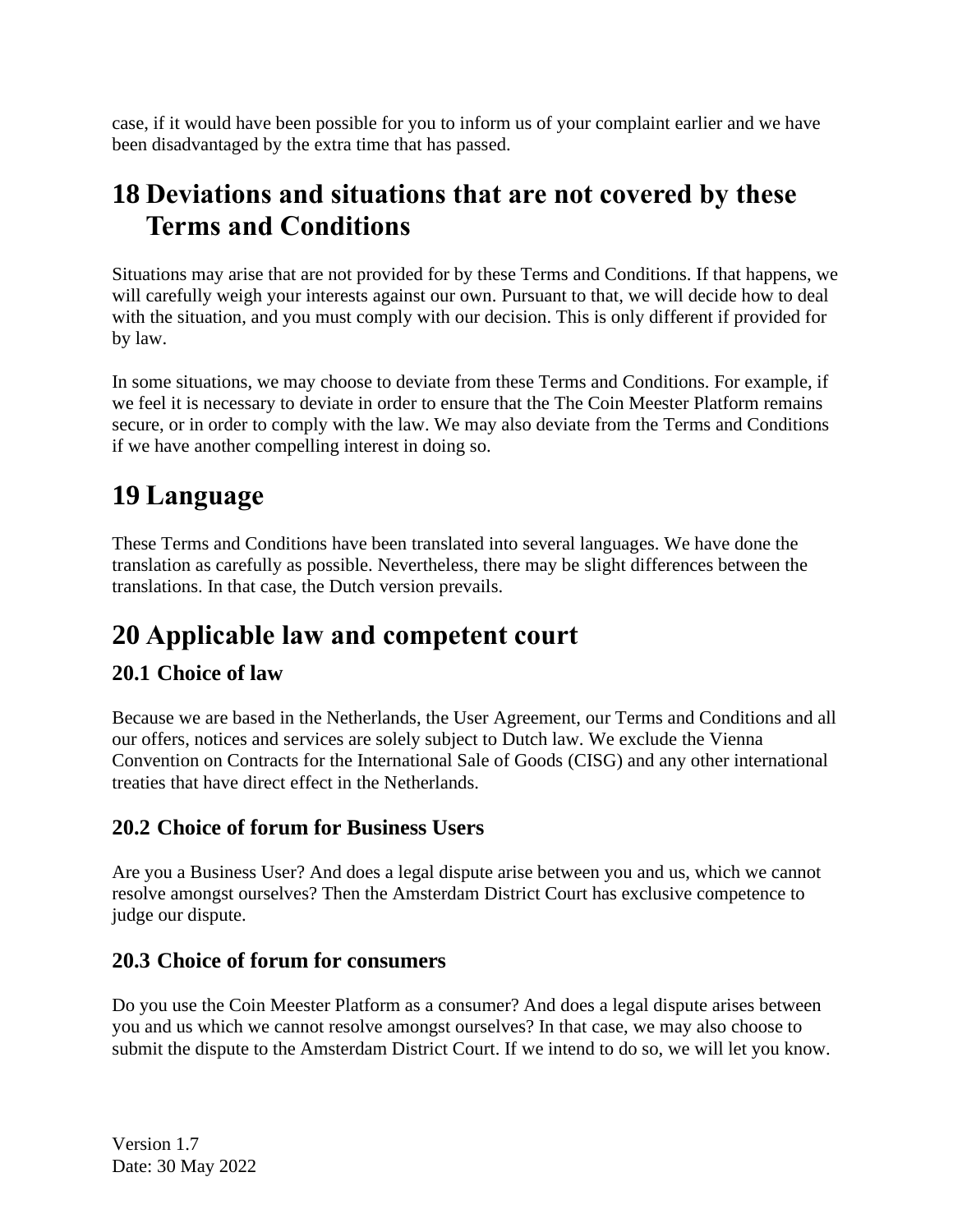We can let you know that we want to go to the Amsterdam District Court by email, or through an official document from the bailiff. Do you live outside the jurisdiction of the Amsterdam District Court and would you prefer us to submit the dispute to the District Court that belongs to your own place of residence? Then you have one month – counting from the day on which you were informed that we would like to go to the Amsterdam District Court – to inform us that you would prefer the Court that belongs to your own place of residence. If you do not inform us of your preference within the term of one month, the dispute will proceed to the Amsterdam District Court.

# <span id="page-38-0"></span>**21 New Service Providers**

By using the Coin Meester Platform, you authorize us in advance to transfer our rights and obligations under the User Agreement and all related (legal) acts to third parties, either by contract takeover (art. 6:159 BW) or separately (art. 6:155 BW). If we make such a transfer, we will remain responsible to you for the performance of the User Agreement until we have informed you of the transfer and of the (legal) person to whom we have transferred our obligations or the User Agreement.

By using the Coin Meester Platform, you also give a priori permission to cooperate with other companies for the performance of our services. Those companies can join the User Agreement and these Terms and Conditions as additional parties.

If we inform you of a transfer of our obligations or the addition of a new company to the User Agreement and the Terms and Conditions, you have the right to terminate the User Agreement, if you wish. To find out how to do this, see the provisions in article **14 Termination of the User Agreement**.

# <span id="page-38-1"></span>**22 Communication and complaints**

### <span id="page-38-2"></span>**22.1 Our communications to you**

When you register an Account, you authorize us to send official communications (including legal actions) to you using the e-mail address you enter in your Account. We may choose to try to reach you through other contact information as well, if we believe there is reason why that may be useful. But we are never obliged to do so.

We will use your contact information in accordance with our **Privacy Policy**.

If you are a Business User, we may assume that information has reached you if we have sent it to one of the directors of your company.

An email is legally deemed to have reached you when it has been delivered to your mail server. It is your responsibility to read your emails regularly. Sometimes important emails can accidentally get stuck in your spam filter, or be put in a separate folder for junk mail or advertising by your email application. It is your responsibility to always check that carefully.